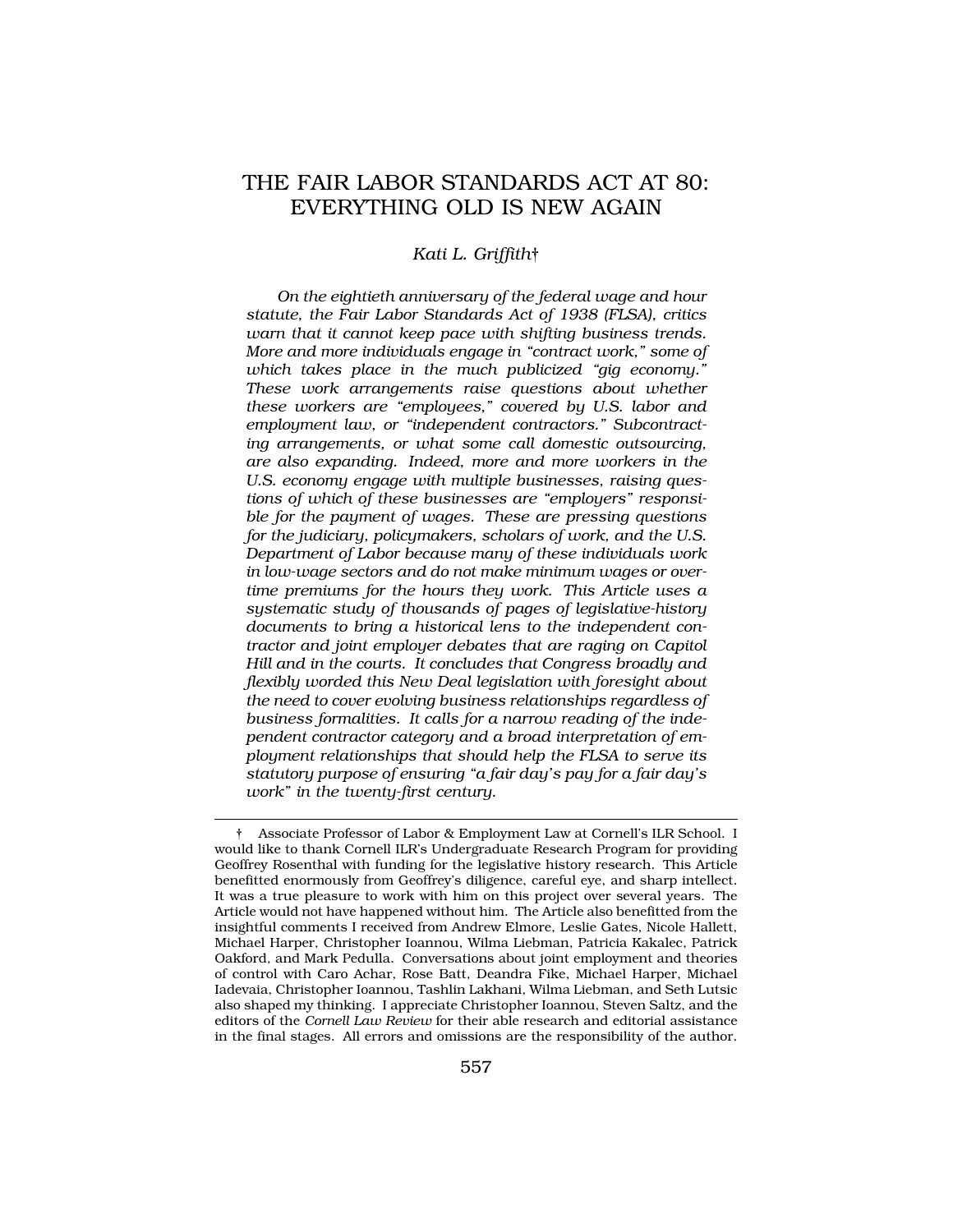|  |                                            |                                                  | 558 |
|--|--------------------------------------------|--------------------------------------------------|-----|
|  | HISTORICAL LESSONS: THE FLSA'S LEGISLATIVE |                                                  |     |
|  |                                            |                                                  | 569 |
|  |                                            | A. Covering Indirect Relationships Regardless of |     |
|  |                                            | Business Form                                    | 571 |
|  |                                            | B. Covering Off-Premises Work, Piecework, and    |     |
|  |                                            | Commission Work                                  | 573 |
|  |                                            | C. Rejecting Numerical Limits to Avoid           |     |
|  |                                            |                                                  | 580 |
|  |                                            | II. THE FLSA MOVING FORWARD: CONTRACTING AND     |     |
|  | OTHER "FISSURING"                          |                                                  | 587 |
|  |                                            | A. Taking Seriously Indirect Influence           | 589 |
|  |                                            | B. Disregarding Business' Self-Serving Labels    | 594 |
|  |                                            | C. Encouraging Adaptations in the Twenty-First   |     |
|  |                                            |                                                  | 596 |
|  |                                            | D. Calling for a Blanket, Rather than Swiss-     |     |
|  |                                            | Cheese Touchstone                                | 597 |
|  |                                            |                                                  | 603 |
|  |                                            |                                                  |     |

#### **INTRODUCTION**

*You reach the practice rather than the type of business.*  – Robert H. Jackson, U.S. Assistant Attorney General  $(1937)^1$ 

Born during the Depression-era in the United States, the Fair Labor Standards Act of 1938 (the FLSA or the Act) was an unprecedented governmental effort to demand that businesses across the country eliminate the practice of child labor and provide minimum wages for regular hours2 and overtime premiums for long hours.3 When advocating for this New Deal legislative initiative in 1937, President Franklin D. Roosevelt said that there is no justification for child labor and that there is no satisfactory "economic reason for chiseling workers' wages or stretching workers' hours."4 Centrally embedded in this legislation is the now-somewhat-radical notion that power imbalances between mighty employers and dependent workers created injustices that necessitated the federal government's

- 2 29 U.S.C. § 206 (2018).
- 3 29 U.S.C. § 207 (2018).
- 4 S. REP. NO. 75-884, at 2 (1937).

<sup>1</sup> *Fair Labor Standards Act of 1937: Part 1: Hearing on S. 2475 and H.R. 7200 Before the S. Comm. on Educ. and Labor and the H. Comm. on Labor*, 75th Cong. 25 (1937) (statement of Robert H. Jackson, Assistant Att'y Gen., Department of Justice) [hereinafter *FLSA, Hearing Part 1*].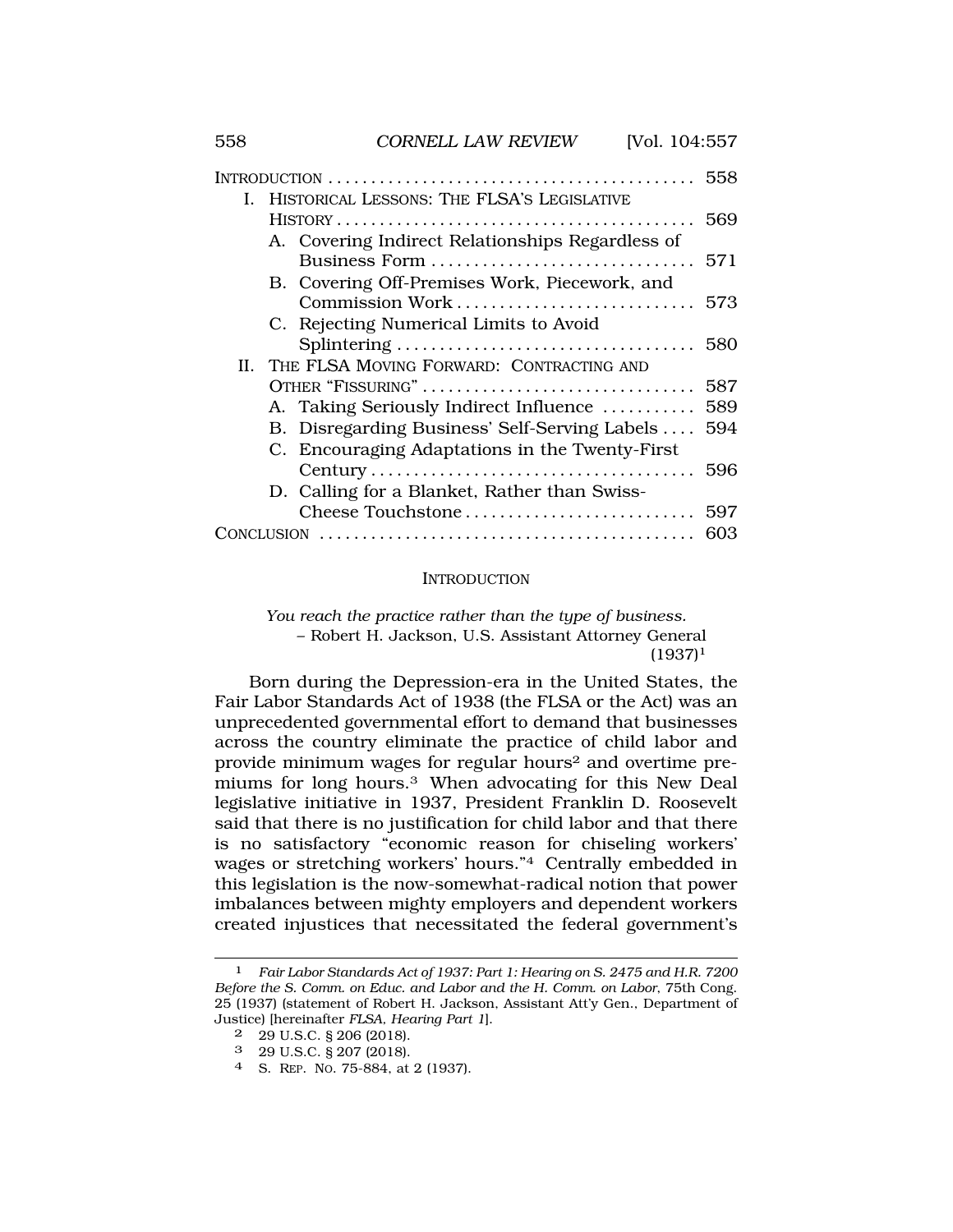establishment of a baseline floor on wages.5 Without this governmental intervention, the Roosevelt administration argued, desperate workers would accept working conditions that fell below what a "self-supporting and self-respecting democracy" could tolerate.6 These views ultimately propelled New Deal legislators to pass the FLSA over eighty years ago, in June of 1938.

Eighty years after its passage, the FLSA remains a central element of U.S. employment law. The U.S. Department of Labor (DOL), the executive agency that enforces the FLSA, estimates that the FLSA currently covers more than 132.8 million employees.7 Federal minimum wage and overtime complaints are on the rise in recent years, surpassing even the number of employment discrimination complaints in some states.<sup>8</sup> While there is extensive praise for the FLSA,<sup>9</sup> analysts have pointed

WAGE & HOUR DIVISION, http://www.dol.gov/whd/workers.htm [https:// perma.cc/GU4N-XLAQ] (last visited Feb. 15, 2018) (explaining the enforcement reach of the DOL Wage and Hour Division).

8 Charlotte S. Alexander, *Litigation Migrants*, 3 (June 29, 2018), https:// papers.ssrn.com/sol3/papers.cfm?abstract\_id=3205435 [https://perma.cc/ AT5G-Q2DR] (noting 400% rise in FLSA litigation between 2000-2016 and stating, "[a]s of 2016, the FLSA had overtaken employment discrimination as the most frequently filed type of workplace lawsuit in federal court in Florida, New York, and Texas, and was coming close in Illinois"); Sameer M. Ashar, *Public Interest Lawyers and Resistance Movements*, 95 CALIF. L. REV. 1879, 1895 (2007) (discussing revival of FLSA); Kati L. Griffith, *U.S. Migrant Worker Law: The Interstices of Immigration Law and Labor and Employment Law*, 31 COMP. LAB. L. & POL'Y J. 125, 146 (2009) ("[The] FLSA, which has been described as a 'wallflower' because of its obscurity behind the better known Title VII, has been experiencing a renaissance as low-wage migrant worker advocates and private counsel increasingly bring FLSA suits."); *see also* David Borgen & Laura L. Ho, *Litigation of Wage and Hour Collective Actions Under the Fair Labor Standards Act*, 7 EMP. RTS. & EMP. POL'Y J. 129, 156 (2003) (noting the growth in "large scale" FLSA litigation involving collective actions).<br>9 See, e

9 *See, e.g.*, Benjamin I. Sachs, *Employment Law as Labor Law*, 29 CARDOZO L. REV. 2685, 2687 (2008) (considering the failures of labor law to protect collective activity and "a hydraulic effect" of two seemingly separate statutory regimes, whereby workers are turning to the FLSA and other employment laws); Hina B.

<sup>5</sup> Brooklyn Sav. Bank v. O'Neil, 324 U.S. 697, 706–07 (1945) ("[The FLSA] was a recognition of the fact that due to the unequal bargaining power as between employer and employee, certain segments of the population required federal compulsory legislation to prevent private contracts on their part which endangered national health and efficiency and as a result the free movement of goods in interstate commerce.").

<sup>6</sup> S. REP. NO. 75-884, at 2; *see also* Dynamex Operations W., Inc. v. Superior Court, 416 P.3d 1, 32 (Cal. 2018) (referring to the FLSA and state law and stating that wage and hour laws "were adopted in recognition of the fact that individual workers generally possess less bargaining power than a hiring business and that workers' fundamental need to earn income for their families' survival may lead them to accept work for substandard wages or working conditions"). 7 29 C.F.R. § 541 (2004); *see also Resources for Workers*, U.S. DEP'T OF LAB.: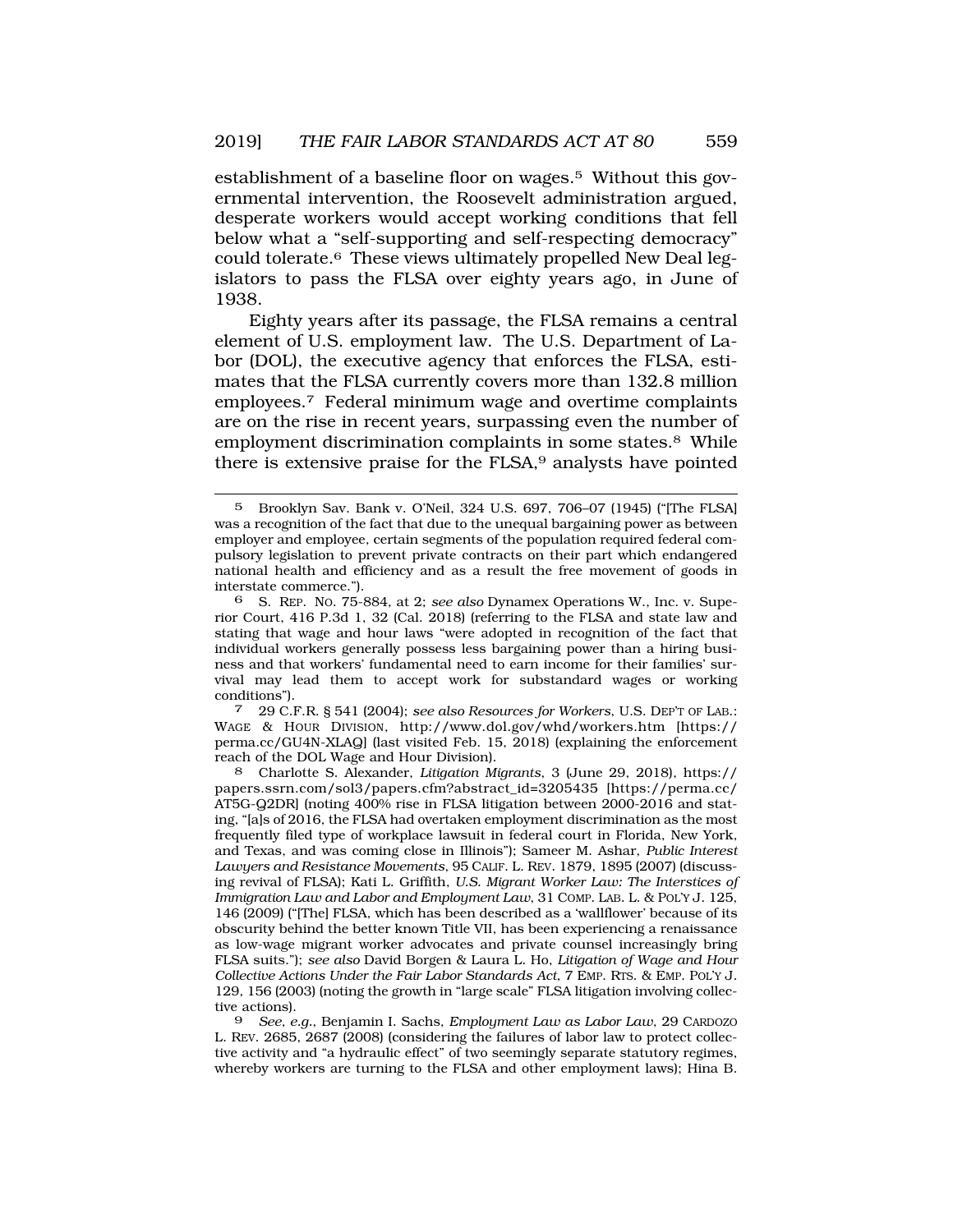out that this New Deal statute faces an "uncertain future."10 It has been disparaged as an outdated "geriatric piece of legislation in need of updating and rejuvenation"11 to keep pace with twenty-first century business realities.12 For some, the FLSA is "firmly planted" in the manufacturing context of the 1930s<sup>13</sup> and cannot easily reach modern work arrangements, such as remote and/or virtual work.14

The trend of businesses mislabeling workers as "independent contractors," rather than "employees," is one reality that challenges FLSA enforcement. Studies have confirmed that independent contractor misclassification is widespread in the U.S. economy.15 As such, many businesses are not providing

10 Jefferson Cowie, *The Future of Fair Labor*, NY TIMES (June 24, 2013), https://www.nytimes.com/2013/06/25/opinion/the-future-of-fair-labor.html [https://perma.cc/8ENY-6EFR] ("Despite this noble history, today the act faces an uncertain future, thanks to a series of disconcerting shifts in the way we think about work in America."). The FLSA's exemptions, such as its "white collar exemption" are often critiqued as confusing. Charlotte S. Alexander & Nathaniel Grow, *Gaming the System: The Exemption of Professional Sports Teams from the Fair Labor Standards Act*, 49 U.C. DAVIS L. REV. 123, 130 (2015); L. Camille Hébert, "*Updating*" the "White-Collar" Employee Exemptions to the Fair Labor Stan*dards Act*, 7 EMP. RTS. & EMP. POL'Y J. 51, 128 (2003). In 1943, legal scholar Malcolm Davisson referred to the FLSA's coverage as "a problem of statutory delineation in [its] application." Malcolm M. Davisson, *Coverage of the Fair Labor Standards Act*, 41 MICH. L. REV. 1060, 1060 (1943); *see also id.* at 1060–61 (noting, six years after the FLSA's passage, that the variation in business organizational structures is an enforcement challenge).

<sup>11</sup> L. Camille Hébert, *Forward to Symposium on the Fair Labor Standards Act*, 7 EMP. RTS. & EMP. POL'Y J. 1, 1 (2003).

12 *See, e.g.,* Timothy B. Glynn, *Taking the Employer Out of Employment Law? Accountability for Wage and Hour Violations in an Age of Enterprise Disaggregation*, 15 EMP. RTS. & EMP. POL'Y J. 201, 206–12 (2011) (explaining "enterprise disaggregation" and subsequent limitations on legal liability for employers); Brishen Rogers, *Toward Third-Party Liability for Wage Theft*, 31 BERKELEY J. EMP. & LAB. L. 1, 18–27 (2010) (highlighting the ways in which the current FLSA scheme fails to deter contractor wage and hour violations); Mitchell H. Rubinstein, *Employees, Employers, and Quasi-Employers: An Analysis of Employees and Employers Who Operate in the Borderland Between an Employer-and-Employee Relationship*, 14 U. PA. J. BUS. L. 605, 610 (2012) (highlighting judicial incoherence in defining "employee" and "employer"); Katherine V.W. Stone, *Legal Protections for Atypical Employees: Employment Law for Workers without Workplaces and Employees without Employers*, 27 BERKELEY J. EMP. & LAB. L. 251, 255–69 (2006) (listing various contemporary workplace structures and the FLSA's failure to keep up with them).

13 Ernest N. Votaw, *The Professional Exemption in the Fair Labor Standards Act*, 5 VAL. U. L. REV. 511, 523 (1971). 14 Miriam A. Cherry, *Working for (Virtually) Minimum Wage: Applying the Fair* 

*Labor Standards Act in Cyberspace*, 60 ALA. L. Rev. 1077, 1092–95 (2009).

15 *See* U.S. GOV'T ACCOUNTABILITY OFF., GAO-15-168R, CONTINGENT WORKFORCE: SIZE, CHARACTERISTICS, EARNINGS, AND BENEFITS (2015); CONG. RESEARCH SERV.,

Shah, *Broadening Low-Wage Workers' Access to Justice: Guaranteeing Unpaid Wages in Targeted Industries*, 28 HOFSTRA LAB. & EMP. L.J. 9, 44 (2010) (praising FLSA for providing damages for aggrieved plaintiffs).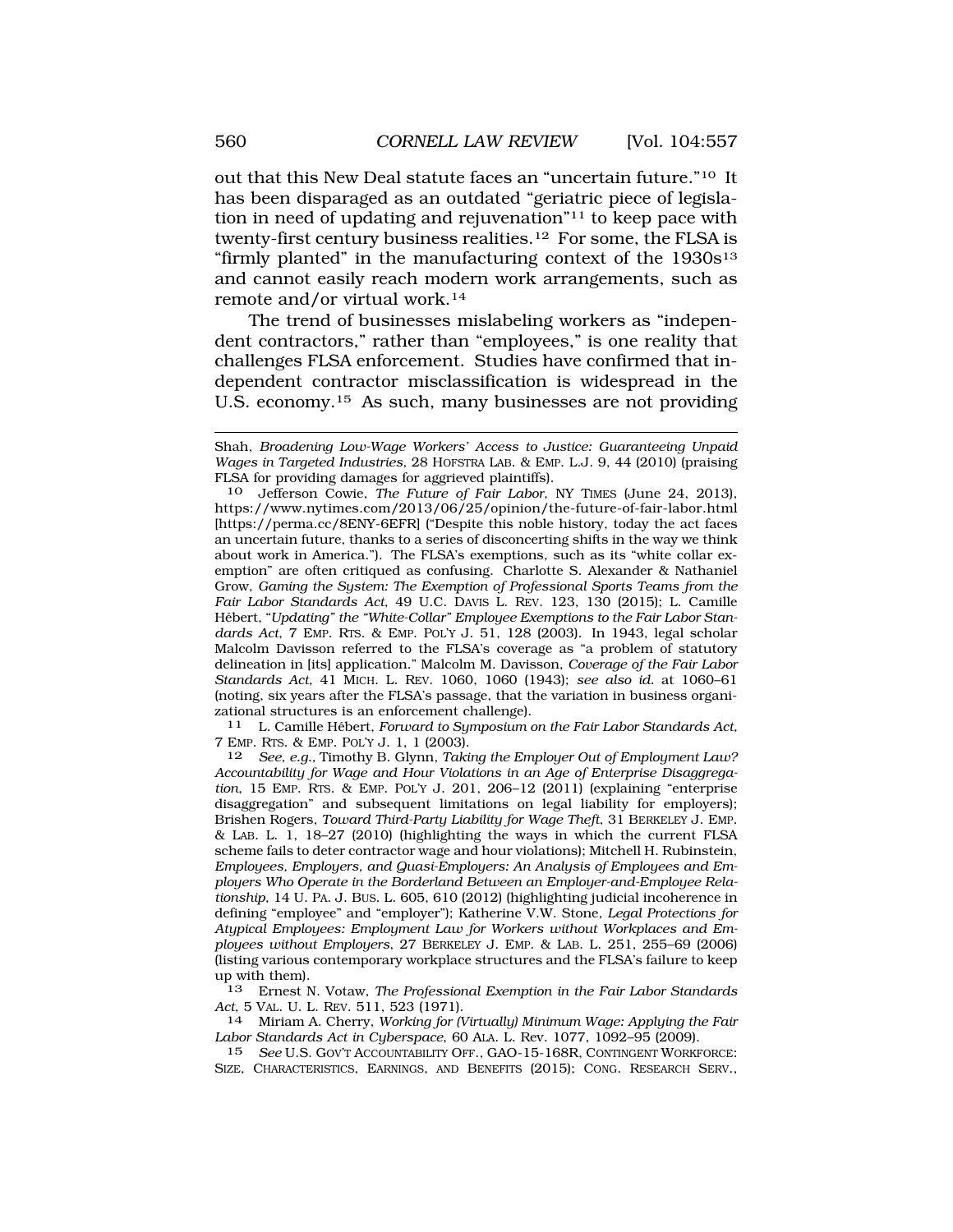employees with minimum wage and overtime protections.16 There are many incentives for businesses to classify a worker as an independent contractor. Such a classification reduces employers' costs and their susceptibility to regulation and litigation.<sup>17</sup>

It is not always easy, however, to identify independent contractor misclassification. The DOL alters its standards based on which political party is in office. Courts have done little to clarify things. They have been inconsistent in the ways that they have drawn the line between independent contractors and employees under the FLSA. Further complicating matters, new trends raise complicated questions about who is a true independent contractor excluded from the Act's protections. Most notably, the recent growth in workers who depend on freelance or "contract work," has received a lot of attention.18 For exam-

("[T]he risk that workers who should be treated as employees may be improperly misclassified as independent contractors is significant in light of the potentially substantial economic incentives that a business may have in mischaracterizing some workers as independent contractors. Such incentives include the unfair competitive advantage the business may obtain over competitors that properly classify similar workers as employees and that thereby assume the fiscal and other responsibilities and burdens that an employer owes to its employees. In recent years, the relevant regulatory agencies of both the federal and state governments have declared that the misclassification of workers as independent contractors rather than employees is a very serious problem, depriving federal and state governments of billions of dollars in tax revenue and millions of workers of the labor law protections to which they are entitled.").

18 *See* Lawrence F. Katz & Alan B. Krueger, *The Rise and Nature of Alternative Work Arrangements in the United States, 1995-2015*, at 6–8 (Nat'l Bureau of Econ. Research, NBER Working Paper No. 22667, 2016), https://krueger.princeton. edu/sites/default/files/akrueger/files/katz\_krueger\_cws\_-\_march\_29\_201 65.pdf [https://perma.cc/3N6J-MZUT] (noting the significant rise of on-call, contract, and freelancing between 1995 and 2015). A recent NPR/Marist poll suggested that one in five workers engages in some contract work. *NPR/Marist Poll January 2018: Picture of Work*, MARIST POLL (Jan. 22, 2018), http://marist poll.marist.edu/wp-content/misc/usapolls/us171204\_KoC/NPR/NPR\_Marist %20Poll\_National%20Nature%20of%20the%20Sample%20and%20Tables\_Janu ary%202018.pdf#page=3 [https://perma.cc/KQM7-NNNG]. Data based on the Bureau of Labor Statistics questions this number. *See* Bureau of Labor Statistics,

R40807, TAX GAP: MISCLASSIFICATION OF EMPLOYEES AS INDEPENDENT CONTRACTORS (2011); U.S. GOV'T ACCOUNTABILITY OFF., GAO-09-717, EMPLOYEE MISCLASSIFICATION: IMPROVED COORDINATION, OUTREACH, AND TARGETING COULD BETTER ENSURE DETECTION AND PREVENTION (2009).

<sup>16</sup> *See Misclassification of Employees as Independent Contractors*, U.S. DEPT. OF LABOR WAGE & HOUR DIVISION, https://www.dol.gov/whd/workers/misclassi fication/ [https://perma.cc/QLZ5-5BXZ]; *see also Administrator's Interpretation No. 2015-1, The Application of the Fair Labor Standards Act's "Suffer or Permit" Standard in the Identification of Employees Who Are Misclassified as Independent Contractors*, U.S. DEP'T. OF LABOR WAGE & HOUR DIVISION (July 15, 2015), https:// web.archive.org/web/20170110070514/www.dol.gov/whd/workers/Misclassifi cation/AI-2015\_1.pdf [https://perma.cc/PS78-9PSS]. 17 Dynamex Operations W., Inc. v. Superior Court, 416 P.3d 1, 5 (Cal. 2018)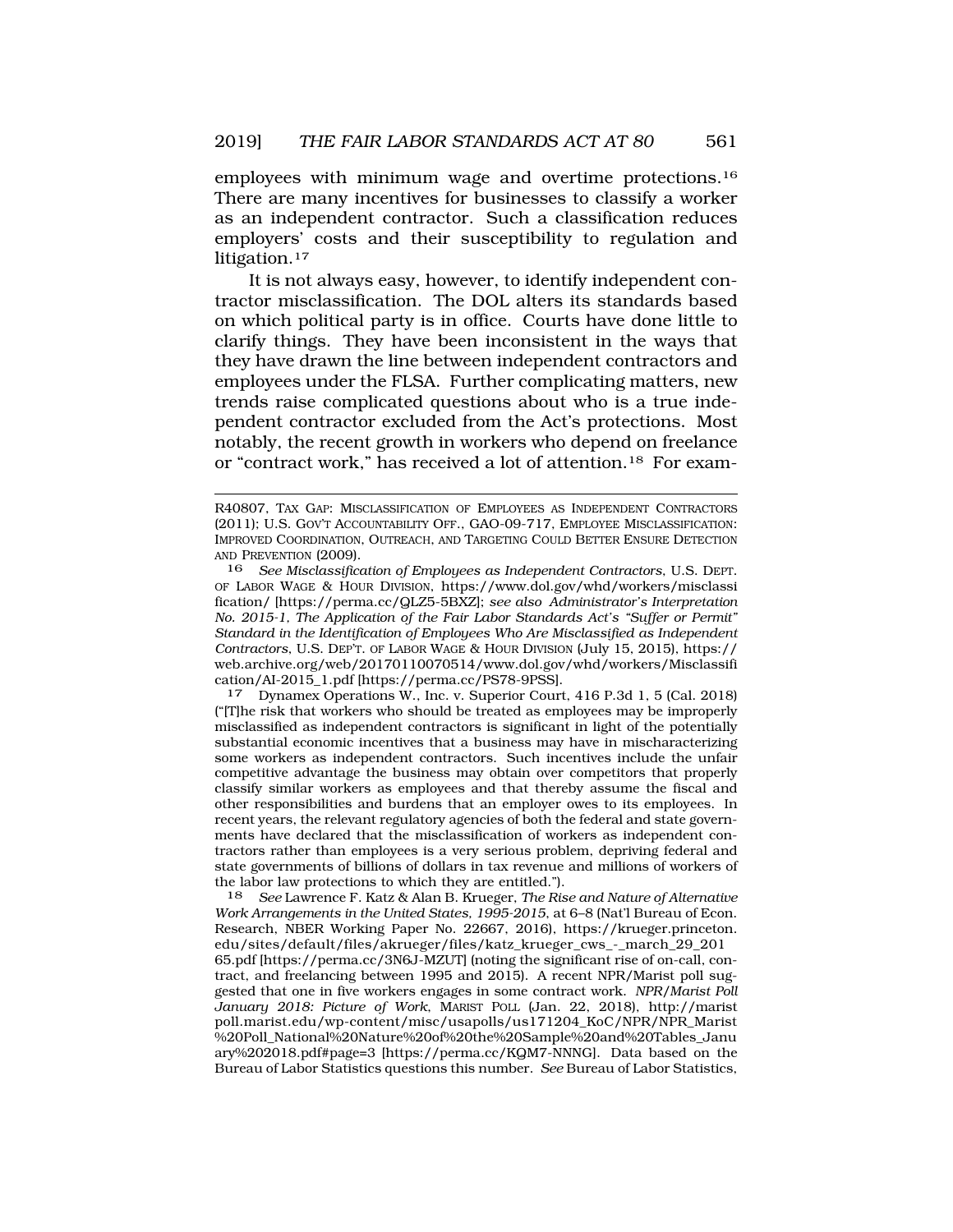ple, the rise of work procured through online platforms, such as Uber and TaskRabbit, has raised questions about whether those who contract to perform services for such companies are statutory employees or independent contractors not covered by the Act.19 Seth Harris and Alan Krueger's provocative work boldly contends that gig economy jobs "do not fit" traditional definitions of employee under the FLSA.20 A recent *New York Times* article proclaimed that legal questions surrounding Uber drivers "highlights outdated worker protections."21 These assertions about the current law's failure to keep pace with modern work arrangements notwithstanding, given the prevalence and diversity of such work, it will take federal courts and the DOL decades to sort out which of these workers are true independent contractors under the FLSA's regime.22

The growth of workplaces involving multiple business entities is another formidable challenge to the eighty-year-old FLSA. In fact, some researchers argue that the proliferation of subcontracting and outsourcing arrangements, rather than the growth of the gig economy, is the central dynamic to understanding changes in the nature of work.23 In this vein, David Weil, a management professor who served as DOL Wage and

19 *See* Richard A. Bales & Christian Patrick Woo, *The Uber Million Dollar Question: Are Uber Drivers Employees or Independent Contractors?*, 68 MERCER L. REV. 461, 472–77 (2017) (explaining Uber's arguments in favor of independent contractor status, and its drivers' arguments in favor of employee status); *see also*  Omri Ben-Shahar, Opinion, *Are Uber Drivers Employees? The Answer Will Shape the Sharing Economy*, FORBES (Nov. 15, 2017, 11:24 AM), https://www.forbes.com /sites/omribenshahar/2017/11/15/are-uber-drivers-employees-the-answerwill-shape-the-sharing-economy/#5c46c1675e55 [https://perma.cc/3GWF-LFW8] (noting recent litigation over Uber's employer status).

20 Seth D. Harris & Alan B. Krueger, *A Proposal for Modernizing Labor Laws for Twenty-First-Century Work: The "Independent Worker," in* WHO IS AN EMPLOYEE AND WHO IS THE EMPLOYER?: PROCEEDINGS OF THE NEW YORK UNIVERSITY 68TH ANNUAL CONFERENCE ON LABOR, 67 (Kati L. Griffith & Sam Estreicher eds., 2015).

21 Steven Davidoff Solomon, *Uber Case Highlights Outdated Worker Protection Laws*, N.Y. TIMES, Sept. 16, 2015, at B-4.

22 James Reif, '*To Suffer or Permit to Work': Did Congress and State Legislatures Say What They Meant and Mean What They Said?*, 6 N.E. U. L.J. 347, 362–79 (2014).

23 Annette Bernhardt et al., *Domestic Outsourcing in the U.S.: A Research Agenda to Assess Trends and Effects on Job Quality* 1–3 (Inst. for Res. on Lab. and Emp., Working Paper No. 102-16, 2016), http://irle.berkeley.edu/workingpapers /102-16.pdf [https://perma.cc/V9KD-78KP]; *see also* Glynn, *supra* note 12, at 204 (arguing that business splintering or outsourcing will continue to grow in post-recession America).

*Contingent and Alternative Employment Arrangements – May 2017*, U.S. DEP'T OF LAB. (June 7, 2018), https://www.bls.gov/news.release/pdf/conemp.pdf [https:/ /perma.cc/S8XA-PFMC] (illustrating that workers provided by contract firms, temporary help agency workers, on-call workers and independent contractors combined make up just over 10% of the U.S. workforce).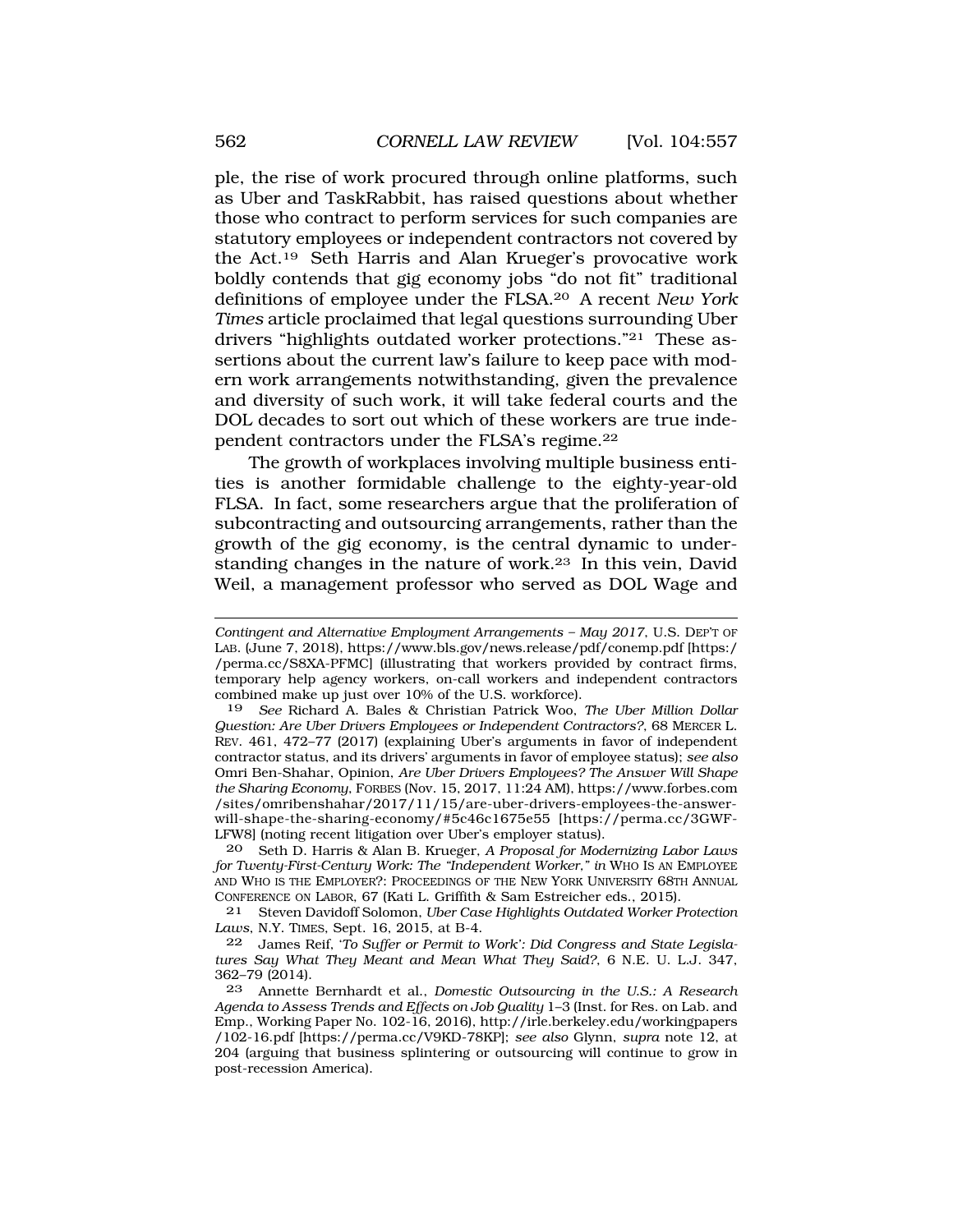Hour Administrator under President Obama, has brought attention to the FLSA enforcement challenges that arise from recent growth in what he dubs the "fissuring" of businesses. His book, *The Fissured Workplace*, draws on case studies and statistical analyses of administrative data to make a compelling argument that we can no longer assume the "vertically-integrated" business model.24

Weil's work illustrates that enforcement of the FLSA has become more difficult, in part because businesses have "shed" aspects of their company such as accounting services,25 human resources management,<sup>26</sup> janitorial tasks,<sup>27</sup> and maintenance.28 Instead of keeping these functions "in house," many businesses are engaging separate business entities to provide these services through subcontracting, licensing, and franchising arrangements.29

According to Weil and others, this fissuring muddles the legal boundaries of employment relationships because multiple businesses have effects on wages and working conditions.30 The expanded use of temporary agencies, for instance, often raises questions about whether the company where the temporary agency places an individual is an employer, along with the temporary agency.31 The FLSA holds that each entity qualifying as an "employer" is responsible for minimum wage and overtime violations, even if it exists alongside other employers (sometimes referred to as "joint employers").32

- *Id.* at 55.
- 29 *Id.* at 99.
- *Id.* at 9.

31 In the agricultural context, these questions are not new. Farmworkers' interactions with growers and intermediaries, often referred to as "farm labor contractors," raise questions about whether they have one or two employers. *See*  Annie Smith & Patricia Kakalec, *Joint Employment in the Agricultural Sector*, *in*  WHO IS AN EMPLOYEE AND WHO IS THE EMPLOYER?: PROCEEDINGS OF THE NEW YORK UNIVERSITY 68TH ANNUAL CONFERENCE ON LABOR, *supra* note 20, at 379, 380–81; *see also* Barfield v. N.Y. City Health & Hosps. Corp., 537 F.3d 132, 153 (2d Cir. 2008) (holding that a certified nursing assistant had joint employment with a hospital and a referral agency that referred her to work at the hospital); Pfohl v. Farmers Ins. Group, No. CV03-3080, 2004 WL 554834, at \*7 (C.D. Cal. Mar. 1, 2004) (holding that an insurance company employer, along with the temporary agency, was not a "joint employer"); Catani v. Chiodi, Civ. No. 00-1559 (DWF/RLE), 2001 U.S. Dist. LEXIS 17023, at \*20 (D. Minn. Aug. 13, 2001) (holding that a temporary staffing agency, which only conducted payroll services, was not a joint employer).

32 *See* 29 C.F.R. § 791.2 (2018); *see also* 29 U.S.C. §§ 206–207 (2018).

<sup>24</sup> DAVID WEIL, THE FISSURED WORKPLACE: WHY WORK BECAME SO BAD FOR SO MANY AND WHAT CAN BE DONE TO IMPROVE IT 3–4 (2014).

<sup>25</sup> *Id.* at 52.

<sup>26</sup> *Id.* 

<sup>27</sup> *Id.* at 90.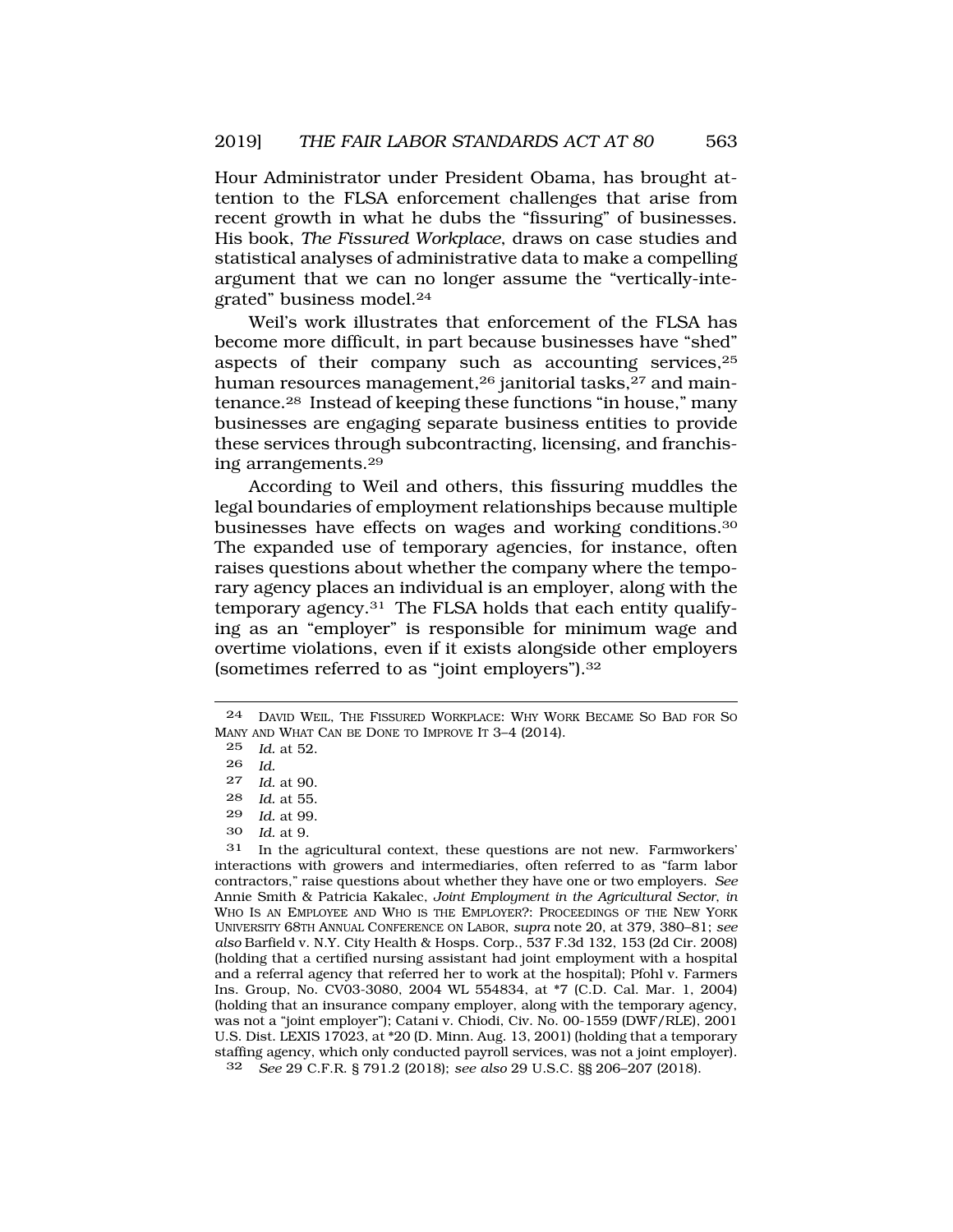The growth of contracting and other forms of splintered business arrangements in recent years challenges policymakers, the courts, and the DOL.33 These challenges to the FLSA, as well as others, have led many to call for reform of the FLSA's language<sup>34</sup> and to offer new theories of liability<sup>35</sup> that, ostensibly, would fit better with evolving working arrangements. Some have even called for a new "independent worker" regulatory category that would incorporate some aspects of the employment relationship and some aspects of the independent contractor relationship.36

On the other end of the spectrum, business allies have challenged the FLSA, not for its failure to broadly cover evolving business relationships, but because it has reached too broadly. These concerns stem from a recent FLSA court case and a

34 Professor Mack Player, for example, argues that the language is confusing and thus leads to excessive litigation. Player contends that Congress should amend the FLSA to cover *all* the employers that affect commerce. Mack A. Player, *Enterprise Coverage Under the Fair Labor Standards Act: An Assessment of the First Generation*, 28 VAND. L. REV. 283, 346–47 (1975). For other critiques, see Scott D. Miller, *Work/Life Balance and the White-Collar Employee Under the FLSA*, 7 EMP. RTS. & EMP. POL'Y J. 5, 7, 33, 46 (2003) (suggesting amendments to the FLSA to promote healthy work life balance in the United States).

35 *See, e.g.*, Geoffrey A. Mort, *Beyond Joint Employers: Other Theories of Franchisor Liability*, *in* WHO IS AN EMPLOYEE AND WHO IS THE EMPLOYER?: PROCEED-INGS OF THE NEW YORK UNIVERSITY 68TH ANNUAL CONFERENCE ON LABOR, *supra* note 20, at 397, 397–407; Alan Hyde, *Nonemployer Responsibility for Labor Conditions*, *in* WHO IS AN EMPLOYEE AND WHO IS THE EMPLOYER?: PROCEEDINGS OF THE NEW YORK UNIVERSITY 68TH ANNUAL CONFERENCE ON LABOR, *supra* note 20, at 409, 409–17; Matthew T. Bodie, *Participation as a Theory of Employment*, 89 NOTRE DAME L. REV. 661, 665 (2013) (arguing that, to consider employment status, decision-makers should "differentiate between members and nonmembers of an economic firm" and whether the workers are "participants in a common economic enterprise organized into a business entity"); Lynn M. LoPucki, *Toward a Trademark-Based Liability System*, 49 UCLA L. REV. 1099, 1103 (2002) ("Trademark owners who authorize franchisees, subsidiaries, affiliates, and other licensees to use the owners' trademarks to identify themselves or their products to customers should be jointly and severally obligated for the licensees' liabilities to those customers."); Benjamin Means & Joseph A. Seiner, Essay, *Navigating the Uber Economy*, 49 U.C. DAVIS L. REV. 1511, 1514 (2016) (arguing that the focus should be on how much flexibility workers have in defining the contours of their work lives).

36 Harris & Krueger, *supra* note 20, at 37. For critique of this category see Lawrence Mishel & Ross Eisenbrey, *Uber Business Model Does Not Justify a New "Independent Worker" Category*, WHO IS AN EMPLOYEE AND WHO IS THE EMPLOYER?: PROCEEDINGS OF THE NEW YORK UNIVERSITY 68TH ANNUAL CONFERENCE ON LABOR, *supra*  note 20, at 109, 109–11. For a call for rights for "dependent contractors" see Elizabeth Kennedy, Comment, *Freedom from Independence: Collective Bargaining Rights for "Dependent Contractors"*, 26 BERKELEY J. EMP. & LAB. L. 143 (2005).

<sup>33</sup> *See also* W. Jonathan Martin II et al., *Labor and Employment Law*, 68 MERCER L. REV. 1061, 1070 (2017) (citing Garcia-Celestino v. Ruiz Harvesting, Inc., 843 F.3d 1276 (11th Cir. 2016)). *See generally* David Borgen, *Advanced Issues in FLSA Collective Actions: Joint Employment*, 10 EMP. RTS. & EMP. POL'Y J. 447 (2006) (discussing developments in joint employer law).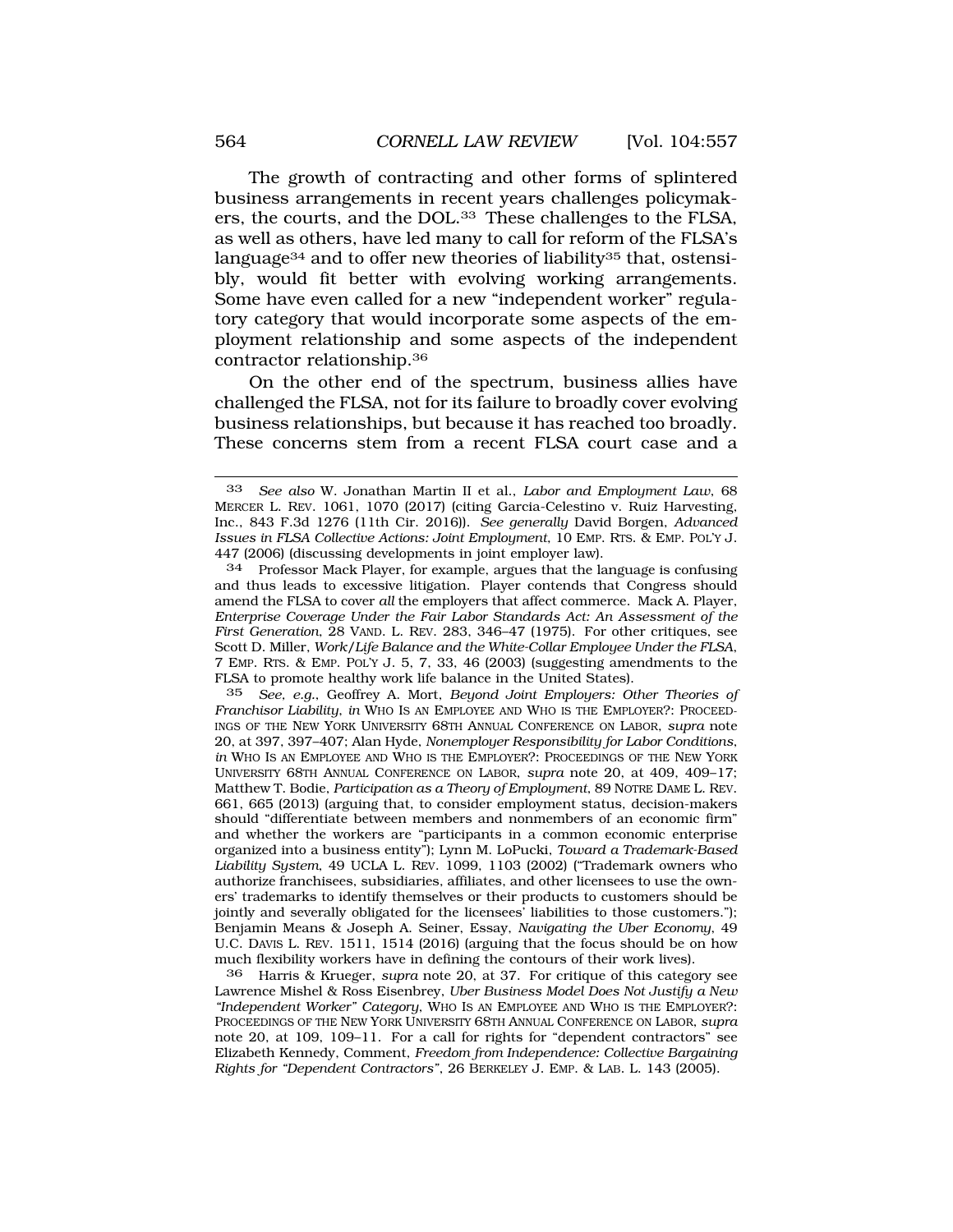recent decision from the National Labor Relations Board (NLRB). In 2017, the U.S. Court of Appeals for the Fourth Circuit expansively portrayed the FLSA's joint employer reach as applying when two or more business entities "share, agree to allocate responsibility for, or otherwise codetermine—formally or informally, directly or indirectly—the essential terms and conditions of the worker's employment."37

This formulation of the employment relationship means that businesses that indirectly determine essential terms and conditions of employment are "employers" responsible for wage and hour violations, along with the businesses that directly make these determinations. In its August 2015 *Browning-Ferris* decision, the NLRB stated that two or more employers can be joint employers of the same employees if they "share or codetermine those matters governing the essential terms and conditions of employment."38 This formulation of the boundaries of the employment relationship, similar to the Fourth Circuit's, would extend to businesses that "codetermine" terms and conditions of employment even if they do not have direct control over the terms and conditions.

As a result of these broad interpretations of the boundaries of the employment relationship, Congress is currently considering a bill that would amend the FLSA and the NLRA in an

<sup>37</sup> Salinas v. Commercial Interiors, Inc., 848 F.3d 125, 141 (4th Cir. 2017). For critique, see *Bill Summary, Save Local Business Act*, COMMITTEE ON EDUC. & WORKFORCE (July 27, 2017), https://edworkforce.house.gov/news/documentsingle.aspx?DocumentID=401930 [https://perma.cc/C54R-ZRTZ] ("Unfortunately, unelected NLRB bureaucrats, federal regulators, and activist judges have taken steps to dramatically change what constitutes a 'joint employer,' creating uncertainty for America's job creators and entrepreneurs. . . . In January 2017, the U.S. Court of Appeals for the Fourth Circuit adopted an expansive new joint employer standard under the FLSA in *Salinas v. Commercial Interiors, Inc.* The new test finds joint employer status under the FLSA where 'two or more persons or entities are not completely disassociated . . .' with respect to their separate workplaces. The Fourth Circuit's test seems to make any relationship or collaboration between two businesses a joint employment relationship because the two entities will not be completely disassociated. To make matters worse, *Salinas* states that 'one factor alone can serve as the basis for finding that two or more . . . entities are not completely disassociated.' This test is even broader than the joint employer test under *Browning-Ferris*, and has contributed to a growing patchwork of joint employer standards across the country.").

<sup>38</sup> If a common-law employment relationship exists between the parties, the Board will then inquire "whether the putative joint employer possesses sufficient control over employees' essential terms and conditions of employment to permit meaningful collective bargaining." It will also "no longer require that a joint employer not only *possess* the authority to control employees' terms and conditions of employment, but also *exercise* that authority." Browning-Ferris Indus. of Ca., Inc., 362 N.L.R.B. No. 186, at 6–7. (Aug. 27, 2015) (3–2 decision) *aff'd in part, rev'd in part and remanded*, No. 16-1028 (D.C. Cir. Dec. 28, 2018).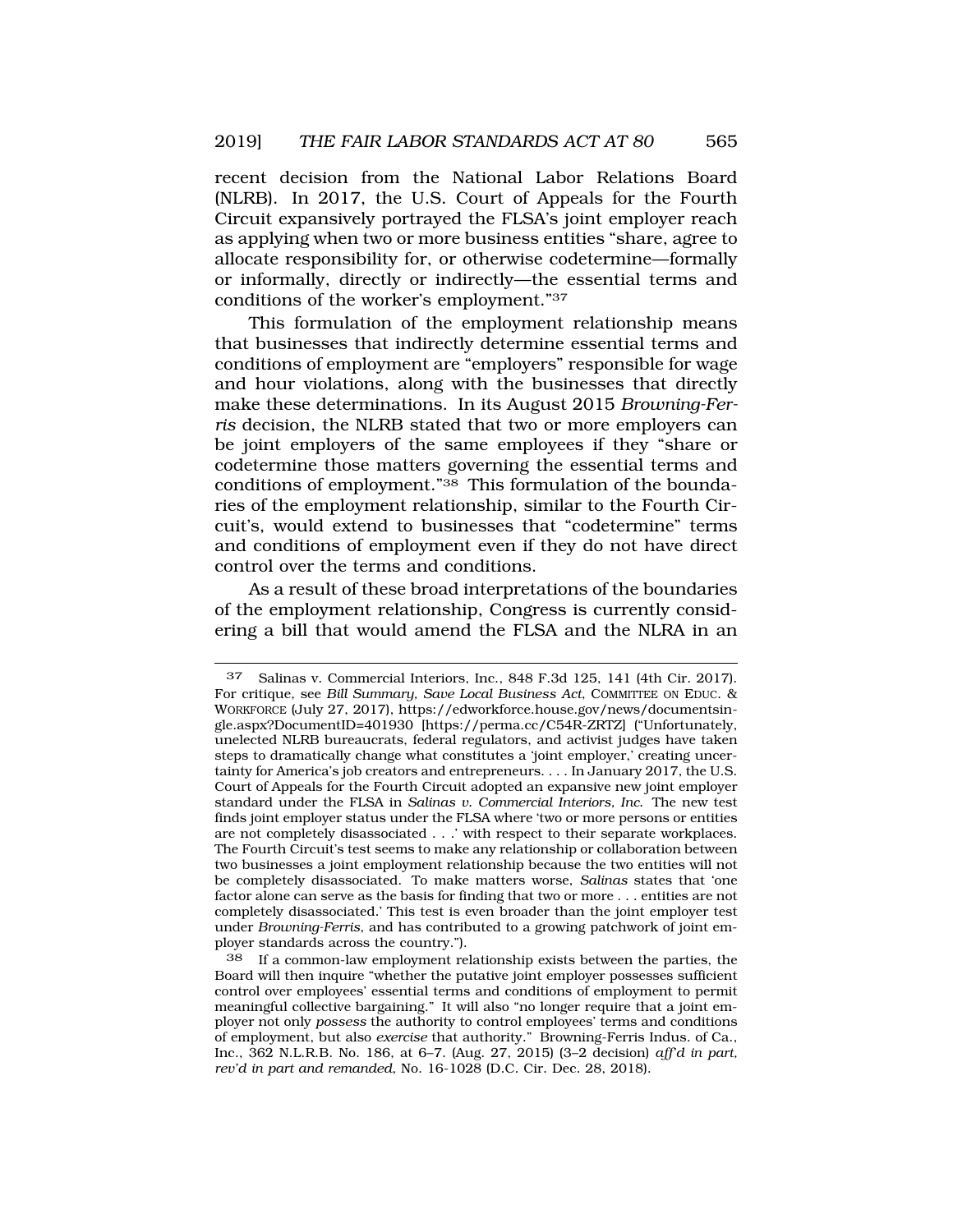effort to restrict regulation of secondary businesses. If this legislation is successful it would narrow the definitions of the employment relationship to only apply where a business has "direct and immediate" control over a worker's activities.39 This proposed bill, currently entitled the Save Local Business Act, H.R. 3441, has provoked heated arguments among legislators on both sides of the aisle and would constitute a major change in the FLSA's reach.40

This Article uses a historical analysis of the FLSA's legislative beginnings to contend that the FLSA's expansive and flexible definitions of employment were intentional and provide courts and administrators with what they need to help the FLSA thrive in the twenty-first century. It also reveals that evolving business relationships and structures, including business splintering, are not unprecedented. In 1944, six years after the FLSA's enactment, the U.S. Supreme Court observed the "[m]yriad forms of service relationships, with infinite and subtle variations in the terms of employment, [that] blanket the nation's economy."41 In the late 1930s, when enacting the FLSA, Congress acknowledged and foresaw the challenges of varied business forms and sought to address them with broad and pliable statutory language defining the employment relationship. This legislative foresight is quite remarkable and it is what prompted me to include in the title of this Article, the

40 *See generally* Hassan A. Kanu & Tyrone Richardson, *Lawmakers in Alternate Universes on Joint Employer Issue*, BLOOMBERG BNA (July 12, 2017), https:// www.bna.com/lawmakers-alternate-universes-n73014461636 [https://perma.cc /TQ5R-TG4W] (noting Democrat and Republican arguments on joint employer liability); Tyrone Richardson & Hassan A. Kanu, *Congress: Republican Lawmakers Plan Rollout of Joint Employer Bill*, BLOOMBERG BNA (July 6, 2017), https://www.bna.com/republican-lawmakers-plan-n73014461289 [https:// perma.cc/HP8U-R9L7]; Ben Penn & Chris Opfer, *DOL Changes Course on Worker Classification, Joint Employers*, BLOOMBERG BNA (June 7, 2017), https://www. bna.com/dol-changes-course-n73014452985 [https://perma.cc/DSV3-MKSQ].

41 NLRB v. Hearst Publs., Inc., 322 U.S. 111, 126 (1944).

<sup>39</sup> Save Local Business Act, H.R. 3441, 115th Cong. § 2(a)(B) (2017) ("A person may be considered a joint employer in relation to an employee only if such person directly, actually, and immediately, and not in a limited and routine manner, exercises significant control over essential terms and conditions of employment, such as hiring employees, discharging employees, determining individual employee rates of pay and benefits, day-to-day supervision of employees, assigning individual work schedules, positions, and tasks, or administering employee discipline."). Rep. Bradley Byrne (R-AL) introduced H.R. 3441 in the House of Representatives on July 27, 2017. The same day, Congress referred it to the House Committee on Education and the Workforce. On September 13, 2017, the Subcommittee on Workforce Protections and the Subcommittee on Health, Employment, Labor, and Pensions held hearings on the bill. On November 7, 2017, the House passed it with a vote of 242–181. The Senate received H.R. 3441 on November 8, 2017. The Senate has not yet taken further action on the bill.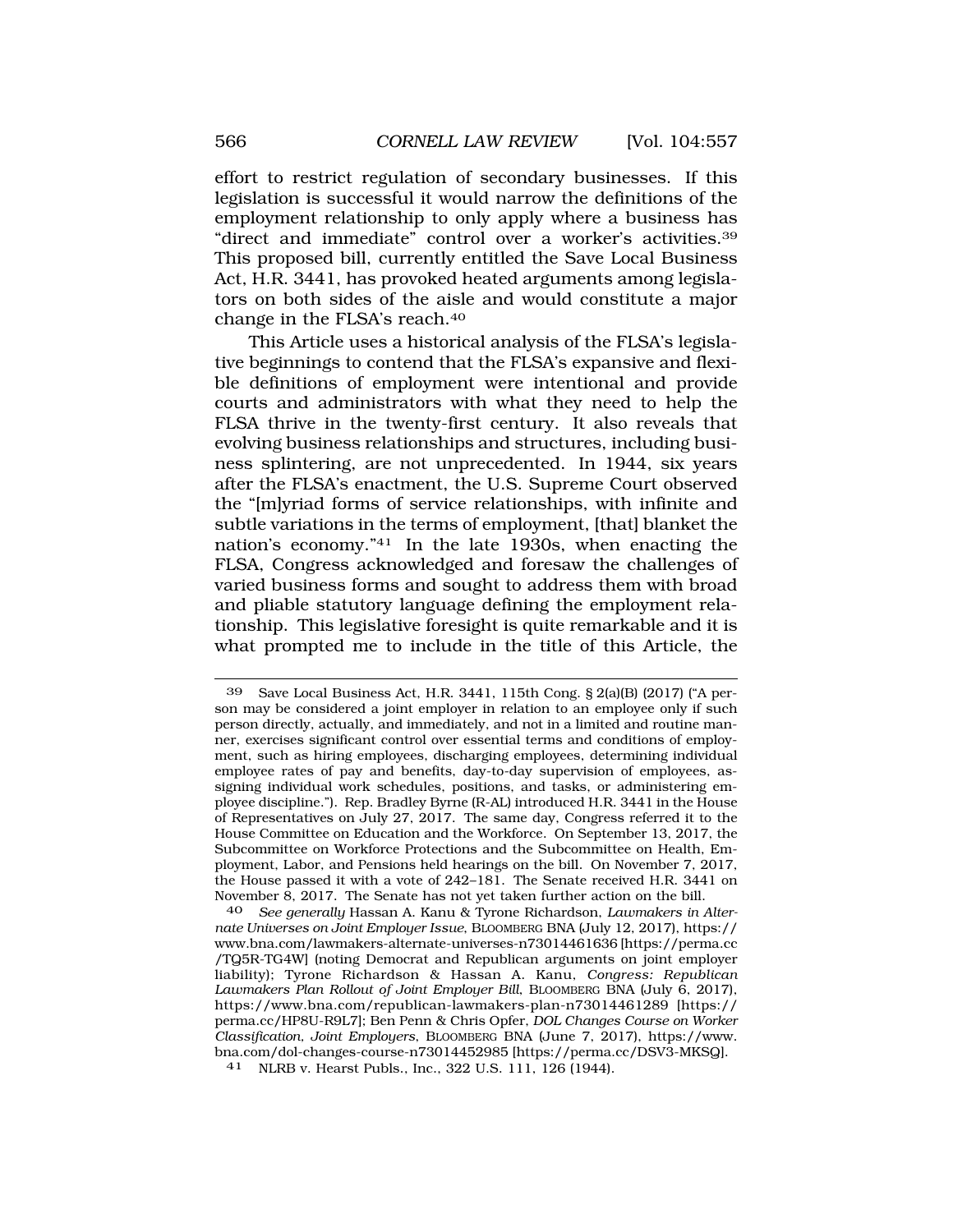saying that "Everything Old is New Again." By bringing this historical lens, the Article provides a new perspective to the independent contractor and joint employer debates that are currently raging on Capitol Hill and in the courts.42 The historical viewpoint calls for a narrow reading of the independent contractor category and a broad interpretation of employment relationships—including joint employer relationships—that should help the FLSA to serve its New Deal-era statutory purposes of ensuring minimum wages and overtime premiums to low-wage workers.

The Article proceeds as follows. In Part I, the Article analyzes Congress' purposes with respect to the FLSA's application to employment relationships through an intensive study of the FLSA's legislative history. The Article's systematic review of the FLSA's legislative path in 1937 and 1938 included the hearings (4 total), reports (6 total), and debates (14 total) that took place before the bill's enactment in June of 1938. As Part I will flesh out further, this examination illustrates that the framers of the FLSA, concerned about enforcement challenges, intentionally used broad and malleable language. Even though they did allow notable and problematic exemptions for such areas as agricultural labor and domestic work,<sup>43</sup> New Deal legislators

<sup>42</sup> There has been partisan disagreement regarding H.R. 3441's impact on the FLSA. Rep. Bobby Scott (D-VA), ranking member of the House Committee on Education and the Workforce, heavily criticized the bill and its disruption of the FLSA in a Fact Sheet released on September 8, 2017. *Fact Sheet, H.R. 3441: The*  "*Save Local Business Act of 2017*", COMMITTEE ON EDUC. & WORKFORCE DEMOCRATS (2017), https://democrats-edworkforce.house.gov/imo/media/doc/2017-09- 08%20Joint%20Employer%20Fact%20Sheet.pdf [https://perma.cc/T2TJ-KP85] ("H.R. 3441 replaces almost a century of law with chaos, creating uncertainty for workers and enabling unscrupulous employers to evade obligations under . . . the *Fair Labor Standards Act* (FLSA). . . . When Congress passed the FLSA . . . it sought to ensure that client employers who control the economic realities of their subcontracted employees will be legally responsible for their subcontractors' compliance. This bill enables joint employers to escape liability by narrowing the definition of who is a joint employer to only those who exercise direct control over all aspects of the employment relationship, even if the client employer establishes the economic realities of the employment relationship."). Unsurprisingly, Republicans take a different view of H.R. 3441, as outlined in a Fact Sheet released by the Republican-led House Committee on Education and the Workforce. Fact Sheet, *Save Local Business Act*, COMMITTEE ON EDUC. & WORKFORCE (2017), https:/ /edworkforce.house.gov/news/documentsingle.aspx?DocumentID=401927 [https://perma.cc/GS7G-RPK2] ("Hiring. Work schedules. Pay increases. These are all decisions that take place between an employer and employee. . . . During the Obama administration, regulators and activist judges also expanded the joint employer scheme under the FLSA. Although the Trump administration has taken steps to provide some relief, further action is needed to provide certainty for America's job creators and prevent future federal overreach.").

<sup>43</sup> *See* Fair Labor Standards Act of 1938, Pub. L. No. 718-676, 52 Stat. 1060, 1067 (carving out an exclusion for agricultural workers); *see also* 82 CONG. REC.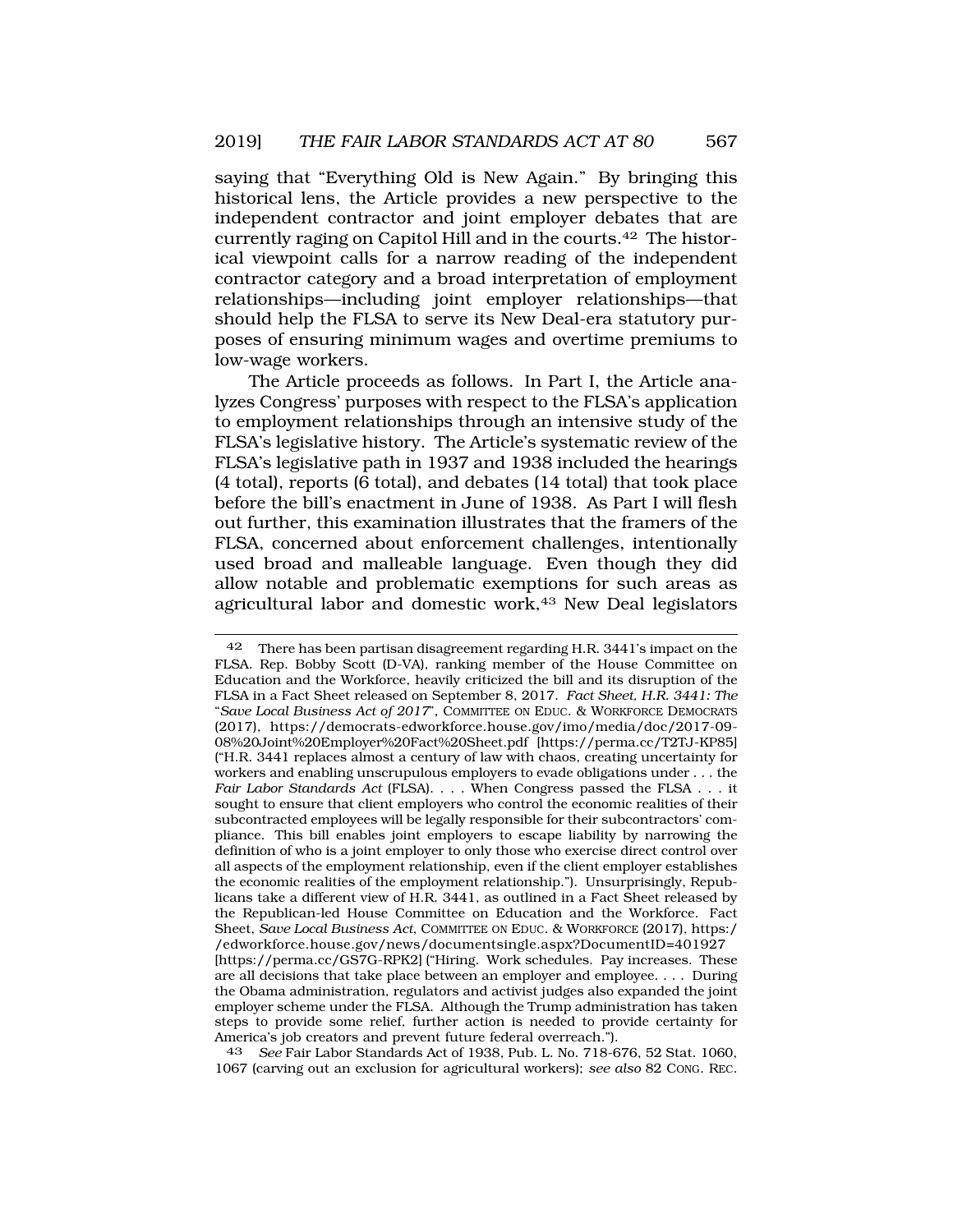and administrators feared that too much specificity in the definition of employment would make it unadaptable to evolving business relationships and structures. They feared the specificity would encourage some businesses to splinter off parts of their business organizations in an effort to evade the FLSA's reach. They did not want formalities such as labels, contracts, place of work, or manner of payment to dictate who is in and who is out when it comes to the FLSA's coverage of employment relationships.

While twenty-first century businesses are certainly different from their vertically-integrated New Deal counterparts, the idea that some business arrangements would make it difficult to enforce the FLSA is not a new dynamic of our twenty-first century economy. In fact, one of the first proposed versions of the FLSA, introduced in 1937, explicitly recognized that a major enforcement challenge would be that some businesses would misclassify true employees as "independent contractors," thereby erroneously depriving workers of the FLSA's wage-and-hour protections.44

In Part II, the Article uses Part I's historical analysis to reconsider the FLSA's viability in the face of recent growth in contracting and other forms of business fissuring. It contends that courts, the DOL, and policymakers need to embrace this past in order to improve the FLSA's viability and stated purposes in the twenty-first century. Similar to what some schol-

<sup>1,469 (1937) (</sup>statement of Rep. Emmanuel Celler) ("Frankly, what is all the shooting for? This bill excludes agricultural workers, domestic workers, those engaged in dairy farming, cotton processors, as well as those in the canning industries; salesmen, both on the inside as well as those working on the outside, are excluded; and all workers involved in seasonal industries are outside of the provisions of the bill."); Kati L. Griffith, *The Power of a Presumption: California as a Laboratory for Unauthorized Immigrant Workers' Rights*, 50 U.C. DAVIS L. REV. 1279, 1309–15 (2017) (describing legislative history behind agricultural exclusion and the view that the exclusion was a political compromise to get the bill passed); Deborah C. Malamud, *Engineering the Middle Classes: Class Line-Drawing in New Deal Hours Legislation*, 96 MICH. L. REV. 2212, 2289 (1998) ("As signed by Roosevelt on June 25, 1938, the Fair Labor Standards Act contained a broad definition of 'employee,' but exempted from the statute's maximum—hour provisions 'executive, administrative, and professional' employees."). For a recent Court case allowing for a broader reading of exemptions, see *Encino Motorcars, LLC v. Navarro*, 138 S. Ct. 1134, 1142 (2018) ("Because the FLSA gives no 'textual indication' that its exemptions should be construed narrowly, 'there is no reason to give [them] anything other than a fair (rather than a 'narrow') interpretation.'").

<sup>44</sup> S. 2475, 75th Cong. § 2(7) (1937) ("The Board shall have power to . . . determin[e] the number of employees employed by any employer to prevent the circumvention of the Act . . . through the use of agents, independent contractors, subsidiary or controlled companies, or home or off-premises employees, or by any other means or device").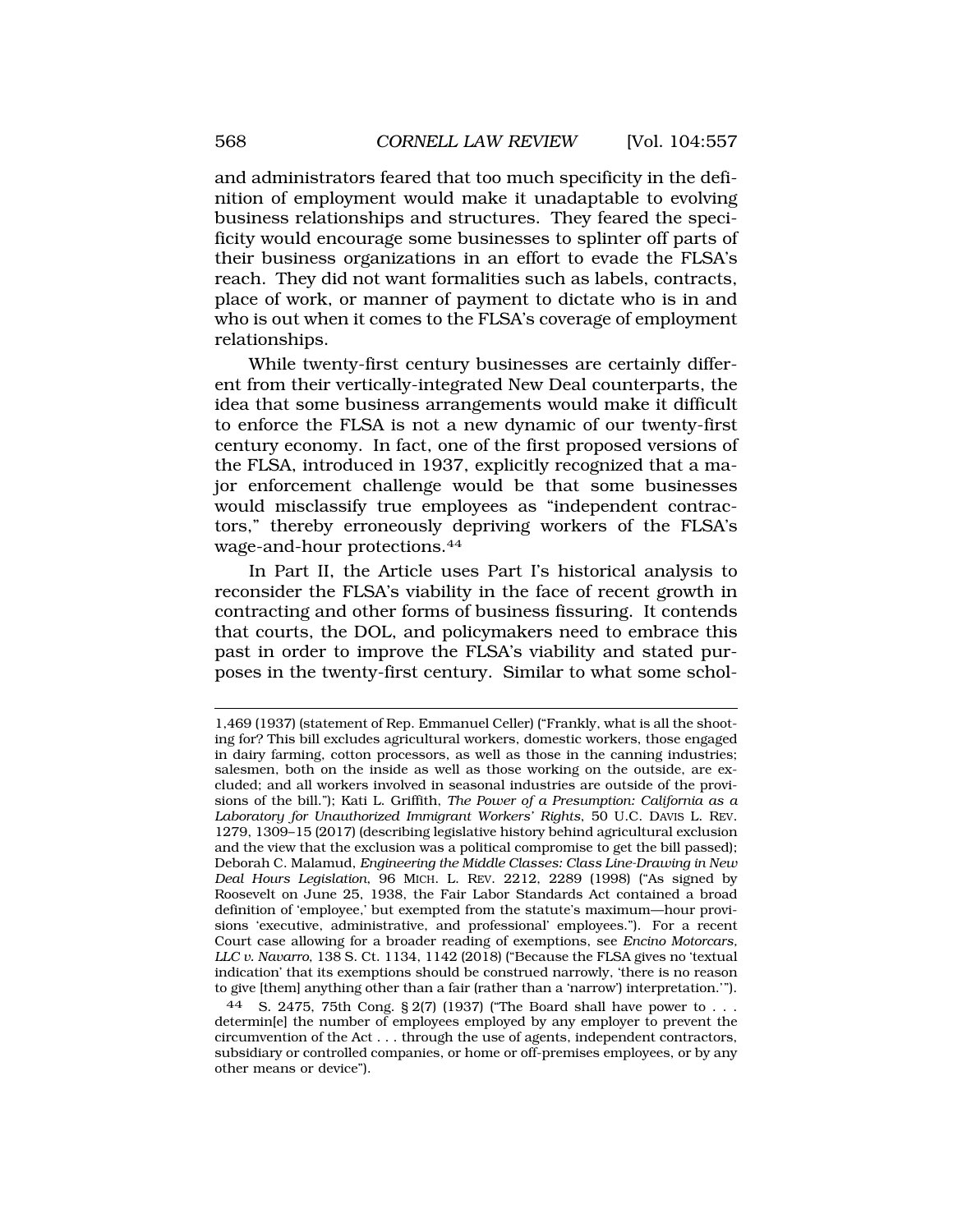ars have shown in the National Labor Relations Act context,45 the FLSA's legislative history reveals that courts and the DOL have too often interpreted the reach of the FLSA too narrowly.<sup>46</sup>

The FLSA's past reminds us that Congress intended the FLSA's minimum wage and overtime protections to reach all businesses that allow work to be performed on their behalf and have the power to affect wage and hour compliance, regardless of indirect business relationships and business formalities. In the words of then Assistant Attorney General Robert Jackson represented at the outset of this Article, the FLSA reaches those entities that bear responsibility for the failure to pay baseline wages, regardless of the "type of business." This legislative history examination serves as support for legislators, courts, bureaucrats, and scholars who call for an expansive reading of the FLSA's reach and to those who promote a revitalization of the FLSA to address the evolving nature of work relationships. Only then can the eighty-year-old FLSA serve its statutory purpose of ensuring "a fair day's pay for a fair day's work"47 in the twenty-first century.

I

HISTORICAL LESSONS: THE FLSA'S LEGISLATIVE HISTORY

Since the Article relies mainly on legislative history for the analysis that follows, it is worth noting at the outset the strengths and limits of legislative history as an interpretive tool. The main sources of "legislative history" are the reports, debates, and hearings that occur as a bill makes its way through the legislative process before enactment. There is significant debate about whether legislative history can tell us anything about the intent behind a piece of enacted legislation. Critics of reliance on legislative history rightly point out that a group of individual legislators simply cannot have a joint intent.48 Plainly put, it is a fiction to suggest that a group of

<sup>45</sup> ELLEN DANNIN, TAKING BACK THE WORKERS' LAW: HOW TO FIGHT THE ASSAULT ON LABOR RIGHTS 36–37 (2006); Karl E. Klare, *Judicial Deradicalization of the Wagner Act and the Origins of the Modern Legal Consciousness, 1937-1941*, 62 MINN. L. REV. 265, 318 (1978)).

<sup>46</sup> Keith Cunningham-Parmeter, *From Amazon to Uber: Defining Employment in the Modern Economy*, 96 B.U. L. REV. 1673, 1704–14 (2016) (noting that judges narrowly construe the meaning of "control" due to lack of a clear standard); Bruce Goldstein et al., *Enforcing Fair Labor Standards in the Modern American Sweatshop: Rediscovering the Statutory Definition of Employment*, 46 UCLA L. REV. 983, 1103 (1999) (critiquing the judiciary's narrow reading of "employ").

<sup>47</sup> S. REP. NO. 75-884, at 2 (1937).

<sup>48</sup> Kati L. Griffith, *When Federal Immigration Exclusion Meets Subfederal Workplace Inclusion: A Forensic Approach to Legislative History*, 17 N.Y.U. J.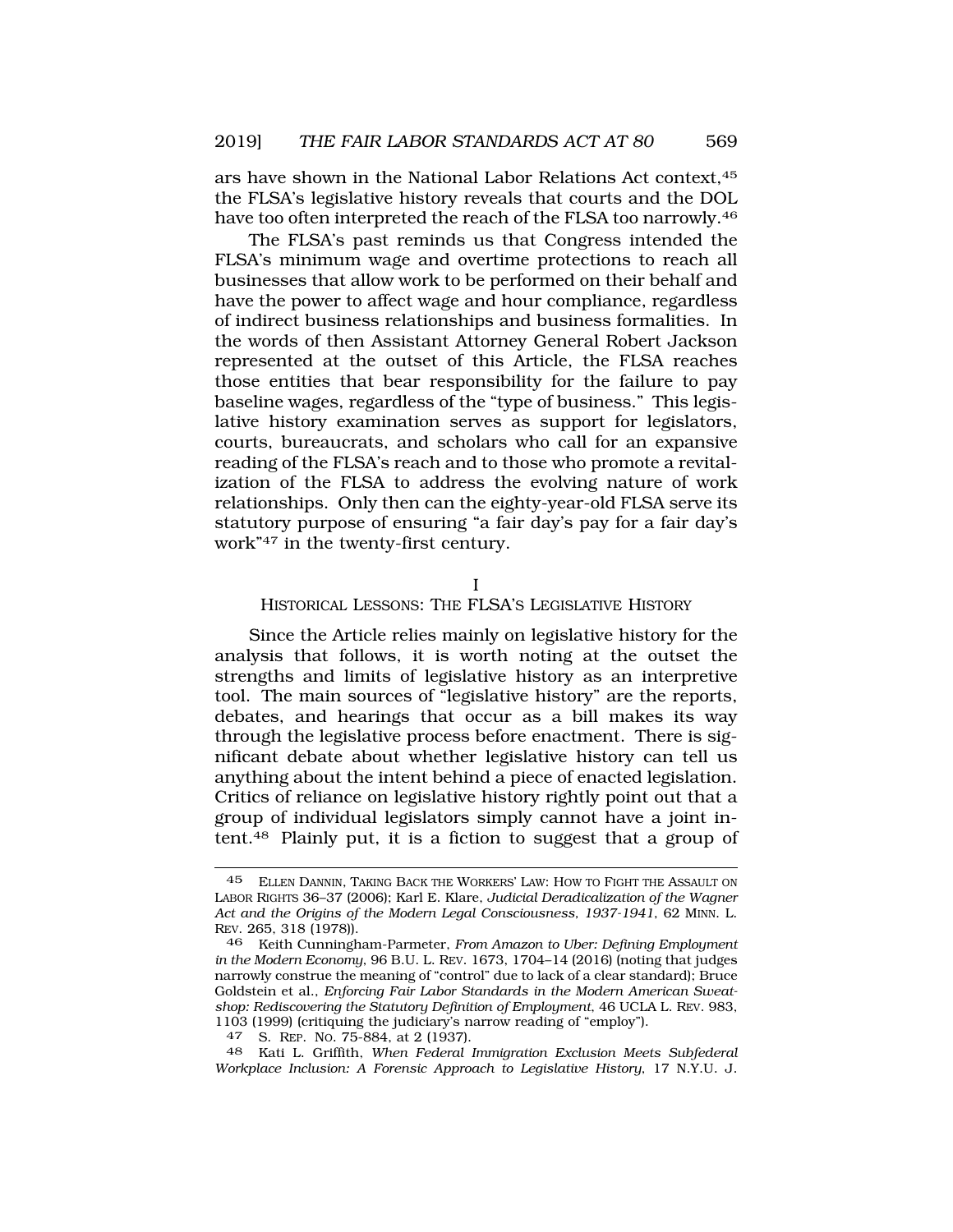people shared the same thoughts when they voted for the legislation. Others draw from public choice theory to argue that the "true intents" behind legislation are brokered deals that result from the pressure of powerful lobbyists and interest groups.49 Thus, for public-choice theorists, there are no high-minded public-interest-based intents, but rather intents to please influential groups that often do not represent the broader public good.50 They view a piece of legislation as representative of the efficacy of power and money in politics, not popular will.<sup>51</sup>

These hard-hitting critiques of legislative history notwithstanding, this Article takes the position that legislative history does have useful interpretive value. The Article does not intend to use legislative history to ferret out the true underlying intents of the legislators. Instead, it uses legislative history to help interpret what the stated meanings and purposes of the statute were when it was making its way through the legislative process. Regardless of the "true intents" of individual legislators, the legislative history can illuminate the statutory purposes and interpretations that congressional representatives set forth on the record. While there are certainly skeptics in the judiciary, the stated views of legislators do carry some weight when it comes to law and policy analysis. Judges, when making legal determinations about how to apply a statute to a particular situation, are tasked with determining how Congress would apply the law to the situation. Many judges look to statutory language, case law precedent, and legislative history to inform their determinations of what Congress meant when it used particular statutory language.

We should take care, however, in *how* we use legislative history as an interpretive tool. I find persuasive the critique that many courts and legal scholars have misused legislative history documents by cherry-picking the helpful pieces, rather than looking at the full body of documentation more objectively. This misuse of legislative-history documents fuels those who aim to entirely discredit legislative history as an interpretive tool. To offset the common tendency in legal analysis to cherry-pick, I have developed "a forensic approach to legislative

LEGIS. & PUB. POL'Y 881, 892 (2014) (describing the various views involved in the debate over reliance on legislative history in legal analysis).

<sup>49</sup> *Id.* at 893.

<sup>50</sup> *See, e.g.*, John F. Manning, *The Nondelegation Doctrine as a Canon of Avoidance*, 2000 SUP. CT. REV. 223, 248, 249 n.133 (2000).

<sup>51</sup> *See, e.g.*, EAMONN BUTLER, PUBLIC CHOICE: A PRIMER, 36–37 (The Inst. of Econ. Affairs ed., 2012), https://ccs.in/sites/all/books/com\_books/publicchoice-a-primer.pdf [https://perma.cc/BY2D-LPBT].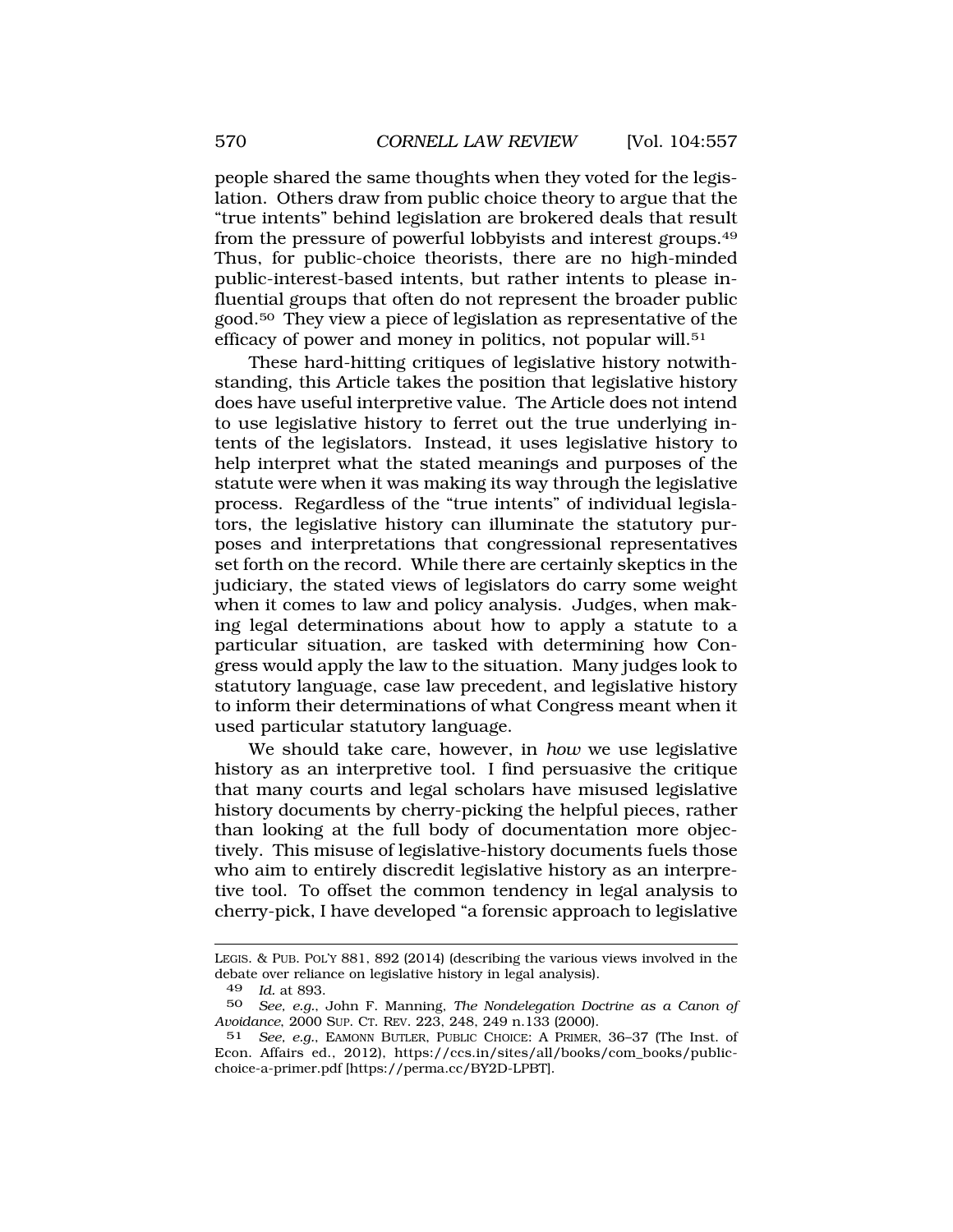history." This approach proposes a more objective, systematic, and comprehensive analysis of legislative history to avoid these pitfalls.52 The Article uses that approach here. The analysis put forth here emerges from a systematic review of all of the FLSA's legislative history from 1937 and 1938. It considered all references to employ, employee, and employer in the legislative history, as well as any discussion of the FLSA's enforcement machinery and coverage.53 My Research Assistant and I reviewed all reports, debates, and hearings related to the proposed bill.

As the Article will further elaborate upon below, a central theme that emerged from this "forensic" review of the FLSA's legislative history was a desire to cover businesses who allow work to be done on their behalf and are in a position to prevent wage and hour abuses, regardless of indirect business relationships and business formalities. It also revealed that New Deal congressional and administrative representatives were well aware of the changing nature of business organizations and practices, including the practices of contracting, subcontracting, and other kinds of splintering. Their statements on the record denote that they intended to reach these practices regardless of whether businesses used these intentionally in an effort to avoid the FLSA's reach, or whether businesses used these practices simply as a non-evasive response to economic circumstances. Nonetheless, the legislative history consistently shows an intent to make sure that the FLSA has blankettype coverage of the low-wage workforce and that there are not loopholes in coverage that create incentives for businesses to splinter off work. In the subparts that follow, the Article explains three central observations flowing from my comprehensive legislative history review that relate to these overarching themes.

## A. Covering Indirect Relationships Regardless of Business Form

The FLSA's legislative history illustrates that the FLSA's framers intended to reduce incentives for businesses to use intermediaries, or to change form, in order to gain exclusion from the Act's coverage. In the words of these New Deal legislators and administrators, they intended to restrict businesses

<sup>52</sup> Griffith, *supra* note 48, at 900–01.

<sup>53</sup> We engaged targeted searches of the documents for these terms, but also read through the documents in their entirety to avoid missing relevant discussions that did not use these specific terms.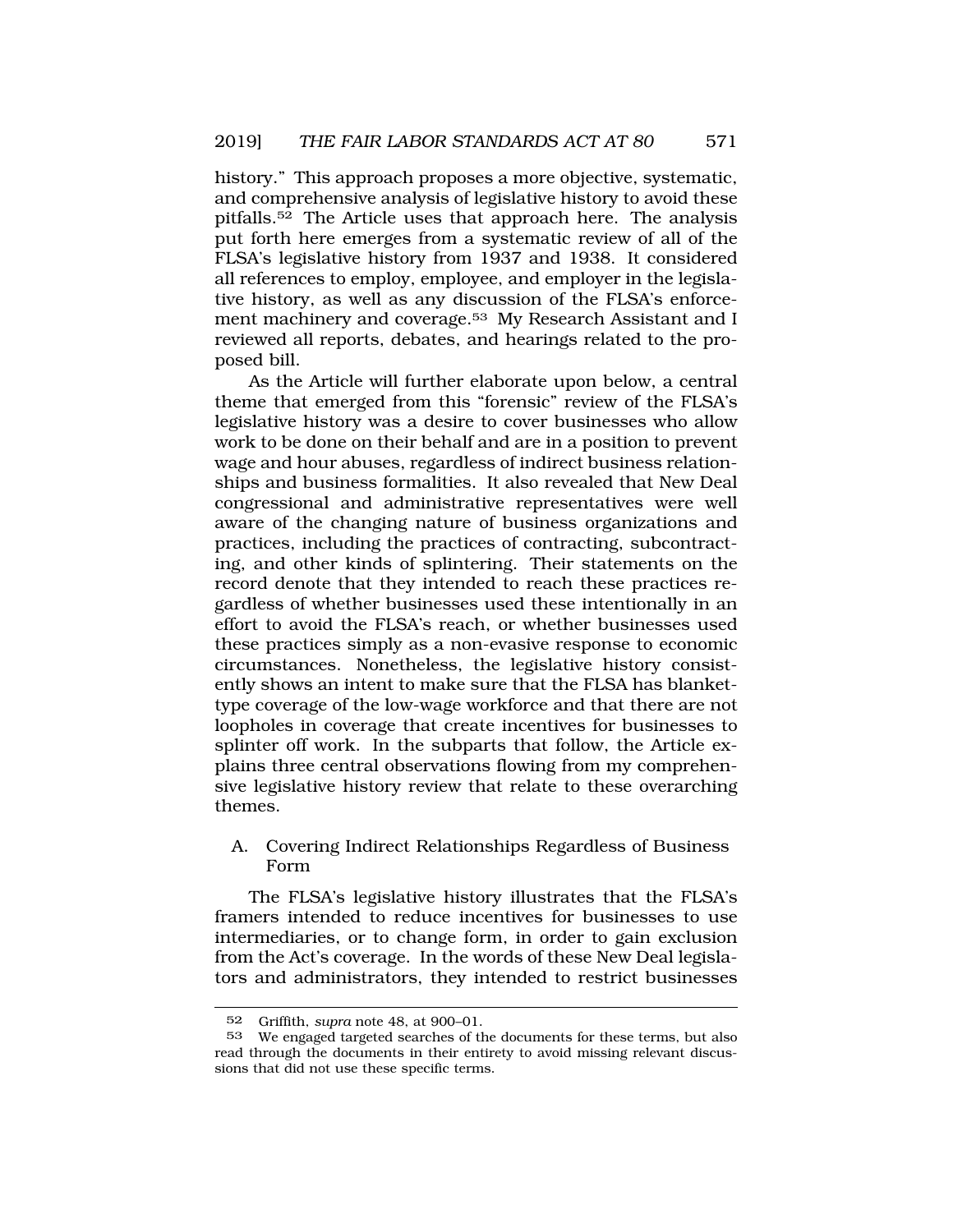from avoiding coverage through "means or device[s]" of evasion<sup>54</sup> that would distance themselves from front-line workers. Moreover, the legislative history overwhelmingly communicates that one of Congress' purposes was for those interpreting the FLSA to have some leeway to adapt as businesses restructured in response to economic circumstances, or to evade liability under the Act.

The observations presented in this subpart, along with the two that follow it, all relate to discussions that emerged originally from a particular provision that the drafters included in the first version of the wage and hour bill in 1937. Senator Hugo Black (D-Ala.) and Representative William Connery (D-Mass.) first introduced this proposed legislation, then referred to as the Black-Connery bill, on May 24, 1937. It included § 6(a), a provision which would set up a Board to administer the Act. This Board would have the power to establish a coverage threshold for businesses; specifically, it would set a minimum number of employees in a business for purposes of coverage. The purpose of this power was to enable the Board to set the coverage threshold number in ways that would "prevent" businesses from circumventing the Act through tools of evasion. The proposed provision, 6(a), stated in full:

The Board shall have power to . . . determin[e] the number of employees employed by any employer to prevent the circumvention of the [A]ct . . . through the use of agents, independent contractors, subsidiary or controlled companies, or home or off-premise employees, or by any other means or device.<sup>55</sup>

This language shows that from the outset, legislators were well aware that some businesses would use intermediaries to try to evade coverage. It confirms that the FLSA's framers wanted to render these kinds of tools of evasion ineffective. It specifically called out the misclassification of independent contractors as one type of problematic device. It also referenced the use of separate splintered-off business entities, such as subsidiaries, agents, or "controlled companies," as common methods of evasion. As the following subpart will elaborate upon, Congress was also concerned about off-premises work, such as industrial homework, as an evasive tactic.

The plain language of this proposed provision § 6(a) exposes that Congress did not want to allow businesses who were

<sup>54</sup> S. 2475, 75th Cong. § 6(a) (1937).

<sup>55</sup> *Id.*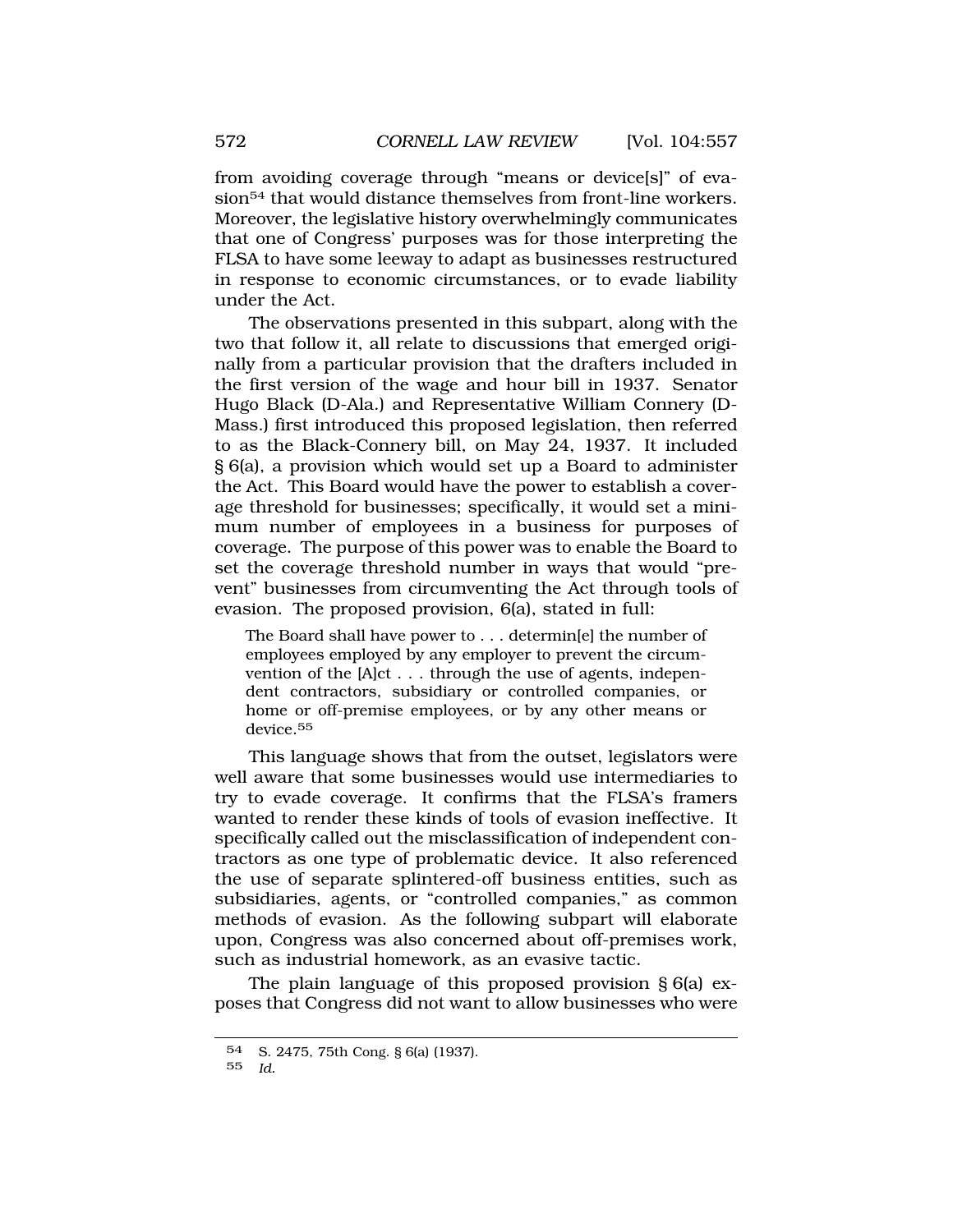responsible for wage and hour compliance to escape coverage by changing the way the business was organized or categorized. The words of U.S. Assistant Attorney General Robert Jackson, presented at the outset of this Article, illustrate this point well. Jackson, who later served as U.S. Solicitor General, U.S. Attorney General, and then U.S. Supreme Court Justice, avowed that "it does not make very much difference whether it is a chain store, a group of manufacturing plants, or an individual. You reach the practice rather than the type of business."56

Furthermore, the plain language of this proposed provision exhibits congressional foresight about the evolving nature of businesses, as well as the evolving nature of tools of evasion. It shows an awareness that courts and administrators would need to continually adapt to changing business practices. Notably, the language of  $\S$  6(a) represented above, after including a list of specific tools of evasion, also added "or by any other means or device" as a catchall phrase. This open-ended language shows congressional intent to cover evolving business arrangements and employment relationships that may not have been known to Congress in the 1930s.

In the next two subparts, the Article continues to trace how discussions about this initial proposed provision, § 6(a), illustrate that the FLSA's broad and flexible language resulted from an effort to adapt to evolving business practices and to reduce business incentives to change form, or splinter off work to intermediaries, to avoid the FLSA's reach. In this way, the Article demonstrates that Weil's concept of business fissuring, or splintering, has New Deal roots.

B. Covering Off-Premises Work, Piecework, and Commission Work

Throughout the FLSA's legislative path, legislators expressed further trepidation about "splintering" and business formalities getting in the way of the FLSA's purposes in its discussions of off-premises work and piecework. Off-premises work is work that occurs away from workspaces that a business owns or leases.57 Piecework is work that is compensated by the number of "pieces" completed, rather than by the number of hours worked.58 Much of, but not all of, the work de-

<sup>56</sup> *FLSA, Hearing Part 1*, *supra* note 1, at 25 (statement of Robert H. Jackson, Assistant Att'y Gen., Department of Justice).

<sup>57</sup> *See* 29 C.F.R. §§ 785.11, 785.12 (2018).

<sup>58</sup> *See* 29 C.F.R. §§ 530.1(d), 778.418; *see also Industrial Homework*, U.S. DEPT. OF LAB., https://www.dol.gov/general/topic/wages/industrialhomework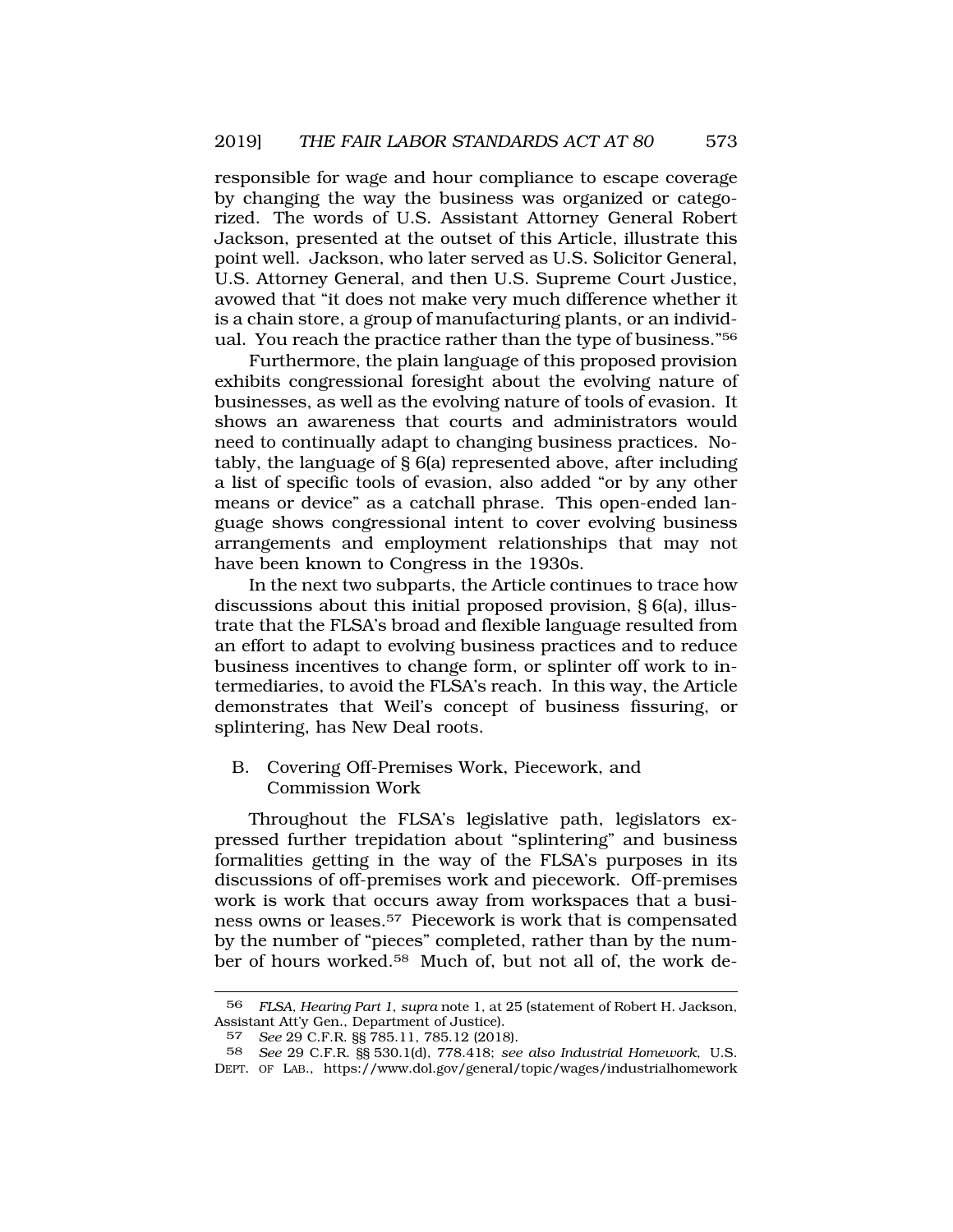scribed in this regard involved "industrial homework," clothing, or other types of assembly work performed at home, but which ultimately benefitted a large business.59 Moreover, much of this work involved big businesses subcontracting with small contractors (jobbers) in the garment/textile industry who then contracted with homeworkers. Other home-based work included such things as assembly of jewelry, tobacco products, and children's toys.<sup>60</sup> This common New-Deal-era business practice was sometimes referred to as "the sweating system," because of the small profit margins for contractors, and the often dismal working conditions for those individuals performing the labor.

The use of industrial homework and small "sweatshop" contractors in the textile industry are historical examples of breaking away, or fissuring, pieces of the work from a business' central operation. Professor Matthew Finkin's historical work in this area highlights that the question of whether to regulate industrial homework was "hotly contested" in the years leading up to the FLSA's enactment.<sup>61</sup> As this subpart will elucidate further, the FLSA's legislative history relating to off-premises work and piecework illustrates congressional purposes to include broad language that would reach some businesses who are responsible for work performed, even if a separate entity directly controls most aspects of the working conditions. It also portrays that Congress wanted to reduce incentives to splinter off aspects of a business for the purpose of evading the Act's reach.

Section 6(a) of the initial proposed bill, discussed above, explicitly mentioned the use of off-premises employees as a practice that would not make a business immune from the FLSA's responsibilities. The legislative history is replete with examples of witnesses, administrators, and legislators who worried that the Act would exclude businesses who engage offpremises workers and pieceworkers from the FLSA's protections. During the FLSA's path toward enactment, many voices

<sup>[</sup>https://perma.cc/D5WB-82BD]; *Fact Sheet #24: Homeworkers Under the Fair Labor Standards Act (FLSA)*, U.S. DEPT. OF LAB., https://www.dol.gov/whd/regs/ compliance/whdfs24.htm [https://perma.cc/KF7N-YJDZ].

<sup>59</sup> *See FLSA, Hearing Part 1*, *supra* note 1, at 196–97 (statement of Frances Perkins, Secretary of Labor, Department of Labor) ("The industrial home worker is a person who takes work home into his own house or tenement where he or his family work on it within the confines of their own home.").

<sup>60</sup> Matthew W. Finkin, *Beclouded Work, Beclouded Workers in Historical Perspective*, 37 COMP. LAB. L. & POL'Y J. 603, 607 (2016) (citing Emily Brown, U.S. Dept. of Labor, Women's Bureau Bull. No. 79, INDUSTRIAL HOMEWORK (1930)). 61 *Id.*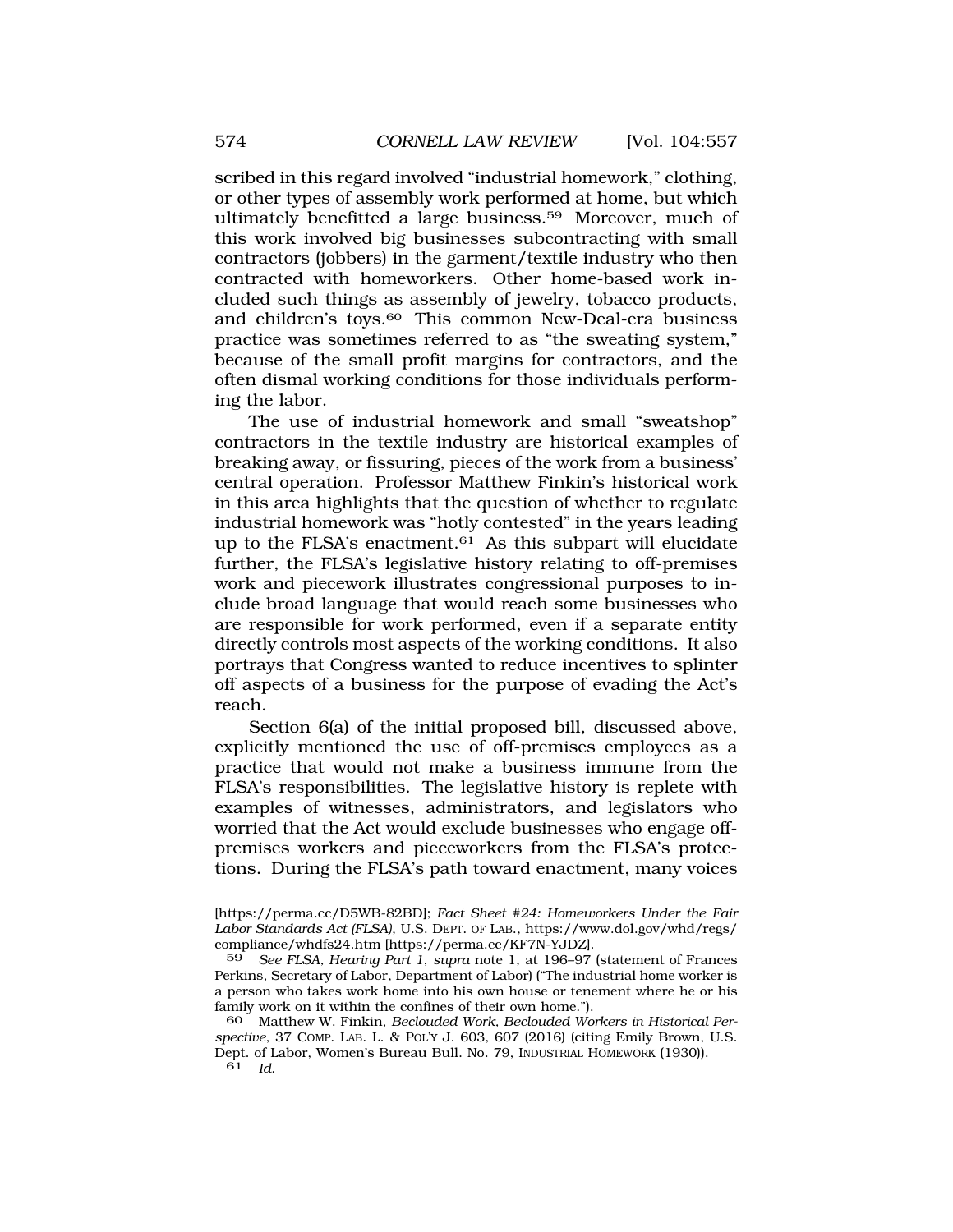expressed distress about the poor conditions of work performed at home for the adults and children that were involved in this practice.62 Civil society voices, such as the National Child Labor Committee, spoke out against industrial homework during the hearings on the legislation.<sup>63</sup> Legislators mirrored these worries in their comments. Representative Arthur Healey (D-Mass.), for instance, recognized the problem of industrial homework. He noted during the hearings that exploitative businesses were turning "homes into sweatshops," thereby endangering workers' health in exchange for "pitifully meager wages."64 Representative William J. Fitzgerald (D-Conn.) referred to industrial homework as "the biggest industrial cancer on the industrial life of America today[.]"65 He was apprehensive about the perverse incentives that the legislation would create if its requirements did not reach industrial home-

<sup>62</sup> *See Fair Labor Standards Act of 1937: Part 2: Hearing on S. 2475 and H.R. 7200 Before the S. Comm. on Educ. and Labor and the H. Comm. on Labor*, 75th Cong. 590 (1937) (statement of Earl Constantine, National Association of Hosiery Manufacturers) [hereinafter *FLSA Hearing, Part 2*] ("If these restrictions in hours and wages are not universally applied . . . you invite a type of home industry, and child labor . . . which I think would be unfortunate."); *id.* at 521 (statement of Roy A. Cheney, Managing Director, Underwear Institute) (calling for full abolishment of home work); *id.* at 467 (statement of Professor Paul F. Brissenden, Millinery Manufacturing Industry) (recommending that "the definition of 'employee'. . . [include] . . . the stringent regulation of industrial home work, if not its outright prohibition").<br>63 Id at 4

Id. at 402 (statement of Courtenay Dinwiddie, General Secretary, National Child Labor Committee) (referring to it as "one of the most vicious and persistent practices for sweating labor ever devised. The labor of whole families is secured for starvation pay and child labor is grossly abused in any process that children of any age can perform. Long consideration of this evil has convinced all who know the facts that the only solution is to abolish home work. It cannot be regulated or controlled by any half-way measures. We believe, therefore, that the language of section 6 (a) of the bill on this subject is inadequate and should be modified so that it will clearly give the power to do away with this sweatshop practice"); *id.* at 408–09 (statement of Lucy Randolph Mason, General Secretary, National Consumers' League) ("We are glad to note that the bill contemplates some regulation of industrial home work."). *But see id.* at 979 (statement of L.C. Painter, Association for Progressive Political Action) ("Any statute that would dictate what you must or must not do in your own home, in your own private business or with your own private money, is communistic.").

<sup>64</sup> *Id.* at 832 (statement of Hon. Arthur D. Healey) ("Here whole families, including children of tender years, work into the long hours of the night on tasks beyond their physical stamina, which undermine and endanger health, for pitifully meager wages."); *see also* 83 CONG. REC. 7298 (1938) (statement of Rep. Hamilton Fish) ("This bill seeks to put an end to sweatshop wages and hours and to intolerable labor conditions in certain factories, mills, and mines doing interstate business where employees are working long hours and getting starvation wages. . . . We have by this bill a chance to strike a blow for social and industrial justice and a square deal for labor in America[.]").

<sup>65</sup> *FLSA, Hearing Part 1*, *supra* note 1, at 77 (statements of Robert H. Jackson, Asst. Att'y Gen., Department. of Justice and Rep. Fitzgerald).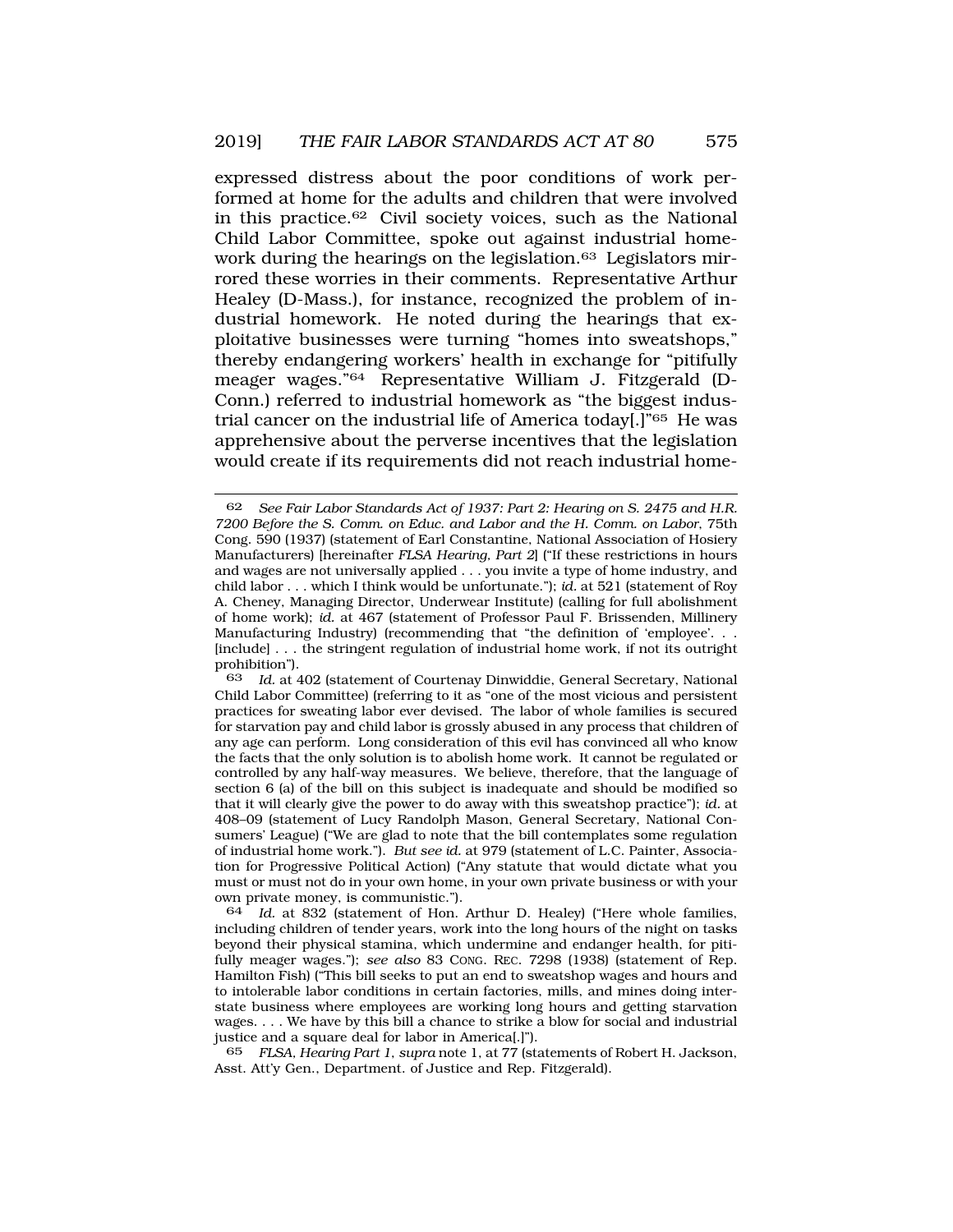work. Along these lines, he warned about the potential for perverse incentives to break off parts of the work. Namely, Fitzgerald expressed that exclusion of industrial homework would encourage "unfair manufacturers" to "extend the home work racket in this country by taking work out of the factory and putting it into the homes at miserable wages[.]"66

As Fitzgerald's comment exemplifies, the FLSA's legislative history contains extensive expressions of concern that if industrial homework or piecework arrangements were not covered by the statute, some employers would break off parts of their inhouse work to avoid coverage. President Roosevelt's highly regarded U.S. Secretary of Labor, <sup>67</sup> Frances Perkins, admonished that industrial homework was "[a]nother method of evading the provisions of wage and hour legislation."68 Perkins was fearful that, if the FLSA did not cover off-premises work, businesses would further split up work into sweatshops and homework arrangements to avoid the Act's coverage. U.S. Assistant Attorney General Robert Jackson, another key player in the Roosevelt administration, echoed unease about industrial homework. He assured legislators that while families that make a "little commodity which is a homecraft" would be excluded from the bill, "the factory which sends out and makes use of people in their homes are not exempted just because they are using premises they do not pay any rent for."69 A number of federal courts have cited this aspect of the FLSA's legislative history to support the conclusion that the FLSA's minimum wage and overtime protections cover work performed at home.70

<sup>66</sup> *Id.* (statements of Robert H. Jackson, Assistant Att'y Gen., Department of Justice and Rep. Fitzgerald).

<sup>67</sup> *See* Hon. Jeanine Ferris Pirro, Essay, *Reforming the Urban Workplace: The Legacy of Frances Perkins*, 26 FORDHAM URB. L.J. 1423, 1424 (1999) ("Due to the breadth and fundamental nature of Perkins' changes to the urban work place, she is, consequently, the most influential person to urban America in the twentieth century."). *See generally* KIRSTEN DOWNEY, THE WOMAN BEHIND THE NEW DEAL: THE LIFE OF FRANCES PERKINS, FDR'S SECRETARY OF LABOR AND HIS MORAL CONSCIENCE (2009) (discussing Perkins's contributions to the New Deal).

<sup>68</sup> *FLSA, Hearing Part 1*, *supra* note 1, at 184 (statement of Frances Perkins, Secretary of Labor, Department of Labor).

<sup>69</sup> *Id.* at 77. For other government voices along these lines see *FLSA, Hearing Part 2*, *supra* note 62, at 432 (statement of Anne S. Davis, Assistant Chief, Minimum Wage Division, Illinois State Department of Labor) ("I should like to see . . . more definite mention made of industrial home work . . . and the powers given to the Board to control it. Large numbers of children have always been employed in industrial home work . . . .").

<sup>70</sup> *See, e.g.*, McComb v. Homeworkers' Handicraft Coop., 176 F.2d 633, 638–39 (4th Cir. 1949) (explaining the significance of congressional intent for homeworkers); Mitchell v. Nutter, 161 F. Supp. 799, 803–05 (D. Me. 1958) (same).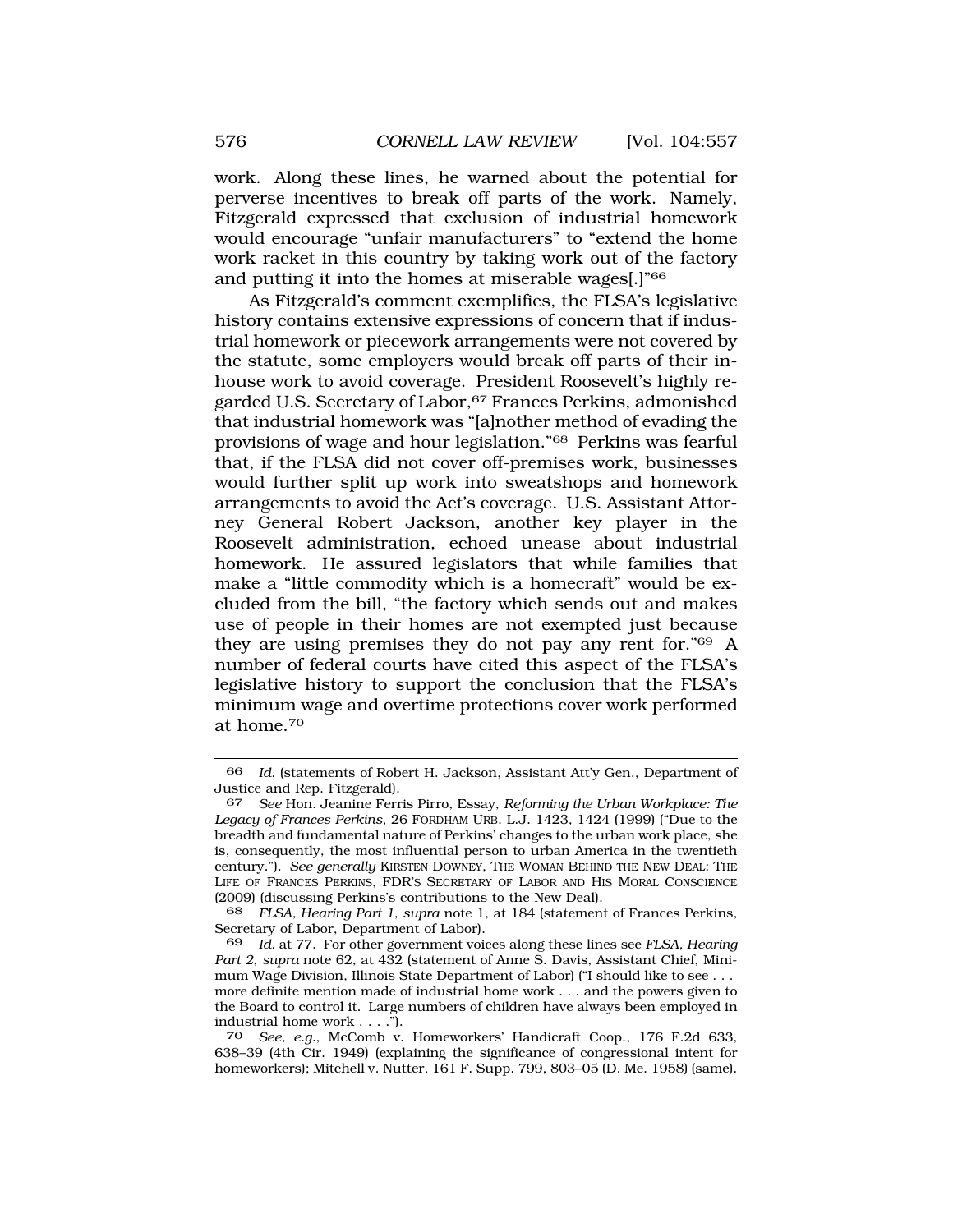During debates on the legislation late in 1937, legislators expressed a similar sentiment about the method of payment, rather than the location of work. They feared that the FLSA's baseline wage and hour standards would not reach businesses that paid workers based on the number of pieces that they completed, rather than by the number of hours that they worked.71 As Representative John Flannery (D-P.A.) noted, pieceworkers "slave all day" in the factories and then "take their material home to work on it all night."72 Representatives John Ridley Mitchell (D-Tenn.) and Emanuel Celler (D-N.Y.) argued that the exclusion of piecework workers from the FLSA would lead to bad incentives. Specifically, they expressed that an exclusion would lead some employers to transform workers that are currently salaried into piecework workers whose wages did not meet minimum standards.73 As Representative Celler put it in a succinct statement during the debates: "Do not the proponents of this bill know that the failure to include piece work within its provisions will induce many concerns in interstate commerce to avoid its provisions by putting its workers on piece work?"74

Similarly, the debate about a proposal to exclude businesses that pay workers based on a commission basis75 illustrates a concern about how the formalities of business arrangements might frustrate the enforcement of the Act. Businesses often use commission-based payment systems to increase worker activity. Typically, a worker receives a com-

<sup>71</sup> Representative Wilcox, for instance, claimed that "the worst labor conditions" exist in industries where workers are paid on a piecework (rather than hourly) basis. 82 CONG. REC. 1404 (1937) (statement of Rep. J. Mark Wilcox). See a similar statement by Representative Dies. *Id.* at 1388.

<sup>72</sup> *Id.* at 1687.

Id. at 1689 (statement of Rep. John Ridley Mitchell) ("This measure is . . . a dangerous experiment and un-Democratic in principle. It will affect the prosperity of the whole Nation. . . . It will result in taking millions of jobs out of the salaried class and put the worker on a production basis or piece work, and largely destroy individual enterprise.").

<sup>74</sup> *Id.* at 1794 (statement of Rep. Emanuel Celler) ("The measure before us does not include piece workers. Do not the proponents of this bill know that the failure to include piece work within its provisions will induce many concerns in interstate commerce to avoid its provisions by putting its workers on piece work?").

<sup>75 81</sup> CONG. REC. 7921 (1937) (statement of Sen. James Davis) ("My amendment would exempt commission men or commission salesmen who are not working for any kind of wage or salary. We know that the time of such a salesman is his own. He can work as he pleases. He can work an hour or two in the morning and then quit for the day. He might make enough in 1 or 2 days to keep him for months. If such salesmen come within the terms of the bill, my amendment would provide an exemption in their case.").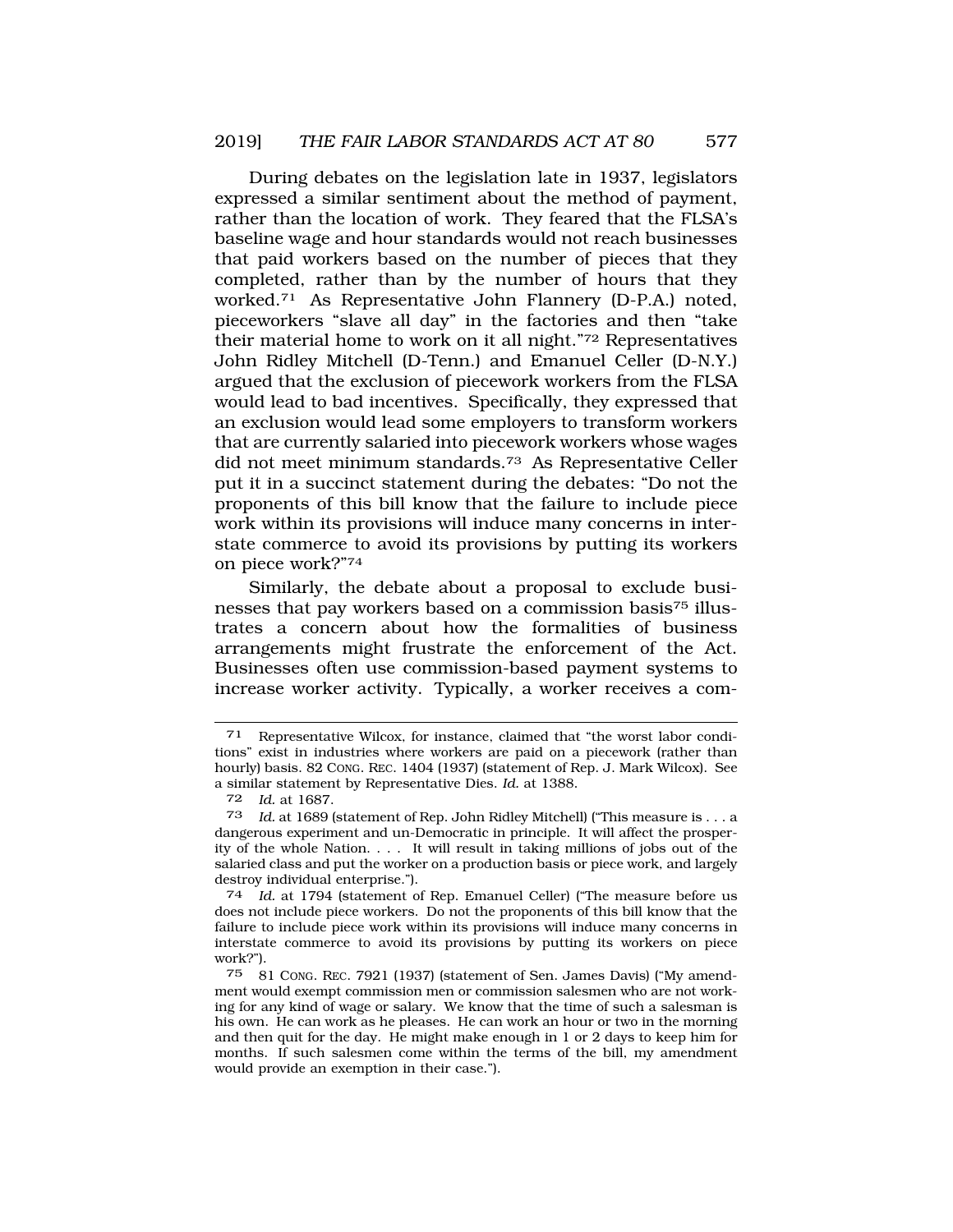mission when he or she sells a specified amount of a product or service, or receives the commission based on a percentage of those sales. Typically, if there are no sales, there is no commission. Senator Robert M. La Follette Jr. (R-Wis.) voiced his opposition to excluding businesses who use this practice this way:

I am opposed to it lest it might provide a device whereby employers could, through a commission arrangement, take themselves out from under the terms of the bill. . . . What I fear . . . is that through arrangements which may be made by employers[,] persons who are not ordinarily working upon a commission basis may be employed under such arrangements when obviously they should be under the terms of the bill.<sup>76</sup>

Other legislators similarly thought that excluding workers paid through a commission arrangement would lead businesses to change how they paid their workers as means to circumvent the Act's coverage. Senator Lewis Schwellenbach (D-Wash.) stated that the commission exclusion and others of its kind might foster "collusion between employers and employees and thus completely destroy the desired effect of the bill."77 For Senator La Follette it was important that legislators be "very careful" not to allow "employers who desire to defeat the purposes of the bill [to] avail themselves of devices . . . which will defeat the purposes" of the Act.78

<sup>76</sup> *Id.* (statement of Sen. Robert La Follette) ("Mr. President, I am opposed to the amendment submitted by [Mr. Davis]. I am opposed to it lest it might provide a device whereby employers could, through a commission arrangement, take themselves out from under the terms of the bill. . . . So far as persons who are ordinarily hired upon a commission basis are concerned, I would have no objection to their being exempted from the provisions of the bill. What I fear, however, is that through arrangements which may be made by employers persons who are not ordinarily working upon a commission basis may be employed under such arrangements when obviously they should be under the terms of the bill.").

<sup>77</sup> *Id.* (statement of Sen. Lewis Schwellenbach) ("Would it not be possible under the amendment of the Senator from Pennsylvania to bring about collusion between employers and employees and thus completely destroy the desired effect of the bill?").

<sup>78</sup> *Id.* (statement of Sen. Robert La Follette) ("That is what I fear. . . . We are dealing here, however, with a situation affecting certain classes or kinds of employment which obviously should not come within the terms of the bill. However, as I stated yesterday in connection with an amendment offered by the Senator from North Carolina [Mr. Reynolds], in adopting broad, sweeping exemptions there is grave danger that means may be provided whereby employers who desire to defeat the purposes of the bill may avail themselves of devices of that kind under general exemption amendments. I contend that the board has full power to grant exemptions in cases of this nature, and therefore that in passing on the bill we should be very careful and should reject amendments so sweeping in their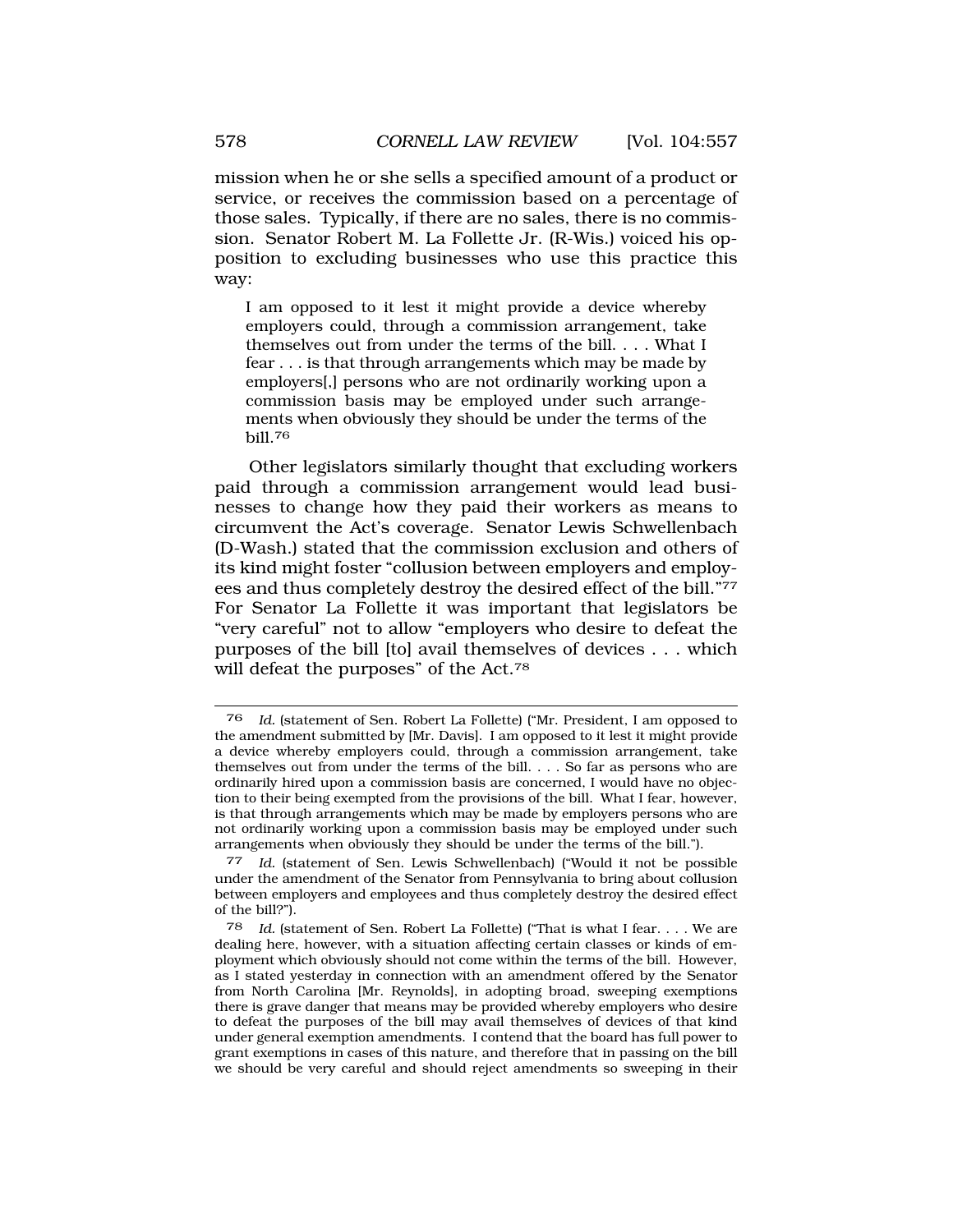The FLSA's legislative history relating to off-premises work, piecework, and commission-based payment arrangements reinforces the notion that the FLSA's framers thought it was important to target these practices as covered by the legislation. The impact of these types of arrangements is the very worker experience legislators were aiming to address and rectify. It also shows that the FLSA's framers foresaw that some businesses might change certain formalities such as where work is located, or how pay arrangements are structured, in ways that evaded coverage.

Congress eventually rejected this much-discussed list of specified devices of evasion in favor of a much broader and more flexible concept of employment.<sup>79</sup> It provided definitions that could adapt with the times and adapt to new "devices." The broad definition of "employ" that emerged in the final version of this legislation extends the FLSA's coverage to situations when businesses require or allow individuals to work and have power over wages and hours, regardless of where the work occurs, or how the worker is paid.80 It defines "employ" as "to suffer or permit to work," a phrasing it borrowed from state child labor laws of the time.<sup>81</sup>

As Goldstein and his co-authors established in their comprehensive study of the roots of this definition, state child-labor statutes used this language to ensure coverage of entities that were in a position to know that children were performing work and had the power to prevent that work.82 In a similarly broad vein, the enacted legislation defines an employer as "any person acting directly or indirectly in the interest of an employer in relation to an employee."83 Referring to this plain language and the legislative history, courts overwhelmingly characterize the

nature that they may become a device which will defeat the purposes of the proposed legislation.").

<sup>79</sup> *See* Reif, *supra* note 22, at 407–08 (citing literature and legislative history to conclude that "the suffer-or-permit-to-work language was inserted into the bill which became the FLSA precisely to bring within the reach of the FLSA all means for attempts at circumvention of the requirements of the Act, and one of those means specifically identified by [6(a)]").

<sup>80</sup> United States v. Rosenwasser, 323 U.S. 360, 362 (1945) (noting that a "broader or more comprehensive coverage of employees within the stated categories would be difficult to frame"); Walling v. Am. Needlecrafts, Inc., 139 F.2d 60, 64 (6th Cir. 1943) (stating that "§ 6(a) . . . was eliminated in the Senate Committee as giving too much discretionary power to the Board, the Committee asserting . . . . the purpose of original [§] 6(a) was sufficiently served by the expanded definition of the word 'employ' now incorporated as sub-section (g) of the Act").

<sup>81 29</sup> U.S.C. § 203(g) (2018).

<sup>82</sup> *See* Goldstein et al., *supra* note 46, at 1015–1102.

<sup>83 29</sup> U.S.C. § 203(d) (2018).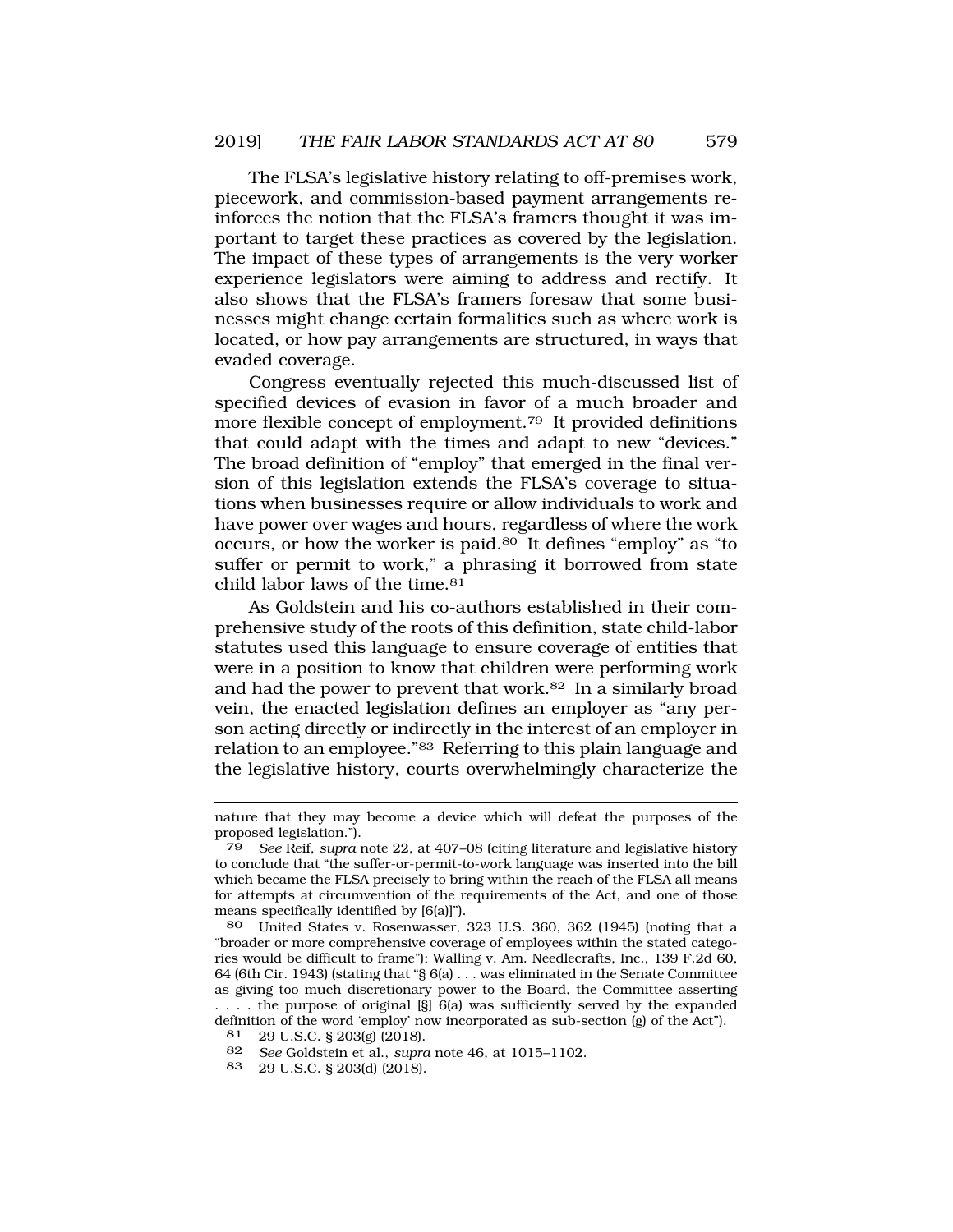FLSA's definition of employment as "the broadest definition that has ever been included in any one act."84 Notably, the definition explicitly uses the term "indirectly" in its characterization of which businesses are FLSA "employers."

Congress's ultimate decision to use expansive language to describe the scope of employment covered by the Act, rather than a specific list of tools of evasion, reflects a desire to protect vastly the low-wage workforce, regardless of business structure or formalities.85 It also signals an acute awareness that some businesses may change form, or splinter off work, in ways that avoid the FLSA's reach. The New Deal Congress that enacted the FLSA intended it to reach to yet-to-be-seen business practices that may serve as unintended loopholes in the FLSA's minimum wage and overtime coverage. Indeed, the aforementioned practice of industrial homework is an early form of splintering off work from the central business. By moving away from a specific list of tools of evasion, Congress gestured that it did not want to slide into an endless game of whack-a-mole, to preempt different business structures and strategies that might emerge to sidestep the FLSA's coverage. In this way, it is fair to interpret the FLSA's legislative history as strongly suggesting that Congress aimed to ensure that under-regulated aspects of the fissured business model did not take root in the U.S. economy.

### C. Rejecting Numerical Limits to Avoid Splintering

Beyond the tools already discussed, the legislative history signaled congressional desire to nullify another method of evasion that would frustrate the FLSA's purposes. Namely, Congress considered and ultimately rejected proposals specifying threshold limits on the number of employees. This rejection, at

<sup>84</sup> *E.g.*, *Rosenwasser*, 323 U.S. at 363 n.3 (quoting the legislative history to support its statement that "[a] broader or more comprehensive coverage of employees within the stated categories would be difficult to frame"); Lucas v. Jerusalem Cafe, LLC, 721 F.3d 927, 934 (8th Cir. 2013) ("Because the FLSA by its plain terms protects aliens working without authorization, the employers' argument must fail unless the employers can point to a different statutory basis for limiting 'the broadest definition that has ever been included in any one act.'").

<sup>85</sup> Subsequent amendments to the definition of employer or employee have not made relevant changes to these original concepts. *See* Fair Labor Standards Amendments of 1974, Pub. L. No. 93-259, 88 Stat. 55, 58–61 (codified as amended at 29 U.S.C. § 203(d) (adding states as employers)); Fair Labor Standards Amendments of 1966, Pub. L. No. 89-601, 80 Stat. 830, 831 (codified as amended at 29 U.S.C. § 203(s) (expanding scope of "enterprise" coverage)). *See generally*, *Wage and Hour Division History*, U.S. DEP'T OF LAB., WAGE & HOUR DIVISION, https://www.dol.gov/whd/about/history/whdhist.htm [https://perma. cc/QLZ5-5BXZ] (providing overview of all key amendments).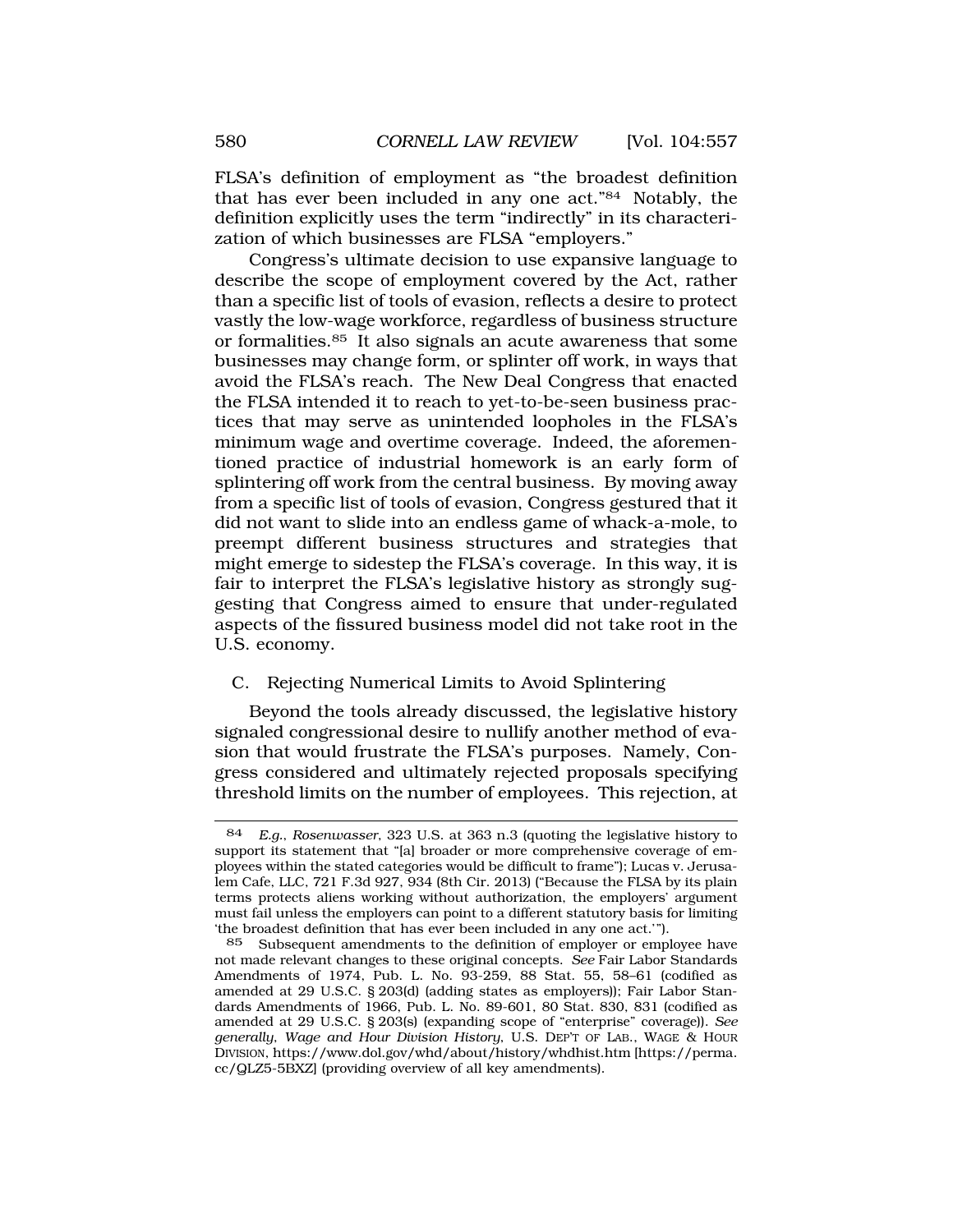least in part, related to concerns that businesses would splinter off into smaller units to avoid coverage of the FLSA. As mentioned above, § 6(a) of the original proposed bill allowed a Board to set a threshold number of employees, below which businesses would not be covered (referred to for ease here as the "numerical limits proposal"). The legislation that Congress ultimately enacted in June of 1938 did not include any numerical limits on the number of employees for purposes of the FLSA's coverage. Instead, the statutory language reached all businesses engaged in interstate commerce.86 As Forsythe's 1939 seminal work on the FLSA's legislative history described when recounting the rejection of the numerical limits proposal, Congress designed the legislation "to prevent evasion by cutting large businesses into small units."87 Thus, this section describes another way that Congress sought to (a) broadly include businesses responsible for wages paid in relation to work performed on their behalves and (b) reduce incentives for businesses to avoid statutory coverage by splintering (or, in Weil's terminology, by fissuring).

When Congress was conducting hearings on the numerical limits proposal early in the lawmaking process,<sup>88</sup> two important figures in President Roosevelt's administration emphasized the enforcement challenges these employee numerical limits might pose. U.S. Secretary of Labor Frances Perkins described the proposed numerical limits on employees as an "unwise" barometer for the FLSA's coverage.<sup>89</sup> Perkins, widely acknowledged as the administrative architect of the FLSA,90

88 Congress held extensive hearings on the original Black-Connery Bill. Hearings were held on June 2-5, 7-9, 11, 14-15, and 21-22, 1937.

<sup>86 81</sup> CONG. REC. 7651 (1937) (statement of Rep. Hugo Black) ("There was a belief on the part of some members of the committee that there should be a limitation. There was a belief on the part of some members of the committee that it should be three or five or eight or some other number. However, the committee, after consideration, included all businesses engaged in interstate commerce without exempting employers who had less than a certain number of employees.").

<sup>87</sup> John S. Forsythe, *Legislative History of the Fair Labor Standards Act*, 6 LAW & CONTEMP. PROBS. 464, 484 n.114 (1939); *see also* Goldstein et al., *supra* note 46, at 1095 (citing *id.*).

<sup>89</sup> *FLSA, Hearing Part 1*, *supra* note 1, at 184 (statement of Hon. Frances Perkins, Secretary of Labor, Department of Labor) ("I think it would be unwise to exempt on the ground of a small number of employees."); *id.* at 181 ("One of the greatest difficulties to be overcome, if legislation of this character is to be successful is that of enforcement. . . . I have grave doubt of the wisdom of including so broad an exemption in the act as that contemplated by section 6 (a) which empowers the Board to grant a blanket exemption to persons employing less than a certain number of employees.").

<sup>90</sup> *See* Malamud, *supra* note 43, at 2286 ("In preparation for the seventy-fifth Congress, which met in January 1937, intense activity took place behind the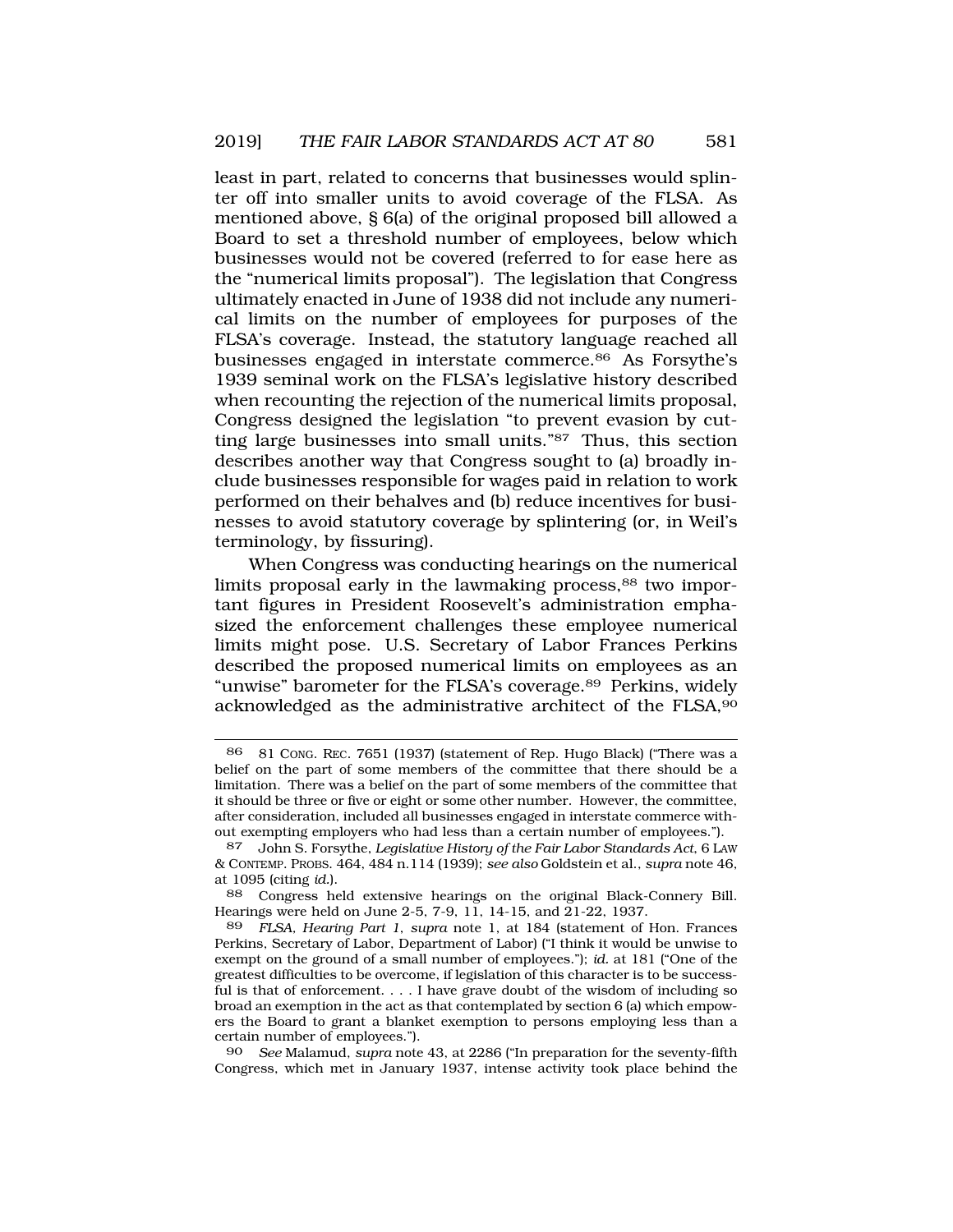stated during legislative hearings that numerical limits would "encourage the formation of small units of persons employing less than 20 or less than 15 persons."91 In response to a suggestion to lower the numerical limit to 8 or 10 employees, Perkins similarly responded that this limit "would tend to create other small industries . . . ."92 Perkins and those supporting her position wanted to ensure that the FLSA covered "the sweatshop," which she described as a small-scale "contractor who takes work from a principal" and typically "hires other people" to do the work.93 The business entities responsible for a "sweatshop" subcontracting arrangement were precisely the entities that Perkins and her colleagues intended the FLSA to regulate.

Assistant Attorney General Robert Jackson was the second voice from the Roosevelt administration who disapproved of the proposed idea to exclude some businesses based on the number of employees. In a 1937 hearing, Jackson stressed that the form a business is in, or the number of employees a business has, should not be relevant to the FLSA's enforcement reach.<sup>94</sup> He expressed optimism that removing the numerical limits would reduce enforcement headaches.95 Similar to Perkins, Jackson noted that the numerical limits proposal would promote the splintering of businesses to circumvent coverage of the FLSA. He declared:

scenes in the Roosevelt administration (centering on Secretary of Labor Frances Perkins) and between Roosevelt and the chairmen of the House and Senate labor committees."). *See generally* DOWNEY, *supra* note 67 (elaborating the key role of Perkins).

<sup>91</sup> *FLSA, Hearing Part 1*, *supra* note 1, at 184 (statement of Hon. Frances Perkins, Secretary of Labor, Department of Labor). *See also id.* at 192 (another law she has enforced with numerical limits "tended to prevent a man from taking on additional employees that he might have taken on . . . so that he would not have to come within the provisions of that law").

<sup>92</sup> *Id.* at 192 (statement of Rep. Reuben T. Wood).

<sup>93</sup> *Id.* at 196–97; *see also FLSA, Hearing Part 2*, *supra* note 62, at 501 (statement of Reverend John A. Ryan) ("I agree with the Secretary of Labor in the opinion that the employers of a small number of workers should not be excepted from the provisions of the bill. After all, it is among small employers that sweated labor conditions are conspicuously prevalent.").

<sup>94</sup> Jackson stressed that the touchstone of the bill's jurisdiction was "interstate commerce." *FLSA, Hearing Part 1*, *supra* note 1, at 35 (statement of Robert H. Jackson, Assistant Att'y Gen., Department of Justice); *see also id*. at 7 ("Care has been taken to hold the pending bill to a good faith regulation of interstate commerce, and nothing more.").

<sup>95</sup> *Id.* at 71 ("[T]his law is not going to be so difficult to enforce as it looks on the face of it, because I think when you get this thing started and it is found that the Federal Government means business . . . then I think this law will enforce itself much faster than you might think.").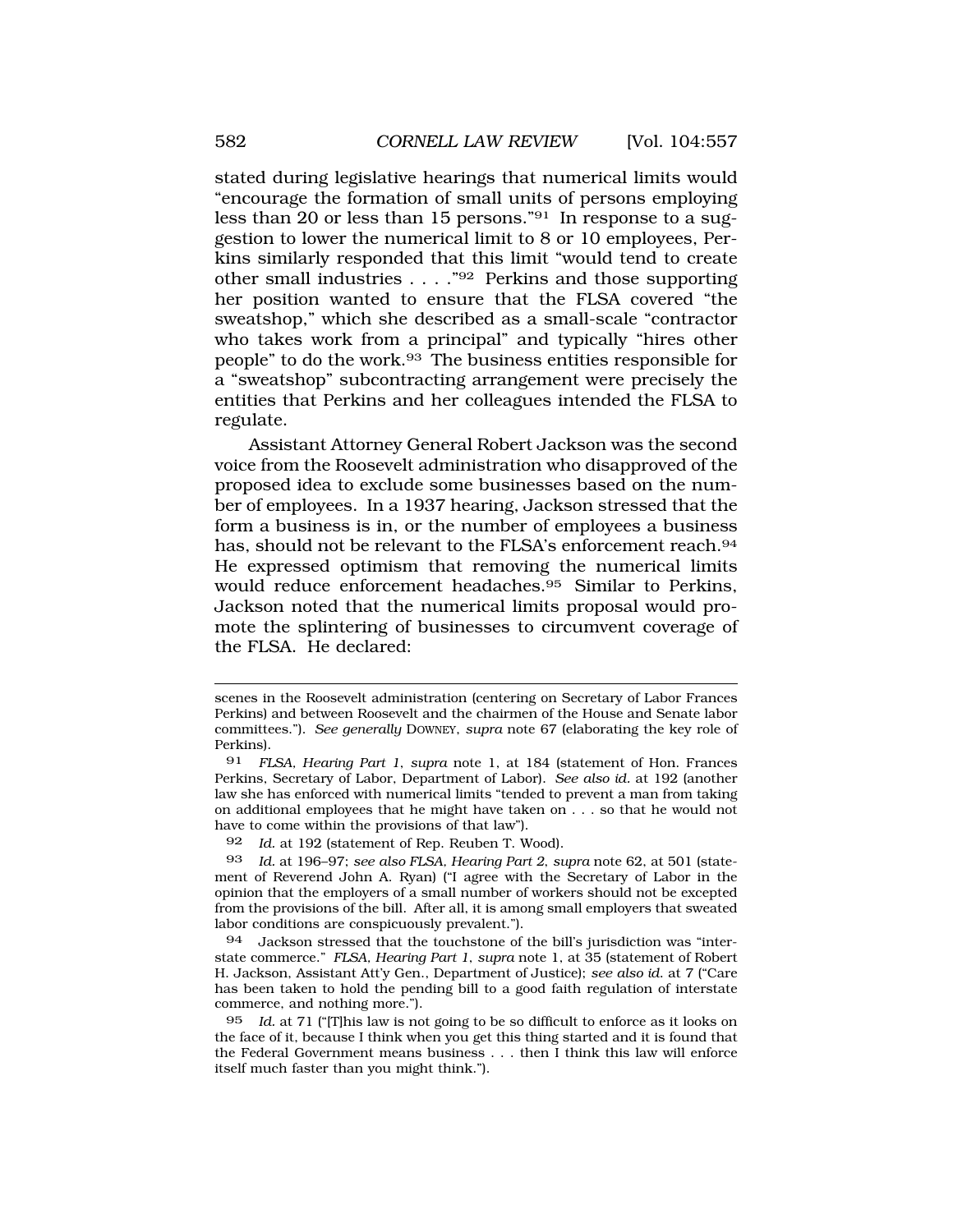[I]f you say that employers of less than 10 would be exempt, some employers might try to split their business up to make 10 different employments, each employing 10, so as to avoid regulation; and so it is necessary to have *some flexibility in that rule* in order to avoid evasion of the [A]ct.96

Unsurprisingly, a group of large businesses and their advocates voiced opposition to the numerical limits proposal throughout the hearings on the legislation.97 These businesses stood to lose out if the FLSA excluded small businesses. In their view, if the numerical limits proposal prevailed, small businesses would gain an unfair economic advantage in the marketplace. A number of advocates for large businesses stated in the FLSA's hearings that the numerical limits were a problem because they would inevitably promote "unfair competition"98 with smaller-scale businesses that, in their view, often had the worst labor conditions.99 Some big-business voices

98 *FLSA, Hearing Part 1*, *supra* note 1, at 254 (referring to concern that exempting small businesses could "destroy the price structure"); *FLSA, Hearing Part 2*, *supra* note 62, at 526 (statement of Roy A. Cheney, Managing Director, Underwear Institute) ("There should be no elimination of a small employer . . . it will mean the transfer of the business from the larger mills to these small concerns . . . ."); *id*. at 509 (statement of Harvey Willson, General Manager, National Upholstery and Drapery Textile Association) ("In our industry there are just enough small manufacturers with only a few employees . . . to constitute difficult competition . . . ."); *FLSA, Hearing Part* 3, *supra* note 97, at 1002 (statement of Horace Herr, National League of Wholesale Fresh Fruit and Vegetable Distributors) (referring to consequence of "intolerable competitive conditions in this industry"); *id*. at 1063 (statement of John H. Clippinger, President, S.H. Gerrard Co.) ("[E]liminat[ing] the smaller operator . . . will . . . upset the whole wage structure.").

99 *FLSA, Hearing Part* 3, *supra* note 97, at 1211–12 (letter of Clarence R. Bitting, Watch Hill, R.I.) (referring to "the establishment of sweatshop conditions"); *FLSA, Hearing Part 1*, *supra* note 1, at 134 (statement of John G. Paine, Chairman of the Management Group, Council for Industrial Progress) ("[I]f the

<sup>96</sup> *Id.* at 49–50 (emphasis added).<br>97 *See e g id at* 254 (statement of

<sup>97</sup> *See, e.g.*, *id.* at 254 (statement of R.C. Kuldell) (stating, as a manufacturer of oil equipment, that all manufacturers in interstate commerce should be covered "irrespective of the number of employees he employs"); *FLSA, Hearing Part 2*, *supra* note 62, at 467 (1937) (statement of Professor Paul F. Brissenden, Millinery Manufacturing Industry) (resisting numerical limits); *id*. at 960 (statement of A.E. Crockett, Manager, Industrial Management Council of Rochester) (same); *id*. at 603 (statement of Austin T. Levy, Stillwater Worsted Mills) ("If John Jones is being underpaid or overworked, does the fact that he happens to be a member of a group of 10 persons, instead of a group of 10,000, compensate for the underpay or the overwork?"); *id*. at 589–90 (statement of Earl Constantine, National Association of Hosiery Manufacturers) ("No one wants to appear as the enemy of . . . the small . . . employer, but . . . I would like to urge a protest . . . against the [numerical limits] . . . . And this is not said as a friend of the big manufacturer as against the small manufacturer. We have both."). Mid-sized businesses voiced concern as well. *See Fair Labor Standards Act of 1937: Part 3: Hearing on S. 2475 and H.R. 7200 Before the S. Comm. on Educ. and Labor and the H. Comm. on Labor*, 75th Cong. 1073 (1937) (statement of B.W. Stonebreaker, Southern Association of Ornamental Metal Manufacturers) [hereinafter *FLSA, Hearing Part 3*].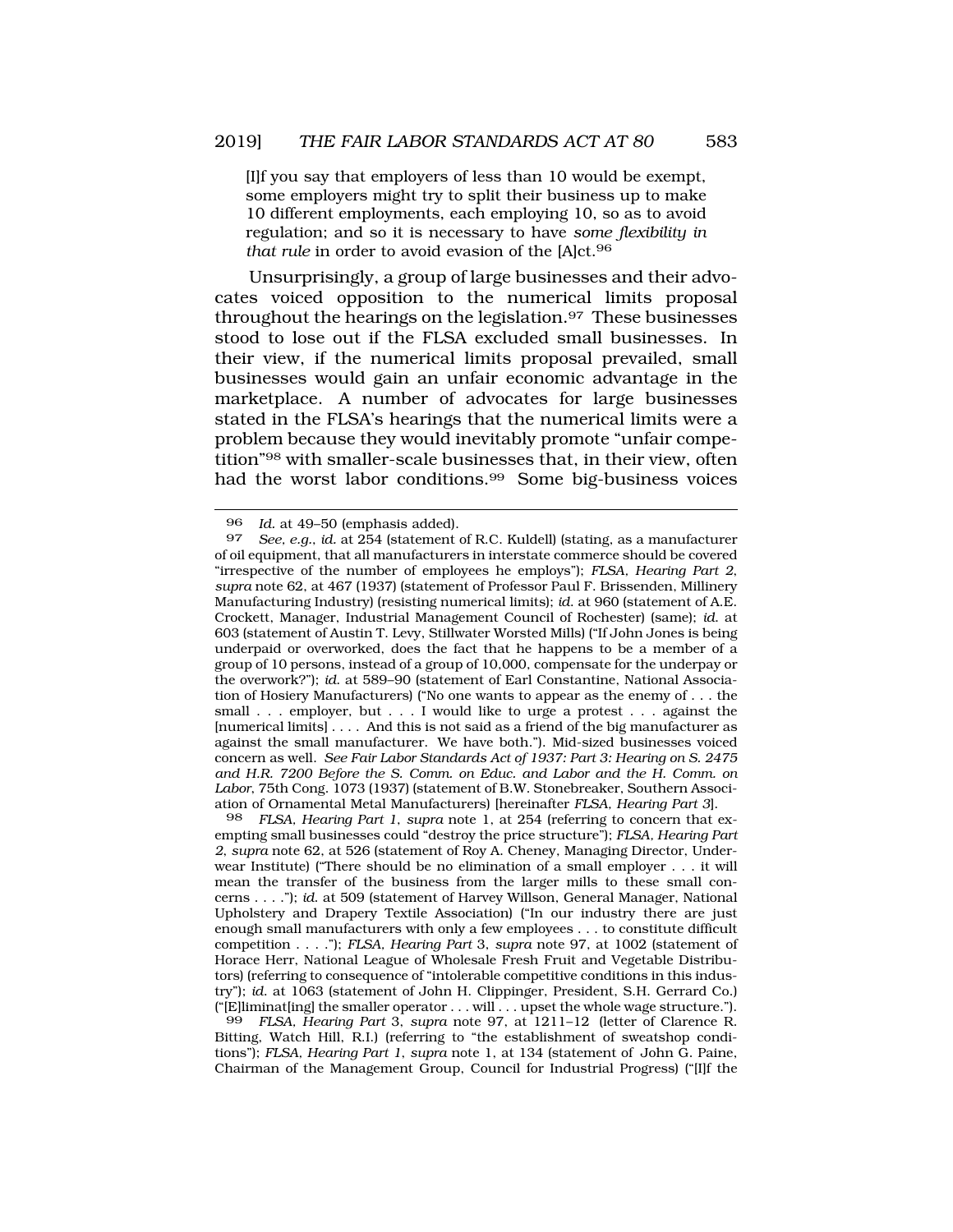went so far as to critique the numerical limits proposal by highlighting the incentives it created for large businesses to splinter into small businesses to avoid coverage. In this way, these voices agreed with those who argued that numerical limits would promote business fissuring. They expressed distress about the unfair competition that this would foster as some, but not all, large businesses would splinter off part of the work in an effort to evade the FLSA. For example, a representative from the National Lumber Manufacturers Association stated during a hearing that if the numerical limits proposal went through, business entities could avoid coverage of the Act "by the easy device of contracting and subcontracting of both logging and milling."100 Another witness from the business sector noted:

To escape the provisions of the proposed legislation . . . [some businesses] might find it advantageous to break their operations into small units to be operated under some form of contract or agreement with an individual employing one less than the minimum number of employees to which the proposed legislation would be applicable.101

After the hearings, Congressional debates on the legislation similarly illustrated a view that numerical limits would encourage business splintering. The numerical limits proposal dropped out of the proposed bill's language after the hearings. During the debates, however, Senator Robert Rice Reynolds (D-N.C.) offered an amendment and made a case for returning to a numerical limit of ten employees.102 In offering his amend-

small groups are exempt they invariably develop a situation which gives them a commercial advantage over other larger employers through the exploitation of their labor. . . . We would like to see it all controlled, so that that commercial advantage does not exist. If there is to be an exemption we hope that that exemption will be low so as to cause the least amount of unfair competitive situations existing in any one industry."). Some of the concern focused on the power of the Board, rather than numerical limits as such. *FLSA, Hearing Part 2*, *supra* note 62, at 851–52 (statement of J.D. Battle, National Coal Association). ("It is safe to say that no past act of Congress has gone so far in delegating powers to a Federal agency with so little definite limitation in the bill upon the use of powers, as is found in the Fair Labor Standards Act . . ."); *cf. id.* at 314 (statement of Isador Lubin, Comm'r of Labor Statistics, Department of Labor) ("I would like to point out incidentally that both in the cotton textiles and in the silk and rayon it was not the small firms that were always the great offenders. . . . You have good and bad among the small just as you have among the big.").

<sup>100</sup> *FLSA, Hearing Part 2*, *supra* note 62, at 964 (statement of Dr. Wilson Compton, National Lumber Manufacturers Association).

<sup>101</sup> *FLSA, Hearing Part* 3, *supra* note 97, at 1211 (letter of Clarence R. Bitting, Watch Hill, R.I.).

<sup>102</sup> The numerical limits issue was a subject of debate on July 30, 1937, because Reynolds offered an amendment (to S. 2475) that would limit the FLSA's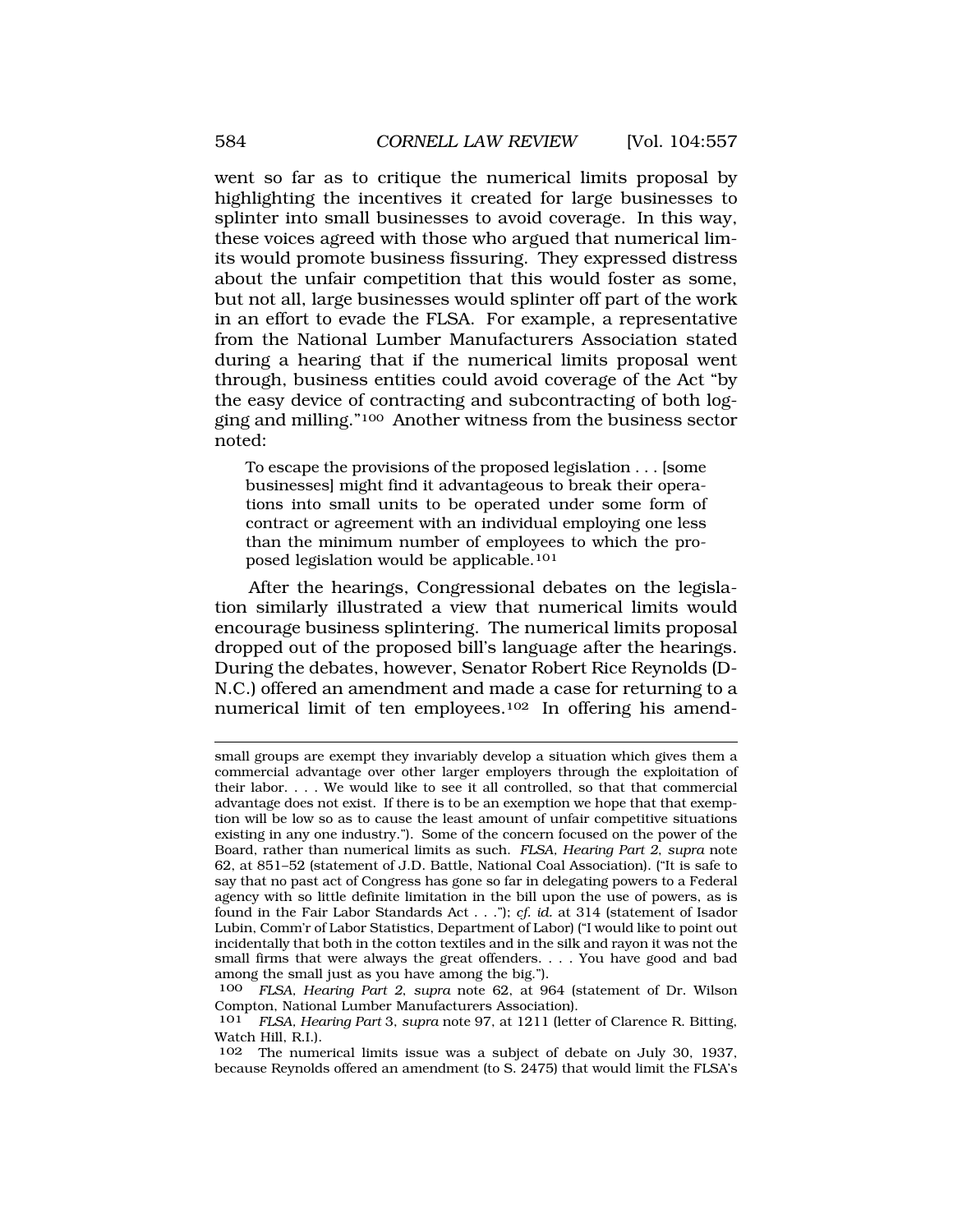ment, Senator Reynolds cited danger for the small sawmills, grist mills, flour mills, and cannery operators in his home state of North Carolina.103 Reynolds's unease was indicative of a more general, but minority, concern for small business interests evoked throughout the FLSA's legislative process.104 Nonetheless, Senator Reynolds only received support for his proposed amendment from a small group of senators,105 who echoed concerns for small business interests that some representatives had previously expressed.<sup>106</sup> In response, some legislators ameliorated worries about small business by pointing out that because the FLSA was enacted pursuant to Congress's Commerce Clause authority, its jurisdictional reach could not

104 *See, e.g.*, *FLSA, Hearing Part 2*, *supra* note 62, at 765 (statement of John E. Edgerton, President, Southern States Industrial Council) ("But if a bill such as the one under consideration becomes a law, the South can look forward to the foldingup and bankruptcy of innumerable small manufacturing enterprises which employ the majority of southern workers.").

105 Senator Borah advocates for some numerical limit but noted that fixing a number is difficult. 81 CONG. REC. 7864 (1937) (statement of Sen. William Borah) ("Mr. President, in view of what the chairman of the committee has said, my personal view is that, unless there is some exemption of those who employ a very small number of persons, it will be practically impossible to administer this measure; but it is a frightful discrimination. My view of the bill would lead me to vote for any provision that would limit the jurisdiction of this board; but this presents the question of discrimination."); *see also id.* at 7865 ("The difficulty I have in this matter is in fixing the number."). Senator Logan similarly supported the amendment, citing a concern for small businesses and the negative effect of promoting big business monopolies. *Id.* at 7864–65 (statement of Sen. Marvel Logan). Senator Byrnes similarly raised concerns about small business. *Id.* at 7943–44 (statement of Sen. James Byrnes).

106 84 CONG. REC. 1394 (1937) (statement of Rep. Fred Hartley) (concerns for small business); *id.* at 1665 (statement of Rep. Earl Michener) (same); *id.* (statement of Rep. Stephen Pace) (same); *id.* at 1677 (statement of Rep. Paul Shafer) (same); *id.* at 1689 (statement of Rep. John Rankin) (same); *id.* at 1794 (statement of Rep. Emanuel Celler) (same); *id.* at 1831 (statement of Rep. Wade Kitchens) (same); *id.* at 1832 (same); *id.* at 7424 (statement of Rep. Francis Case) (same); 85 CONG. REC. 7424 (1938) (statement of Rep. Francis Case) (same).

reach to entities with more than ten employees. 81 CONG. REC. 7863 (1937). Though Reynolds' numerical limit of ten amendments was initially agreed to on July 30, 1937 via a viva-voce vote, *id.* at 7885, Senator Borah successfully entered a motion to reconsider the viva-voce vote since his motion occurred within a twoday limit to reconsider the vote. *Id.* The amendment was subsequently reconsidered and rejected by a roll call vote later the same day. *Id.* at 7888. On July 31, 1937, Reynolds again offered an amendment, this time lowering the numerical limit to 5. At that time the Senate rejected it without debate and without calling it to a vote. *Id.* at 7948.

Id. at 7863 (statement of Sen. Robert Reynolds) ("Mr. President, we have in my State, as there are in other States, a large number of portable sawmills and other small enterprises employing less than 10 men. There are flour mills and grist mills, the products of which sometimes go into interstate commerce. There are also small canneries employing 10 or fewer men, and in order that they may be excluded from the provisions of the bill I have offered the amendment which has just been read.").<br>104 See, e.g., FLSA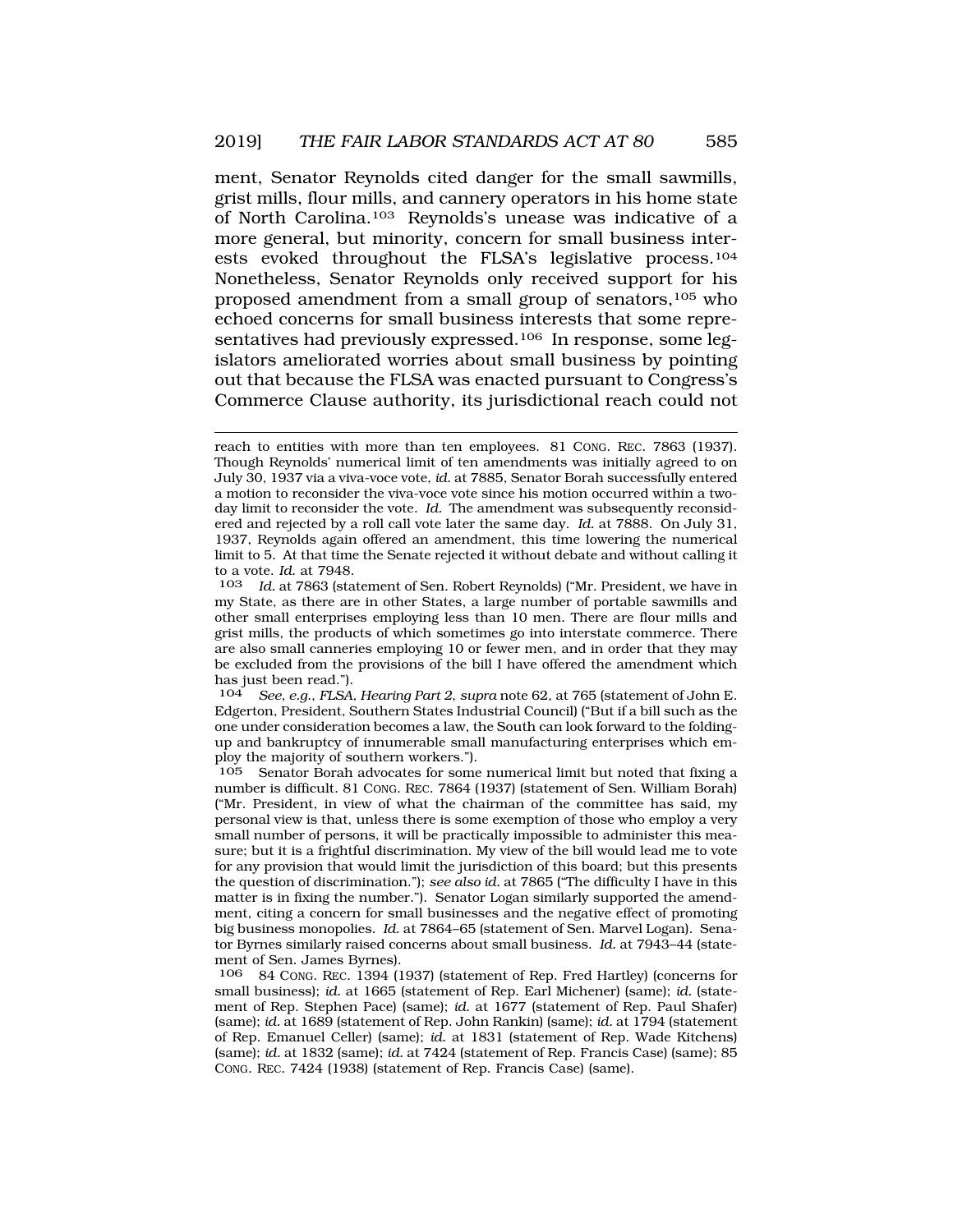(and thus would not) regulate small local businesses that were not engaged in interstate commerce.107 The amendment's failure meant that the U.S. Supreme Court's jurisprudence on the reach of the Commerce Clause would define the FLSA's reach to "small" businesses, regardless of the number of employees.108

The debates around the numerical limits proposal show that senators continued to discuss the concept of business splintering and the consequent perpetuation of poor working conditions and low wages in small subcontracted sweatshops.109 Senator David Walsh (D-Mass.), for instance, explained that the numerical limits proposal would create incentives for businesses to break into multiple units to avoid the FLSA's coverage.110 He contended that if a numerical limit of ten existed:

[T]he owners of the business will suddenly and unexpectedly bring about a division of ownership, so that there will be 9 people in 10 different shops, and the legitimate, decent, and respectable employer, who is willing to abide by the terms of

81 CONG. REC. 7885 (1937) (statement of Sen. Wagner) ("Would not the effect of the amendment be that the character of competition which we are seeking to prevent, namely, exploitation as against efficiency, would continue, because the small sweatshop, employing just a few persons, would continue to pay low wages in competition with the employer who pays reasonable wages?"). Senator Pat Harrison also expressed trepidation about the numerical limits proposal and doubted the efficacy of the amendment and bill as a whole. His concern was unemployment. As he stated during the debates, if ten is the limit, employers with twelve employees would probably likely discharge two employees. Even if the face of uncertainty over how many small employers would do this, unemployment, according to Senator Harrison, would likely grow if a numerical limit were set. *Id.*  at 7874 (statement of Sen. Pat Harrison).

110 During the debates, Senator Walsh expressed his support for the elimination of numerical limits by sharing an anecdote from the lumber mill industry. He recounted that the numerical limits would have encouraged more small business to "go into the market in large numbers," which would subject lumber mills "in good standing" to "competition with chiselers and sweatshop operators" that were not covered by the FLSA. *Id.* at 7651 (statement of Sen. David Walsh).

<sup>107</sup> S. REP. NO. 75-884, at 3 (1937) ("Although a goodly portion of the goods of American industry move in interstate commerce and will be covered by the legislation which we recommend, there are many purely local pursuits and services which no Federal legislation can effectively cover."); H.R. REP. NO. 75-1452, at 9 (1937) ("It applies only to industries . . . directly affecting interstate commerce. It does not affect the purely local intrastate business").

<sup>108</sup> Marc Linder, *The Small-Business Exemption Under the Fair Labor Standards Act: The "Original" Accumulation of Capital and the Inversion of Industrial Policy*, 6 J.L. & POL'Y 403, 493 (1998) (recounting floor debate leading up to the vote and stating, "[f]ully aware that the exemption for firms with fewer than 10 or fewer employees would have exempted a large proportion (more than one-half) of the estimated universe of covered employers, employing only about one-twentieth of all covered employees, the Senate, scarcely two months after the original bill had been introduced, rejected the amendment by a vote of 52 to 31").<br>109 81 Cong, REC, 7885 (1937) (statement of Sen, Wagner) ("Wou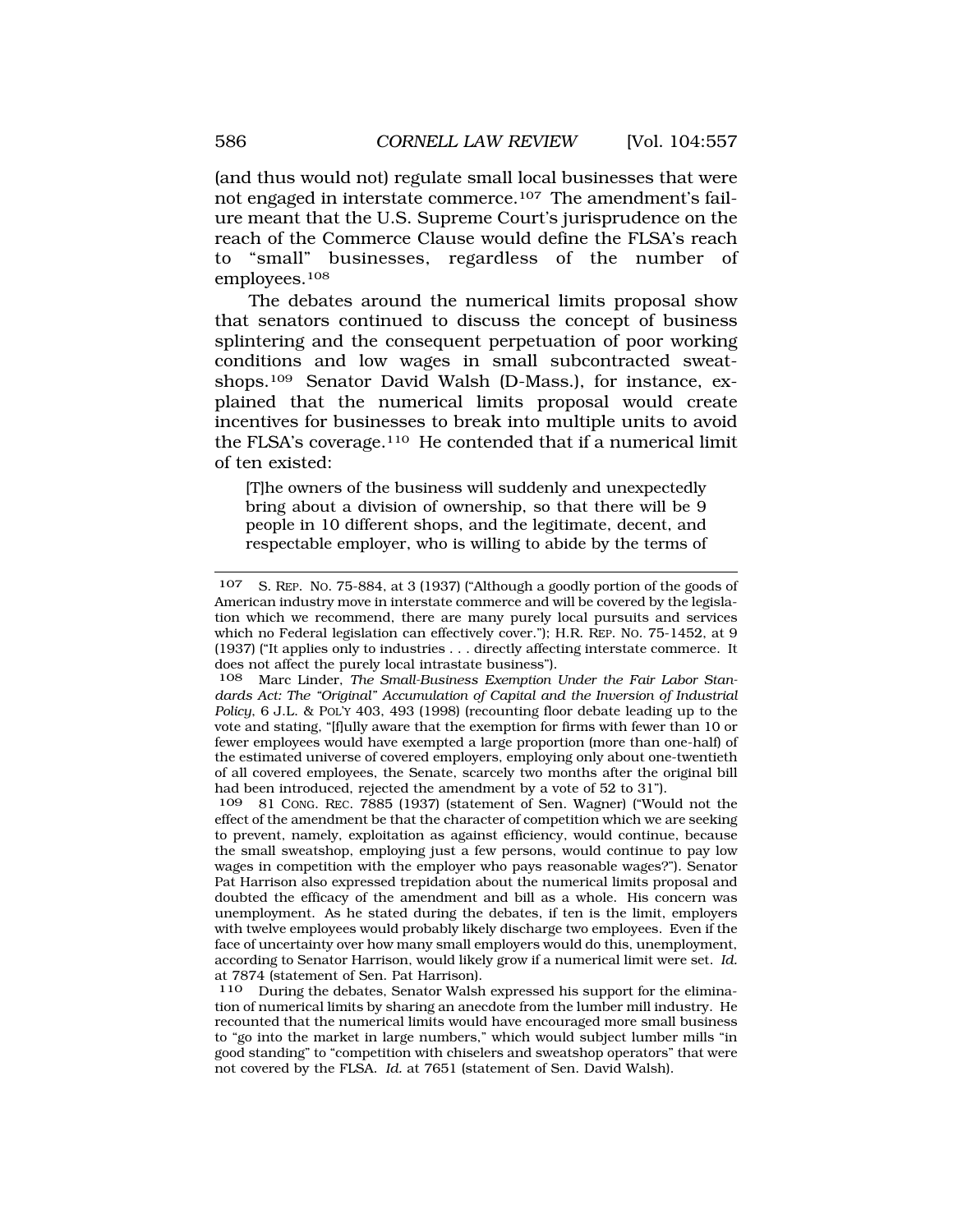this bill, and who employs 75 people will be penalized and be the victim of chiseling by the employer who is in competition with him and who seeks to evade the provisions of this bill, if it shall be enacted.111

As the numerical limits aspect of the FLSA's legislative history demonstrates, the FLSA's framers predicted business splintering and the challenges it may pose to the FLSA's purpose to provide broad minimum wage and overtime protections to individuals at the lower end of the labor market. Because of predictions that businesses might have incentives to separate into smaller units in an effort to avoid the FLSA's coverage, the legislation that resulted from this legislative process did not apply only to businesses with more than a specified number of employees. Once again, we see that FLSA enforcement challenges relating to contemporary contracting and other forms of business fissuring are not without historical precedent. We also see that Congress intended to restrict businesses, which are responsible for work performed and are in a position to influence wage payments, from avoiding coverage through fissuring, the formation of "controlled companies," or the implementation of other kinds of business formalities.<sup>112</sup>

#### II

#### THE FLSA MOVING FORWARD: CONTRACTING AND OTHER "FISSURING"

As the FLSA completes its eightieth year, the FLSA's purposes are as germane today as they were in the New Deal era. The U.S. Court of Appeals for the Ninth Circuit, sitting *en banc*, recently encapsulated the FLSA's underlying policy and legislative history well:

Congress enacted the [FLSA] in 1938 in response to a national concern that the price of American development was the exploitation of an entire class of low-income workers.

<sup>111</sup> *Id.* at 7885 (statement of Sen. Walsh) ("Unfortunately, while I do not think it is so intended by the Senator from North Carolina, the exemption proposed by him will mean that in the great city of New York and in Boston and Chicago where sweatshops are operated . . . the owners of the business will suddenly and unexpectedly bring about a division of ownership, so that there will be 9 people in 10 different shops, and the legitimate, decent, and respectable employer, who is willing to abide by the terms of this bill, and who employs 75 people, will be penalized and be the victim of chiseling by the employer who is in competition with him and who seeks to evade the provisions of this bill, if it shall be enacted.").<br>112 Businesses are responsible regardless of their intent to evade the Act. See 112 Businesses are responsible regardless of their intent to evade the Act. *See*  Barfield v. N.Y.C. Health & Hosps. Corp., 537 F.3d 132, 145–47 (2d Cir. 2008) (clarifying that a lack of intent to avoid legal obligations is not a safe haven from legal obligations).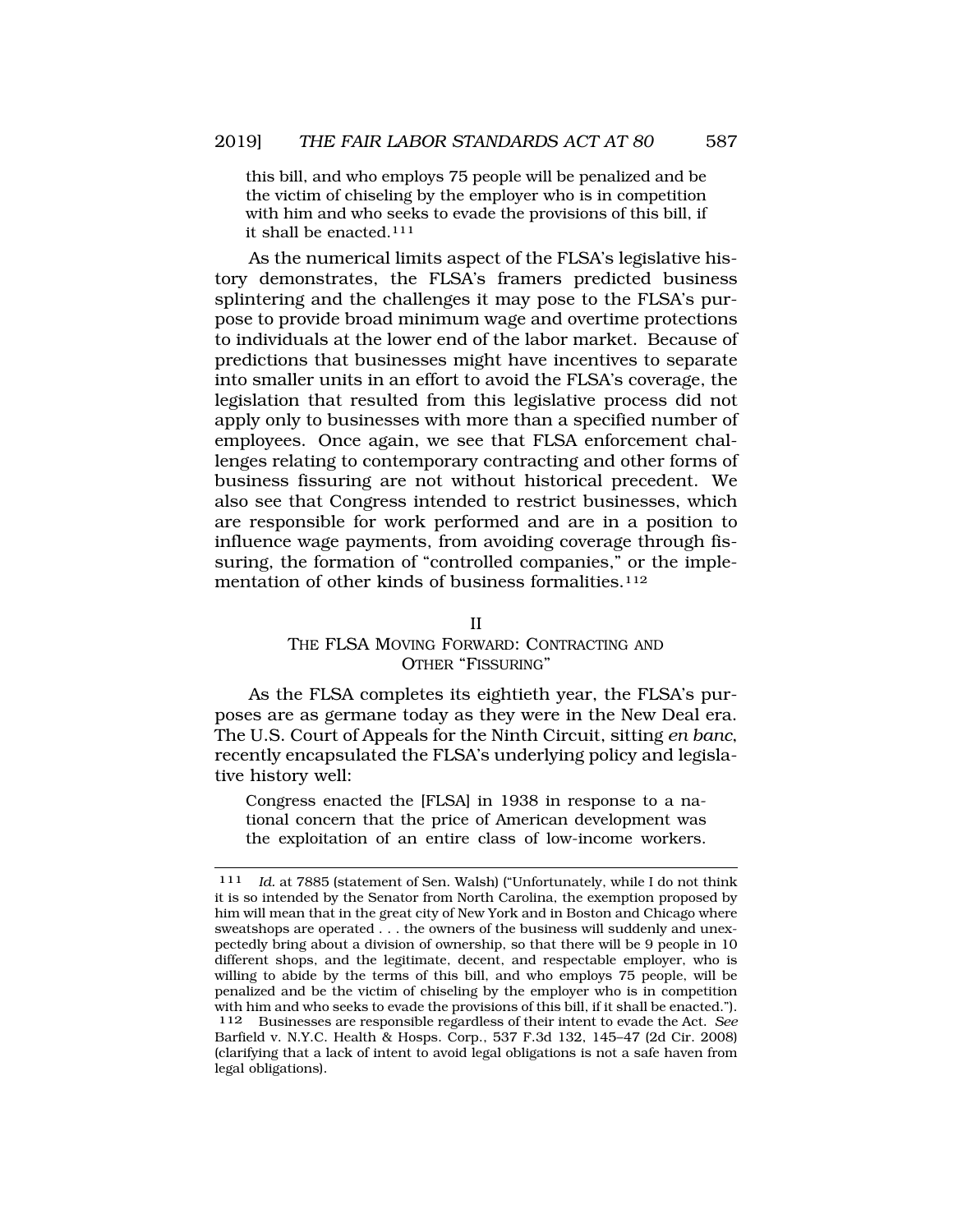President Roosevelt, who pushed for fair labor legislation, famously declared: "The test of our progress is not whether we add more to the abundance of those who have much; it is whether we provide enough for those who have too little." The FLSA thus safeguards workers from poverty by preventing employers from paying substandard wages in order to compete with one another on the market.<sup>113</sup>

A comprehensive review of the FLSA's legislative history portrays an acute awareness that business formalities can frustrate this purpose. It shows a concerted effort to reduce incentives for businesses to splinter, or "fissure," in an effort to avoid the FLSA's grasp. It also illuminates that the FLSA's framers presaged that businesses continuously evolve their organizational patterns and formal structures for a variety of reasons. Thus, it implores the FLSA's enforcers, policymakers, and adjudicators to interpret the notion of "employ," and thus the FLSA's reach, broadly and adaptively in the twenty-first century.

As this Part will elaborate, the message that the legislative history communicates is that the FLSA's regulatory power should reach all businesses responsible, directly or indirectly, for baseline wage standards, regardless of the forms those businesses take, or of the self-serving formalities they impose.114 The FLSA's legislative history instructs that formalities, like independent contractor labels, that businesses assign to a relationship should not exclude true employment relationships from the Act's coverage. It calls for continued adaptation of the FLSA's notion of "employ" to new organizational forms and practices and for more consistency in joint employer and independent contractor law. If we are to presume anything, it should be that the FLSA *does* apply to businesses engaged in "new" trends in the low-wage economy, such as the growth in contracting, subcontracting, licensing arrangements, and jobs in the "online economy."

<sup>113</sup> Marsh v. J. Alexander's LLC, 905 F.3d 610, 615 (9th Cir. 2018) (en banc) (citing S.Rep. No. 93-690, at 4 (1974)).

<sup>114</sup> *See* Sec'y of Labor, U.S. Dep't of Labor v. Lauritzen, 835 F.2d 1529, 1543–44 (7th Cir. 1987) (Easterbrook, J., concurring) (referring statutory purposes and the suffer or permit language and stating that the "definition, written in the passive, sweeps in almost any work done on the employer's premises, potentially any work done for the employer's benefit or with the employer's acquiescence.").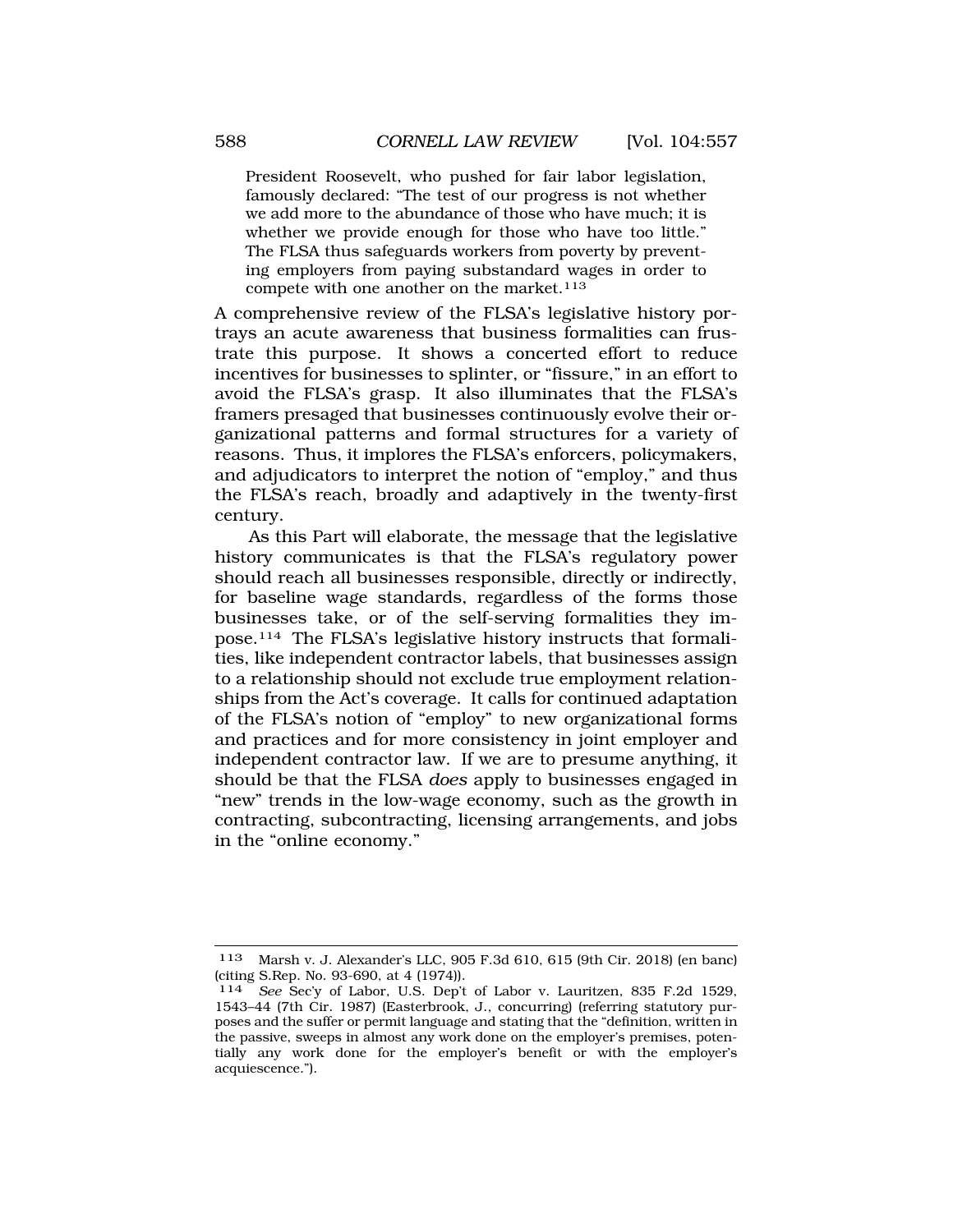#### A. Taking Seriously Indirect Influence

A key implication of this Article's legislative history analysis is that all three branches of government need to take indirect influence over wages and hours more seriously. Nothing in the FLSA's language or legislative history refers to the common law notion of "control" as the touchstone of the FLSA's scope. Nonetheless, this subpart uses this term because the term "control" is common in existing FLSA jurisprudence and the contours of the contemporary debate. The FLSA legislative history implores decision-makers who use the "control" lens in the FLSA context to take seriously indirect forms of control. To date, there has been too much emphasis on direct forms of control.

Discounting indirect forms of control erroneously pivots the inquiry toward business formalities, which frustrates the FLSA's purposes. The legislative history, especially with respect to § 6(a), depicts that Congress intended to find employment relationships even when the relationship between the lead company and front-line worker was indirect. It listed in its restrictions on "tools of evasion" the use of intermediaries such as agents, independent contractors, and subsidiaries as devices that would not absolve a lead company from ultimate liability under the FLSA. The discussion about this provision persuasively signals that the FLSA's framers intended to cover entities whose only control was indirect. In the final text of the bill, this intent is further underscored by referring to indirect control in the definition of "employer," and by settling on the broader "suffer or permit" language in the definition of "employ."

Thus, one takeaway from the FLSA's legislative history is that courts should take care not to overemphasize the importance of direct forms of control when determining whether a business is an employer for FLSA purposes. As mentioned, a number of courts use a combination of factors in their employment tests that essentially require an entity to have formal or direct control over the employees.<sup>115</sup> The FLSA's legislative history brings to light that courts are reading the FLSA far too

<sup>115</sup> *See, e.g.*, *In re* Enter. Rent-A-Car Wage & Hour Emp't Practices Litig., 683 F.3d 462, 469 (3d Cir. 2012) (noting the following factors for joint employment: "(1) authority to hire and fire employees; (2) authority to promulgate work rules and assignments, and set conditions of employment, including compensation, benefits, and hours; (3) day-to-day supervision, including employee discipline; and (4) control of employee records, including payroll, insurance, taxes, and the like").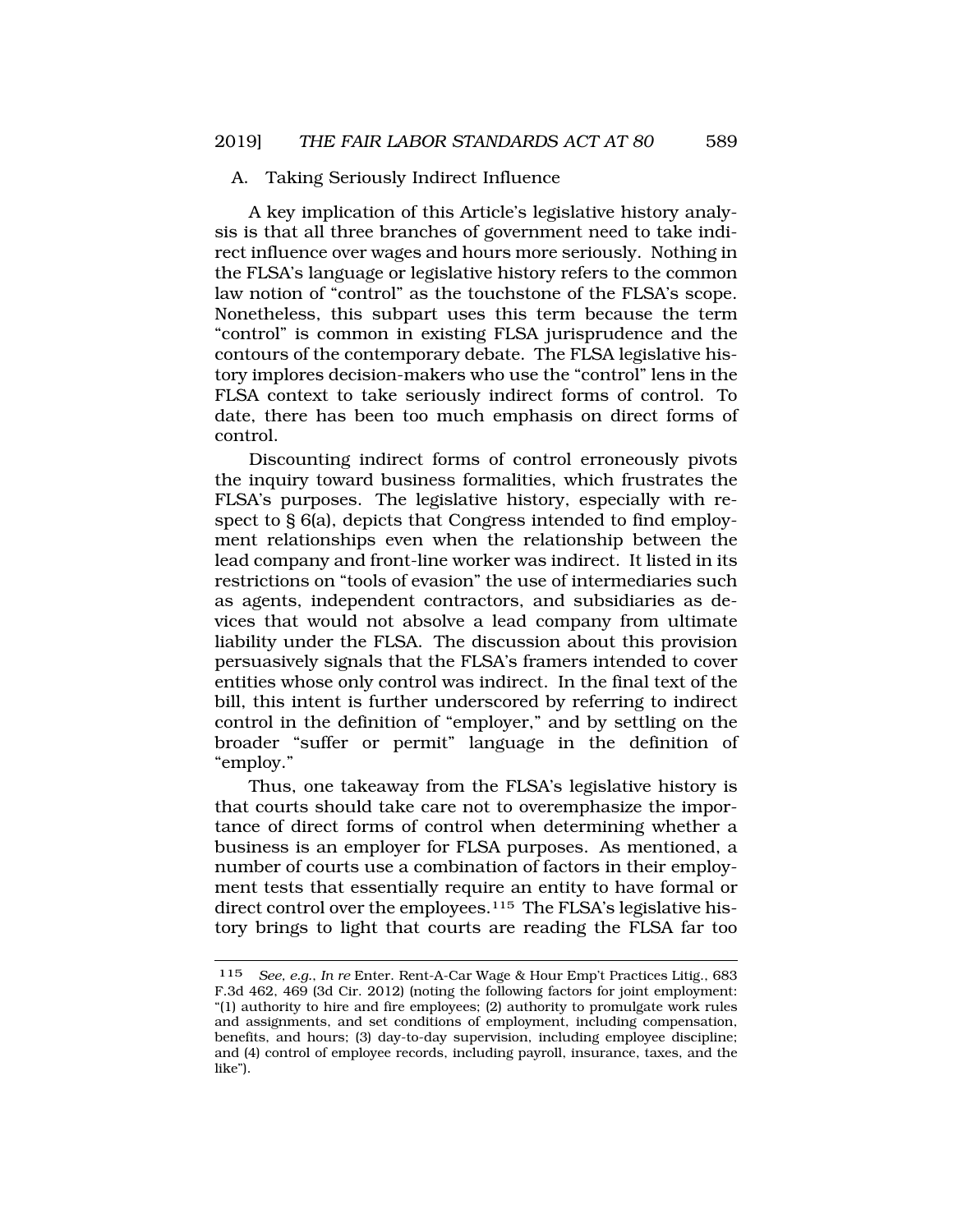narrowly when they place too much emphasis on direct-control factors such as whether a business directly controls payroll and other types of employee records. They read the FLSA's reach too restrictively when they focus their joint employer analysis on whether the putative joint employer directly controls hiring, specific work assignments, or work rules.116 These considerations relate to business formalities. The legislative history shows that business formalities, like the mechanisms some businesses use to determine pay (*e.g.*, through a piece rate or commission system), or the locations where the work is performed (*e.g.*, at homes), are mere formalities.

A business can be responsible for wage and hour practices even though a separate business entity cuts the check for that worker at the end of the week. Courts considering whether an entity is an employer should consider whether the business is benefitting from the labor and has power, either directly or indirectly, over the wages paid. In this way, the legislative history is more in line with the Fourth Circuit's recent characterization of the FLSA's joint employer reach to businesses that codetermine "informally" or "indirectly" the essential terms and conditions of workers' employment.117 It is consistent with those federal courts that have utilized legal tests that require an entity only to have functional or indirect forms of control over the workers to achieve the status and responsibilities of an "employer."118 It also echoes the FLSA's definition of "em-

<sup>116</sup> For a court that takes this more narrow approach in the joint employer context, see *id.* 117 Salinas v. Commercial Interiors, Inc., 848 F.3d 125, 141 (4th Cir. 2017).

For critique, see COMM. ON EDUC. & WORKFORCE, *supra* note 37 ("Unfortunately, unelected NLRB bureaucrats, federal regulators, and activist judges have taken steps to dramatically change what constitutes a 'joint employer,' creating uncertainty for America's job creators and entrepreneurs. . . . In January 2017, the U.S. Court of Appeals for the Fourth Circuit adopted an expansive new joint employer standard under the FLSA in *Salinas v. Commercial Interiors, Inc.* The new test finds joint employer status under the FLSA where 'two or more persons or entities are not completely disassociated . . .' with respect to their separate workplaces. The Fourth Circuit's test seems to make any relationship or collaboration between two businesses a joint employment relationship because the two entities will not be completely disassociated. To make matters worse, *Salinas* states that 'one factor alone can serve as the basis for finding that two or more . . . entities are "not completely disassociated."' This test is even broader than the joint employer test under *Browning-Ferris*, and has contributed to a growing patchwork of joint employer standards across the country.").

<sup>118</sup> *See, e.g.*, Zheng v. Liberty Apparel Co., 355 F.3d 61, 72 (2d Cir. 2003) ("The factors . . . are (1) whether [the putative employer's] premises and equipment were used for the plaintiff's work; (2) whether the Contractor Corporations had a business that could or did shift as a unit from one putative joint employer to another; (3) the extent to which plaintiffs performed a discrete line-job that was integral to [the putative employer's] process of production; (4) whether responsibility under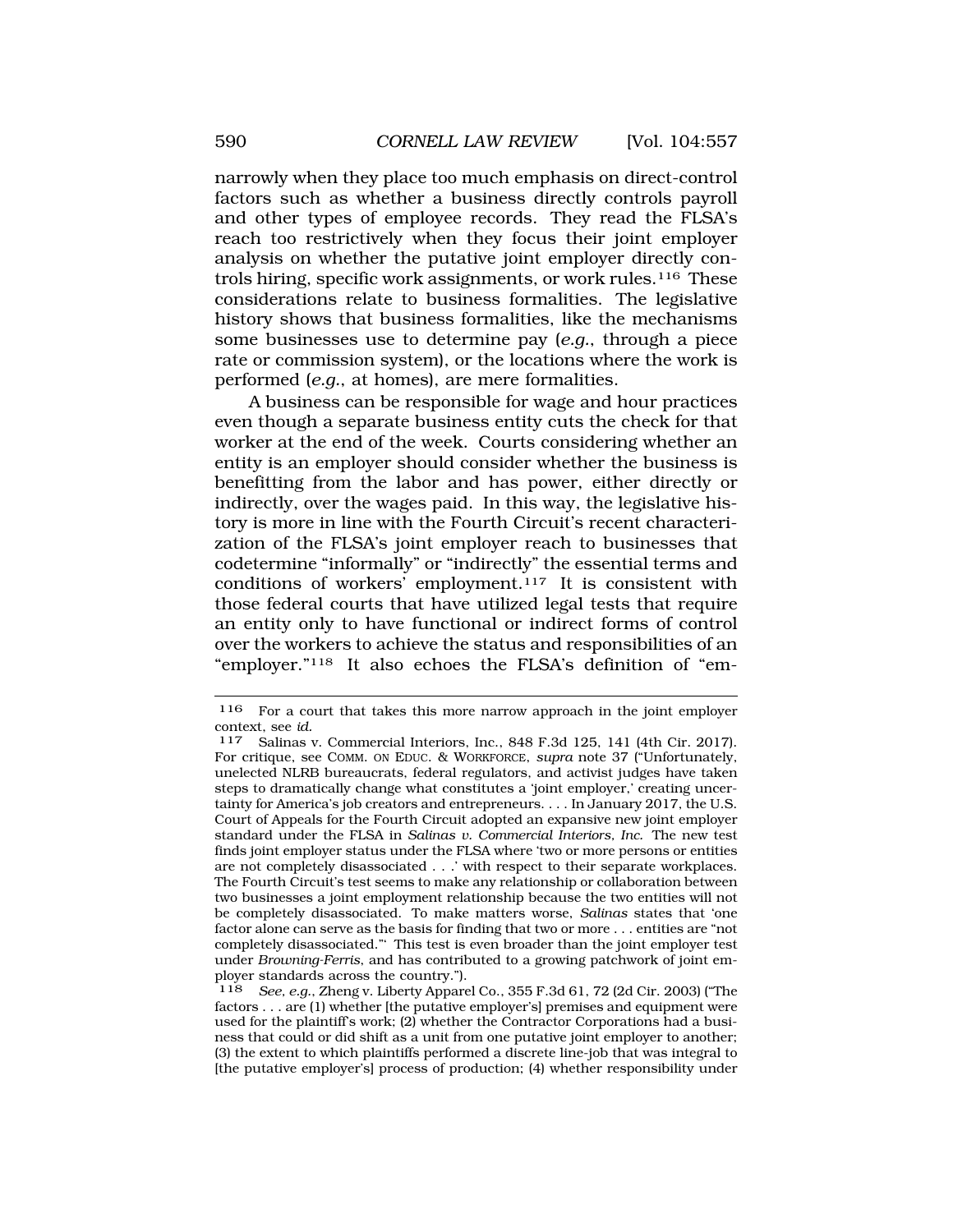ployer," which plainly uses the word "indirectly" to describe which businesses are FLSA employers.

Furthermore, the FLSA's legislative history provides an illuminating perspective for policymakers who are currently engaged in efforts to change the FLSA's definitions. It shows that any effort to narrow the FLSA's coverage of employment relationships to "direct" relationships between parties flies in the face of the central goals of the FLSA's New Deal framers. As mentioned in the Introduction, the proposed Save Local Business Act, H.R. 3441, would extend the FLSA's responsibilities only to businesses that have direct and significant control "over essential terms and conditions of employment," like hiring, firing, and determining pay.119 Pro-business interests, mostly prompted by the National Labor Relations Board's *Browning-Ferris* joint-employer decision,<sup>120</sup> refer to current developments in joint employer law as causing "harm" to the franchise system of organizing businesses,121 and to construction companies

the contracts could pass from one subcontractor to another without material changes; (5) the degree to which the [putative employer] or their agents supervised plaintiffs' work; and (6) whether plaintiffs worked exclusively or predominantly for the [putative employer]."); *see also Salinas*, 848 F. 3d at 141 (listing the Fourth Circuit's factors for determining who is a joint employer).

<sup>119</sup> Save Local Business Act, H.R. 3441, 115th Cong. § 2(a)(B) (2017) ("'A person may be considered a joint employer in relation to an employee only if such person directly, actually, and immediately, and not in a limited and routine manner, exercises significant control over essential terms and conditions of employment, such as hiring employees, discharging employees, determining individual employee rates of pay and benefits, day-to-day supervision of employees, assigning individual work schedules, positions, and tasks, or administering employee discipline."). Rep. Bradley Byrne (R-AL) introduced H.R. 3441 in the House of Representatives on July 27, 2017. The same day, Congress referred it to the House Committee on Education and the Workforce. On September 13, 2017, the Subcommittee on Workforce Protections and the Subcommittee on Health, Employment, Labor, and Pensions held hearings on the bill. On November 7, 2017, the House passed the bill with a vote of 242–181. The Senate received H.R. 3441 on November 8, 2017. The Senate has not yet taken further action on the bill. 120 Browning-Ferris Indus. of Cal., Inc., 362 N.L.R.B. No. 186 (2015).<br>121 John T. Bender, Barking Un the Wrong Tree: The NLRB's Joint-E

<sup>121</sup> John T. Bender, *Barking Up the Wrong Tree: The NLRB's Joint-Employer Standard and the Case for Preserving the Formalities of Business Format Franchising*, 35 FRANCHISE L.J. 209, 233–35 (2015) ("The standards proposed by the [Office of General Counsel] and adopted by the Board in *Browning-Ferris* pose a substantial risk of fundamentally altering the business of franchising."); David L. Steinberg et al., *Uncertainty Abounds: The Joint Employer Doctrine and the Franchise Business Model*, 96 MICH. BAR J. 26, 28 (2017) ("Direct and indirect control imposed by the franchisor over employment matters is not what either party desires and is contrary to the entire franchise business model of establishing businesses owned and operated by independent entities. It is not an overreaction to say that the general public will be the loser if some franchises are regulated out of business."); COMM. ON EDUC. & WORKFORCE, *supra* note 37 ("Small business owners may have less freedom to operate their businesses. If a franchisor is responsible for the employment decisions of its franchisees, the franchisor will have no choice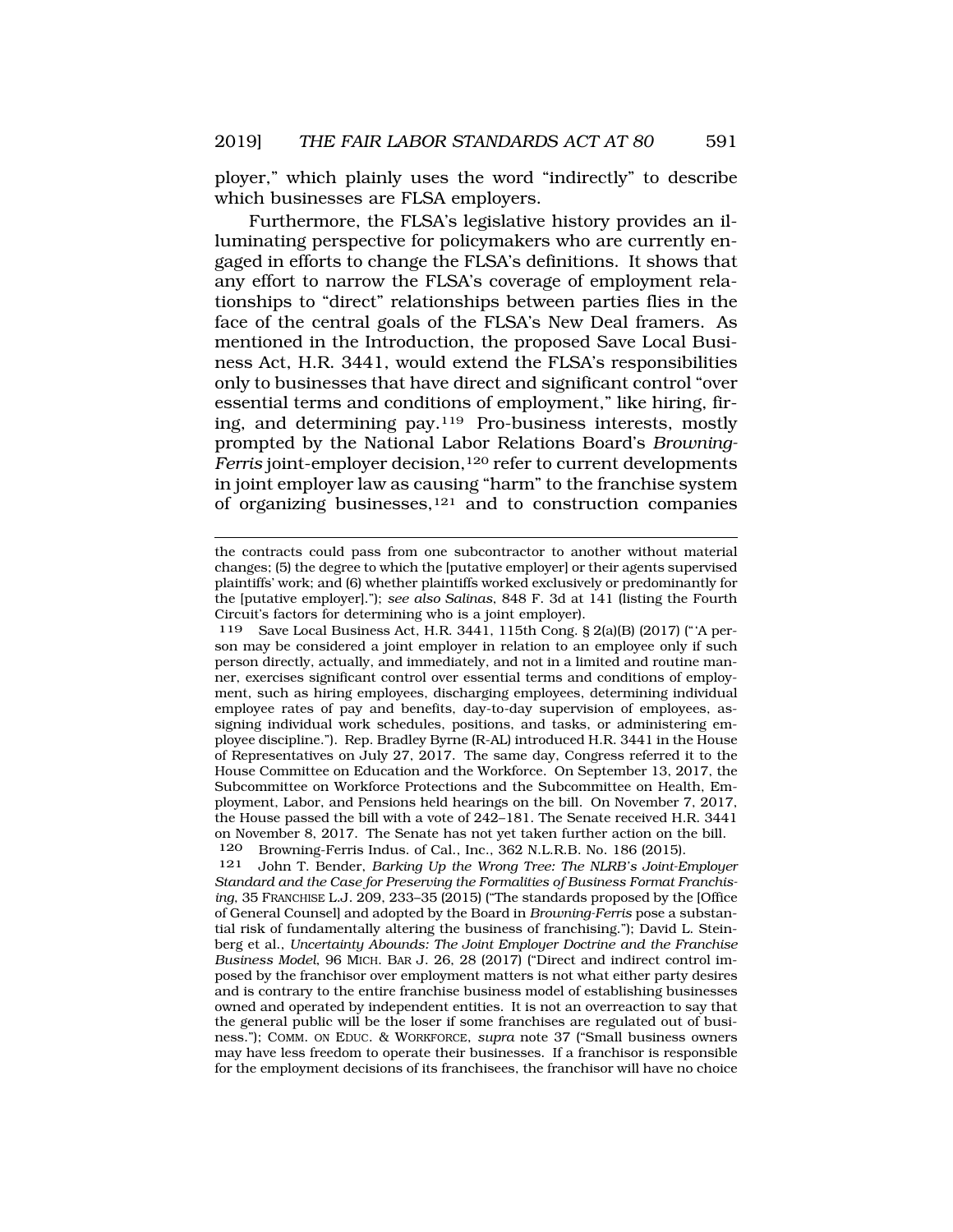and other industries that rely on contracting.122 In contrast, others, often citing the historically expansive reach of the FLSA, refer to the Save Local Business Act as "radical" and as rolling back century-old protections for low-wage workers.123 The FLSA's legislative history supports this latter notion. Concerns about effects on how businesses organize themselves notwithstanding, a business's use of formalities that insulate it from direct forms of control was not, is not, and should not be

123 Lynn Rhinehart, *A Radical Republican Proposal to Roll Back Worker Protections*, HILL, (Sept. 19, 2017), https://thehill.com/blogs/congress-blog/labor/ 351249-a-radical-republican-proposal-to-roll-back-worker-protections [https:// perma.cc/B2T3-5J78] ("In fact, as a practical matter the legislation would eliminate joint employment under . . . the Fair Labor Standards Act. This would make it easier for employers to cheat workers out of their wages . . . . It is radical, farreaching legislation that would roll back worker protections. The bill establishes a whole new definition of 'joint employer' that is far narrower than agencies, courts and the common law have ever used. It would reverse decades of precedent and weaken worker protections established by Congress in the 1930s under the Fair Labor Standards Act . . . .").

but to exert greater control over the franchise small business. Fewer individuals will have the opportunity to own their own business. Concerns have been raised that the new joint employer standard will upend successful business models that have empowered countless Americans to achieve the American Dream of owning a business. There are also concerns that employers will be discouraged from contracting with small businesses for various services. Higher costs for consumers and fewer jobs for workers. If a franchisor is suddenly responsible for managing the daily operations of its franchisees, the franchisor will face higher administrative costs that will be passed onto the franchisee and ultimately result in higher prices for consumers or fewer jobs for workers. According to the American Action Forum, the new joint employer standard could result in 1.7 million fewer jobs."). 122 Letter from Competitive Enterprise Institute to Congress (Oct. 3, 2017). In another letter supporting passage of H.R. 3441, dated October 3, 2017, a joint employer coalition, including the Small Business and Entrepreneurship Council, wrote "This bill . . . is urgent and necessary to fix a problem—caused by the National Labor Relations Board (NLRB)—that is negatively impacting countless small businesses and their employees nationwide. . . . Employers that have contractual arrangements with franchisees and other small businesses could be forced to take greater control of their operations to mitigate the nearly unlimited liability to which the new joint employer standard could expose them." Letter from Small Business and Entrepreneurship Council to House of Representatives (Oct. 3, 2017). In a letter dated February 14, 2017, the Small Business and Entrepreneurship Council, undersigned by employer and business trade associations such as the National Federation of Independent Business and the National Franchisee Association, wrote of the joint employment standard and the FLSA: "In the months since August 2015, joint employer lawsuits have been brought primarily under the FLSA . . . . The joint employment jeopardy created by the NLRB is reaching all levels of business from franchise employers to construction companies to service providers and their business partners. The unlimited joint employer liability standard will continue to harm businesses in numerous industries under multiple federal and state statutes until Congress enacts a permanent, legislative solution . . . ." Letter from Small Business and Entrepreneurship Council to House of Representatives (Feb. 14, 2017).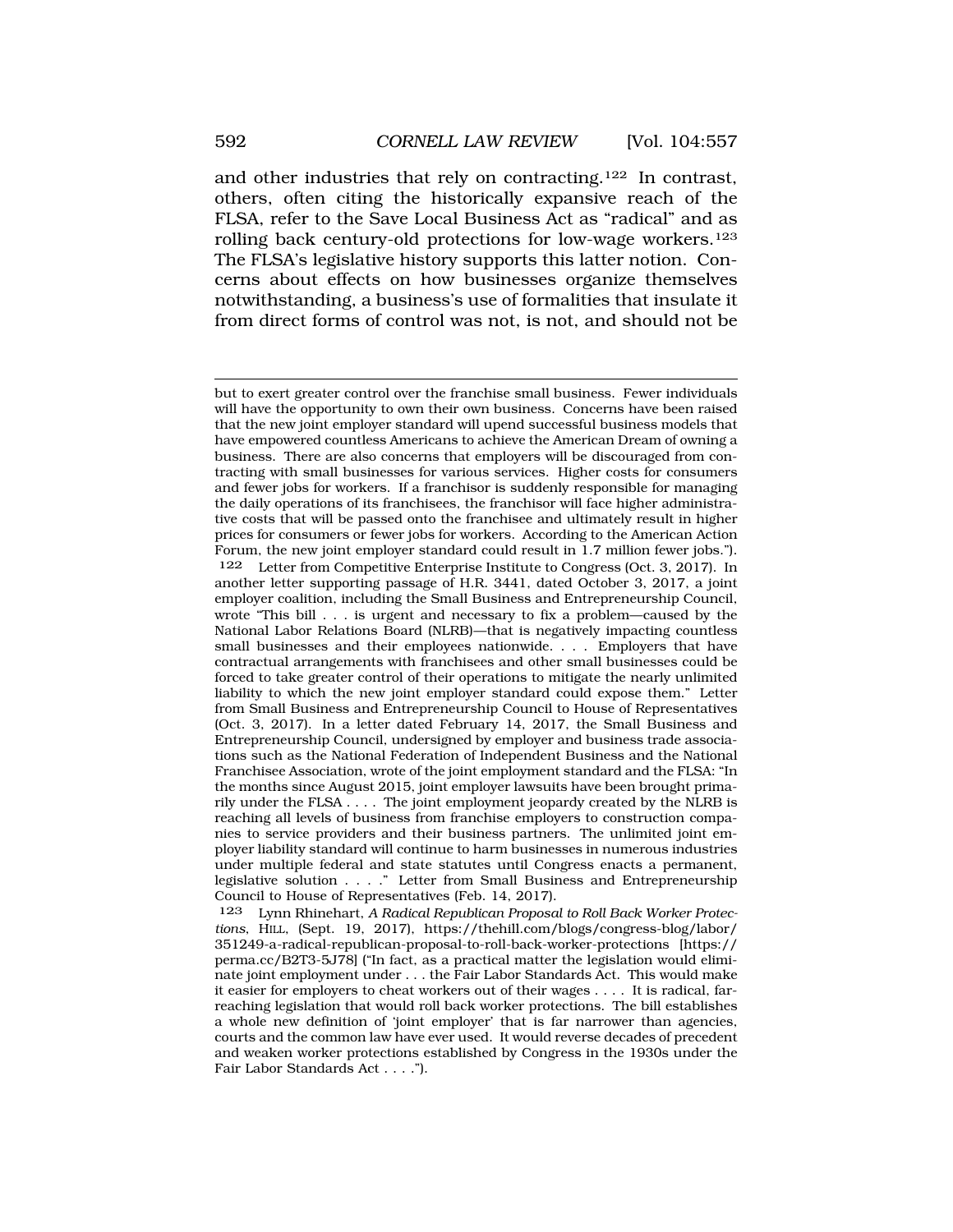relevant when it comes to the FLSA's reach. The FLSA reaches the practice, not the form.

In sum, the FLSA's legislative history dictates forcefully that the statute must reach even those entities that benefit from the labor and have indirect power over the payment of minimum wage and overtime premiums, regardless of formalities. This is sound policy. The FLSA broadly holds responsible companies that require or allow work on their behalf, regardless of the label businesses put on the work, the business structure, the methods of pay, or the location of the work. As Professor Michael Harper puts it, the proposed Save Local Business Act would mean that "employers could escape liability for wage and hour violations . . . for which they have primary responsibility."124 Because the new language would require "significant control," some businesses would simply use indirect means to control wage practices related to the employees of the subordinate businesses they work with.125 Moreover, Harper rightfully warns that the new language "could lead to greater misclassification of some employees as independent contractors."126 As the discussion above illustrates, if Con-

<sup>124</sup> Michael C. Harper, *The Restatement of Employment Law*'s *'Independent Business Person-Entrepreneurial Control' Test for Employee Status*, *in* WHO IS AN EMPLOYEE AND WHO IS THE EMPLOYER?: PROCEEDINGS OF THE NEW YORK UNIVERSITY 68TH ANNUAL CONFERENCE ON LABOR, *supra* note 20, at 45.

<sup>125</sup> *Post-hearing Questions for the Record from Ranking Member Bobby Scott: Redefining Joint Employer Standards: Barriers to Job Creation and Entrepreneurship*, 115 Cong. 2–3 (2017) ("First, employers could escape liability for wage and hour violations as well as unfair labor practices for which they have primary responsibility. H.R. 3441 would require that to be considered a joint employer, a person must 'directly, actually, and immediately, and not in a limited and routine manner, exercise [ ] significant control over the essential terms and conditions of employment.' This easily could be interpreted to exclude employers that cause illegal practices by inducing independent but subordinate other employers to engage in illegal practices, perhaps by exercising control over managers employed by the subordinate employers. Furthermore, the requirement that 'significant control' over 'rates of pay' and 'work schedules' be the rates or schedules of 'individual' employees could mean that a controlling employer could set illegal pay and work schedules as long as it did not assign individuals to particular slots in the schedules.").

<sup>126</sup> *Id.* ("[P]assage of H.R. 3441 would have the perhaps unintended consequence of confusing the law governing the definition of single as well as joint employment relationships. This confusion could lead to the greater misclassification of some employees as independent contractors. The Supreme Court has directed that the common law definition of employee should govern the scope of federal employment law statutes. This common law definition reflects the wisdom of generations of judicial decisions. Using undefined and ambiguous words such as 'directly, actually, and immediately' and 'limited and routine' and 'significant', H.R. 3441 offers governing language to depart from the common law in an uncertain manner. Furthermore, the inclusion of this language in the definitions of employer in the NLRA and the FLSA may be interpreted by the courts to express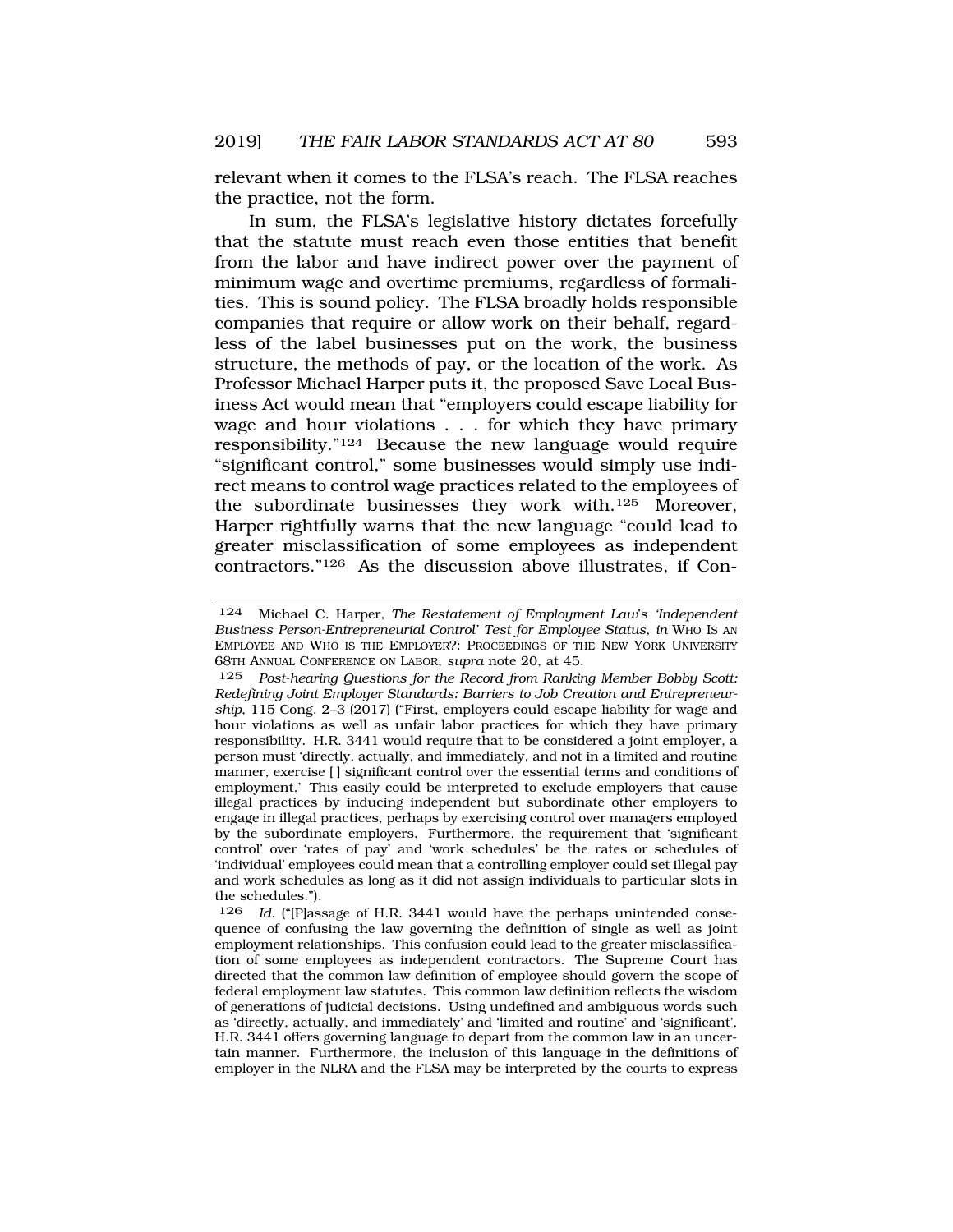gress passes this legislation it would be in direct contradiction to the purposes of the FLSA's New Deal framers to broadly protect low-wage workers. Through formalities that foster indirect linkages between the workers and the lead company, some businesses, which should be responsible for the payment of wages in the low-wage economy, would find themselves outside of the FLSA's domain.

#### B. Disregarding Business' Self-Serving Labels

In a similar vein to the above, the FLSA's legislative history compellingly portrays that businesses' self-serving labels and contractual terms are not relevant to the FLSA's reach. This is a key observation in the contemporary context given that misclassification of true employees as "independent contractors" is widespread in the low-wage economy.127 The Congress that enacted the FLSA feared that business formalities would unintentionally push some businesses out of the FLSA's regulatory zone. Thus, the mere labeling, or existence of a contractual term indicating that a worker is an "independent contractor," carries no weight in the determination of whether a FLSA-recognized employment relationship exists.128 New Deal legislators and administrators, for instance, interrogated the use of self-serving devices like off-premises work, piecework, or commission payment arrangements. Courts, and administrators, are too often relying on labels and business formalities despite this history and the broad language of the FLSA.

A recent federal district court case serves as an example of this failing. The court did not consider congressional intent as expressed in the FLSA's legislative history.129 Instead, the court considered the business' self-serving formalities as relevant to employment determinations under the FLSA. The case involved Uber's luxury service, called UberBLACK. The court concluded, on summary judgment motion, that UberBLACK drivers were not FLSA employees of Uber as a matter of law. The court stated that the facts "weigh[ ] heavily in favor of 'inde-

Congressional intent that if no individual employer can meet the more rigorous standard, the worker should be treated as an independent contractor, even in cases where the employers together exercise sufficient control to deny the worker the discretion of an independent contractor.").<br>127 See supra note 15 and accompanying to

<sup>127</sup> *See supra* note 15 and accompanying text.<br>128 *See* Brock v Superior Care Inc. 840 F.

<sup>128</sup> *See* Brock v. Superior Care, Inc., 840 F.2d 1054, 1059 (2d Cir. 1988) ("Though an employer's self-serving label of workers as independent contractors is not controlling, an employer's admission that his workers are employees covered by the FLSA is highly probative." (citations omitted)).

<sup>129</sup> Razak v. Uber Techs., Inc., Civ. No. 16-573, 2018 U.S. Dist. LEXIS 61230, at \*19–21 (E.D. Pa. Apr. 11, 2018) (omitting any mention of legislative history).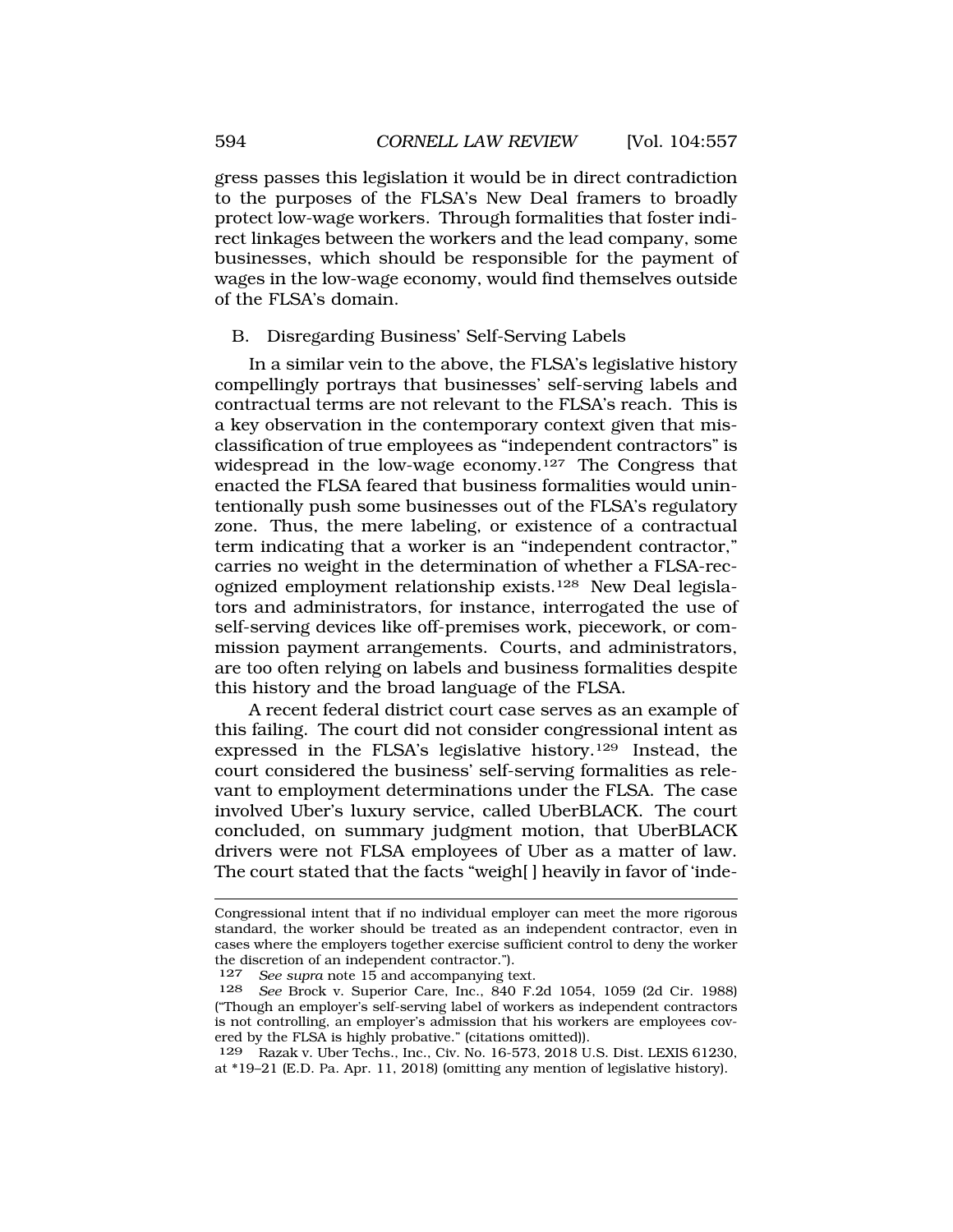pendent contractor' status."130 It placed too much emphasis on contractual terms in general, especially with respect to selfserving terms that disavowed control. Indeed, the consideration the court elaborated upon "at the outset" was Uber's "lack of control," exhibited in "the written agreements."131 It noted that the black letter of the written agreements stated that Uber does not control drivers, that Uber did not dictate when drivers needed to be on the app, and that Uber did not require drivers to use Uber logos or particular colors on their vehicles.

While the court's analysis widely embraced the formalities in the agreements that showed less control, it all but ignored the formalities that suggested more control. The written agreements explicitly gave Uber power to deactivate drivers, to "block" certain drivers from a line "at major transportation hubs," to reduce the number of hours a driver may work consecutively, and to make deductions from a driver's earnings.<sup>132</sup> The court acknowledged that Uber does have substantial control over the drivers "when they are online with the Uber app," but found it relevant that the drivers decide when to turn the app on (when to work), that the workers are formally allowed to work for other companies, and that drivers can hire "helpers."133 Acknowledging that Uber had deactivated one of the driver-plaintiffs for driving while he was intoxicated, the court concluded that this "does not suggest 'control'" over the driver's working conditions and instead related this to "a sense of responsibility for the safety" of the passengers.134

Given the FLSA legislative history analysis developed here, courts should not be dismissing these kinds of cases on summary judgment motions to dismiss. They should not be relying on self-serving formalities, such as the written agreement be-

<sup>130</sup> *Id.* at \*44.<br>131 *Id.* at \*38-

Id. at \*38-39 ("At the outset, the Court notes that the written agreements entered into by the Plaintiffs and their transportation companies point to a lack of control by Uber. For example, the Services Agreement states, 'Uber does not, and shall not be deemed to, direct or control Customer or its Drivers generally or in their performance under this Agreement.' (Uber SOF ¶ 22). These agreements, however, go beyond merely characterizing the extent to which Uber can control drivers. They also specifically detail the many ways that Uber is not entitled to control UberBLACK drivers. (*See, e.g.*, *id.* ('Customer and its Drivers retain the sole right to determine when, where, and for how long each of them will utilize the Driver App or the Uber Services'; 'Uber shall have no right to require Customer or any Driver to [ ] display Uber's or any of its Affiliates' names, logos or colors on any Vehicle(s)[,] or [ ] wear a uniform or any other clothing displaying Uber's or any of its Affiliates' names, logos or colors.')).").

<sup>132</sup> *Id.* at \*39–40.

<sup>133</sup> *Id.* at \*39–42.

<sup>134</sup> *Id.* at \*42.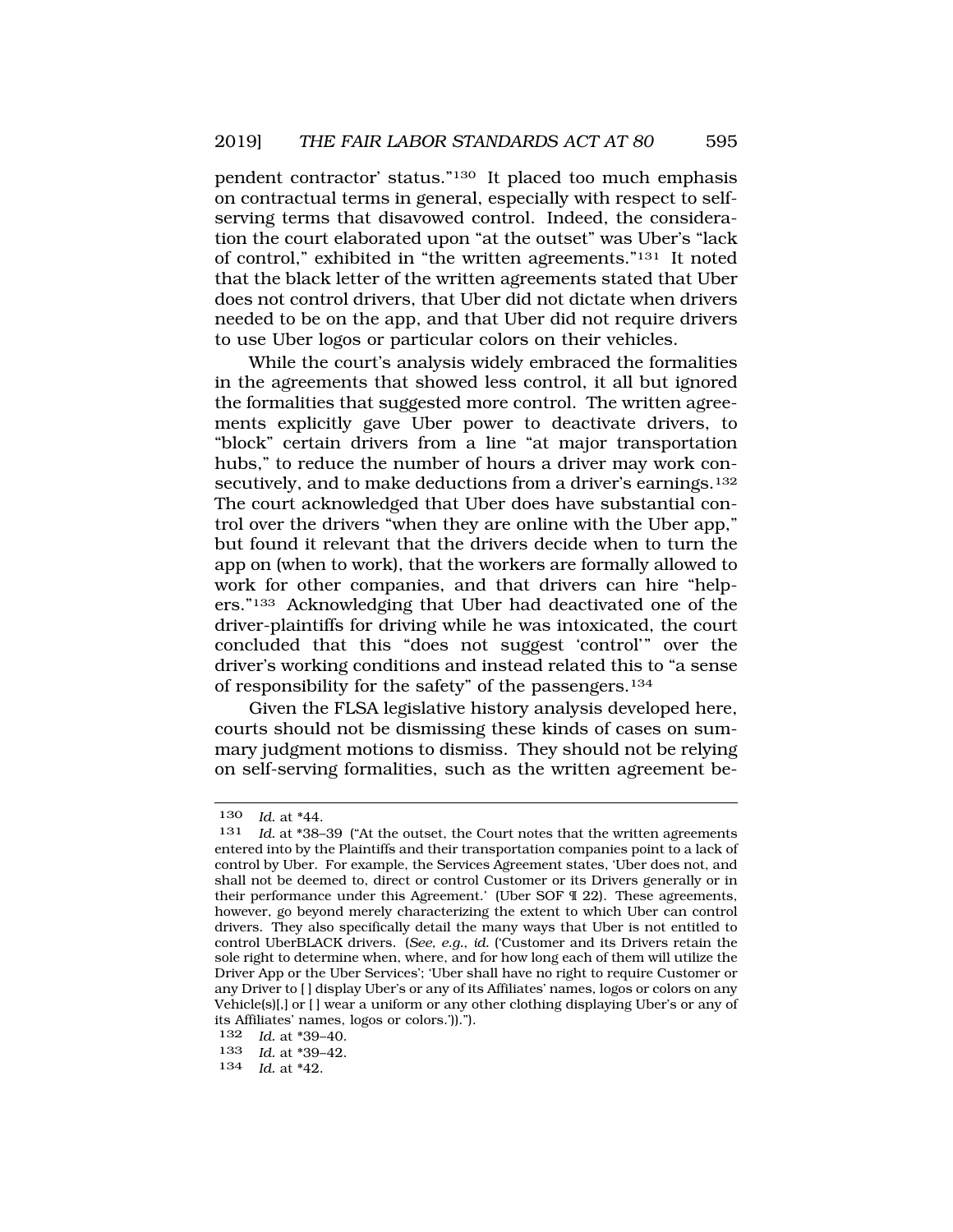tween Uber and its UberBLACK drivers.<sup>135</sup> These cases, which admittedly do present new sets of factual circumstances given innovations in technology, at minimum call for a full review of the record beyond self-serving labels or contractual terms, rather than outright dismissals on summary judgment. The district court in the UberBLACK case put an outsized burden on the plaintiff drivers that is out of step with the FLSA's purposes. Its holding goes against the overwhelming thrust of the legislative history's message to read independent-contractor exclusions extremely narrowly.

#### C. Encouraging Adaptations in the Twenty-First Century

Courts, policymakers, and administrators need to pick up the calls for continued adaptation to hold true to the FLSA's purposes in the twenty-first century. The FLSA's framers foresaw that the types of formalities associated with business organizational practices would shift over time.136 They predicted that splintering, or "fissuring," would continue to be an enforcement challenge. They intended to reduce incentives for splintering that was motivated by an effort to evade wage and hour responsibilities. Indeed, a major reason that Congress removed an exclusion for small businesses that did not reach a threshold number of employees was a concern that some businesses would break off parts of themselves to fall outside of the Act's influence. By opting for broad and adaptable language, congressional representatives sought to cover off-premises work, misclassification of independent contractors, piecework arrangements, splintered-off business forms, and other practices that sidestepped the FLSA's reach. They wanted to reduce the incentives for businesses to engage in "unfair competition" by paying workers below the FLSA's baseline standards.

These historical lessons call for creative adaptation in the twenty-first century. The history urges critical consideration of "fissured" or splintered employment arrangements in the twenty-first century, which some courts have already started to

<sup>135</sup> Contracts, and other formalities, however can indicate control over an employee. When they are not self-serving they can show a business' power over an individual's work life. In *Hall v. DIRECTV*, for instance, the court found a contractual arrangement relevant, stating that DIRECTV mandated that plaintiff workers "obtain their work schedules and job assignment through DIRECTV's centralized system" and that they use "particularized methods and standards of installation." Hall v. DIRECTV, LLC, 846 F.3d 757, 772 (4th Cir. 2017). 136 *See supra* subpart I.C & Part II.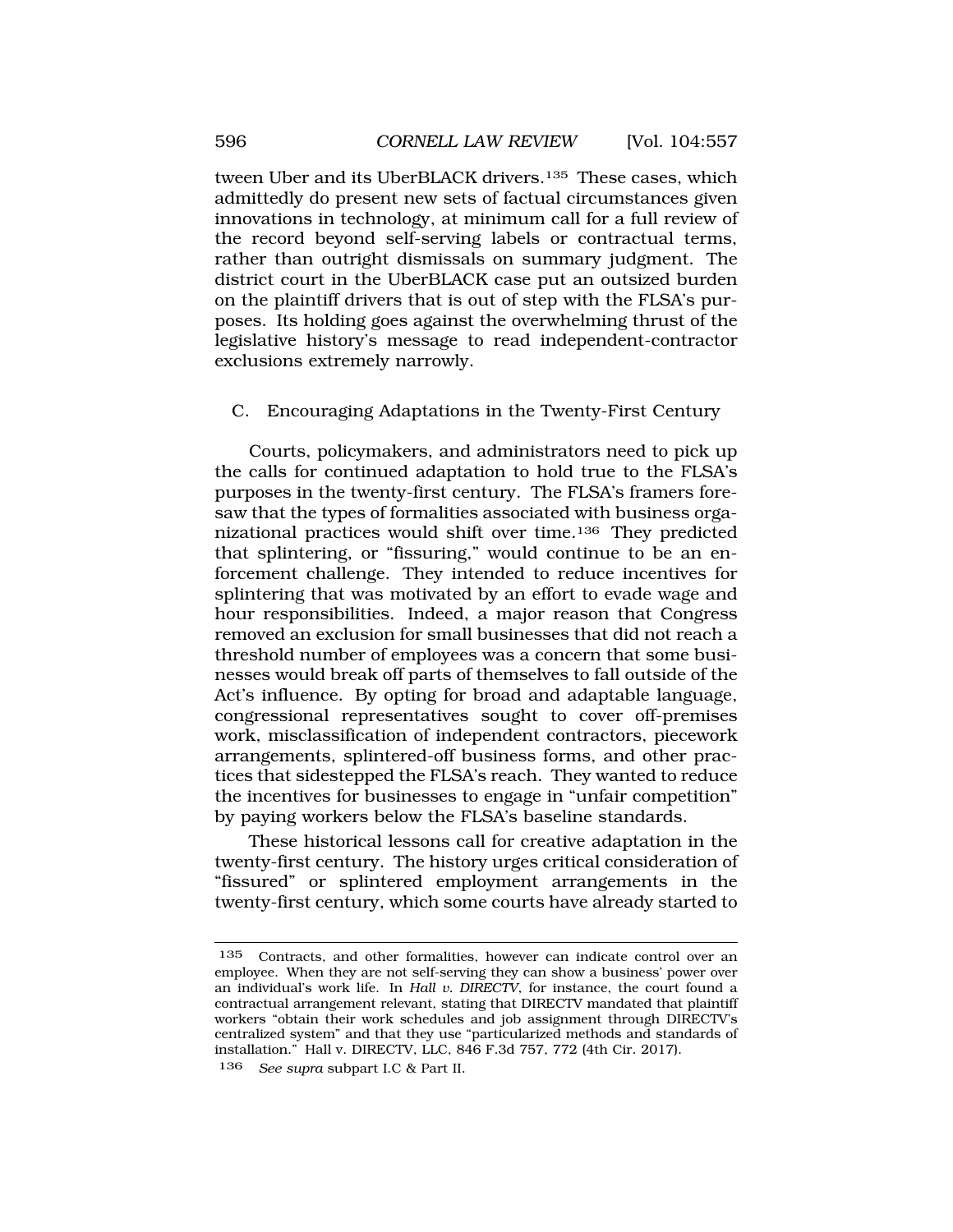do explicitly.137 It invites policymakers to think about the extent to which contemporary splintering is motivated by evasion of wage-and-hour-law requirements and what the law can do moving forward to hold true to the FLSA's purposes. It compels creative thinking about how new "devices" of twenty-first century technology apply in the FLSA context. Tippett, Alexander, and Eigen recently made precisely this type of recommendation to the U.S. Department of Labor.<sup>138</sup> They specified the kinds of wage and hour violations that result from a business's use of particular software for payroll and timekeeping and then creatively recommended such things as enhanced data transparency and the prohibition of "rounding" when calculating hours of work.139 The FLSA was built for just this kind of adaptation to new business trends, with an eye toward its ultimate purposes to hold a floor on the low-wage labor market. It allows and invites its enforcers to innovate the regulatory machinery when necessary to accommodate economic and technological change. In the long run, what is important in these adaptations is that courts and administrators consider the FLSA's broad remedial purposes to provide blanket wage protections for the low-wage workforce in the United States.

### D. Calling for a Blanket, Rather than Swiss-Cheese Touchstone

The FLSA's legislative history shows how much promise the legislation has to serve as a safeguard for the bottom of the labor market. The current unpredictable state of joint employer and independent contractor law is a problem that needs remedying. It creates loopholes for businesses and unpredictability for all parties involved. We need the FLSA to be more like a blanket, and less like Swiss cheese. If there were too many holes in coverage, the FLSA's framers knew that some businesses would quickly find ways to squeeze through them. Yet, the DOL's and the courts' inconsistent enforcement of the FLSA in independent contractor and joint-employer cases has

<sup>&</sup>lt;sup>137</sup> *See Hall*, 846 F.3d at 772 (referring to the plaintiff's allegation that defendant DIRECTV "operated a fissured employment scheme, governed by a web of provider agreements, that endured throughout Plaintiffs' periods of employment as DIRECTV technicians and was essential to the installation and repair of DIRECTV's own products. DIRECTV was the principal—and, in many cases, only—client of the lower-level subcontractors, and DIRECTV often infused capital into or formally 'absorb[ed]' the subcontractors when necessary.").

<sup>138</sup> Elizabeth Tippett, Charlotte S. Alexander & Zev J. Eigen, *When Timekeeping Software Undermines Compliance*, 19 YALE J.L. & TECH. 1, 55–61 (2017). 139 *Id.* at 55, 60–61.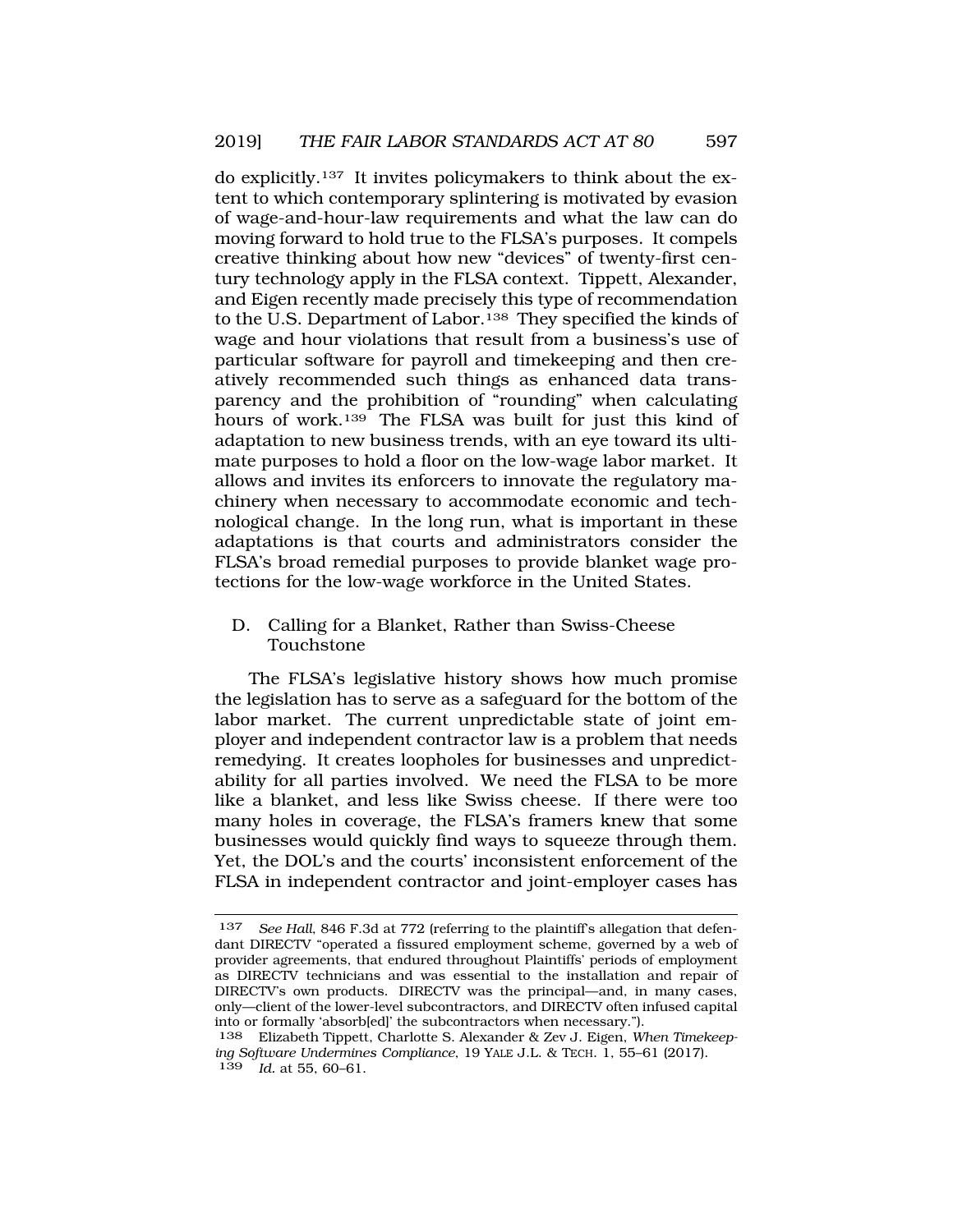created holes in coverage. As Congress predicted in the 1930s, many businesses are trying to fit through these holes. We need an identifiable touchstone, or some type of easy-to-apply presumption of employment status, if we are to reduce this inconsistency and achieve the FLSA's purposes.

The most recent example of the unpredictability that plagues these areas of FLSA law was the interpretive guidance provided by the DOL's Wage and Hour Administrator on both independent contractor law and joint employer law. The Administrator issued the guidance in 2015 and 2016 under President Obama's administration, but subsequently rescinded the guidance in 2017 under President Trump's administration.140 President Obama's DOL made it a priority to target businesses engaged in independent contractor misclassification. It recovered almost \$80 million for employees in misclassification cases involving construction, hospitality and other low-wage industries.141 In 2015 alone, the DOL Wage and Hour Division recovered over \$23 million in unpaid minimum wages and overtime premiums on behalf of FLSA-covered employees.142 In contrast, given the rescission of the Obama-era administrative guidance, it is highly unlikely that President Trump's DOL will make independent contractor misclassification enforcement a top priority.143

<sup>140</sup> *See, e.g.*, U.S. Dep't of Labor, Wage & Hour Div., Administrator's Interpretation No. 2015-1 (July 15, 2015) (the Obama Administration's guidance regarding independent contractors); *see also* U.S. Dep't of Labor, Wage & Hour Div., Administrator's Interpretation No. 2016-1 (Jan. 20, 2016) (the Obama Administration's guidance regarding joint employment). *But see* Press Release, U.S. Dep't of Labor, US Secretary of Labor Withdraws Joint Employment, Independent Contractor Informal Guide (June 7, 2017) (the Trump Administration's recent removal of this guidance). Congress has attempted to weigh in as well. *See* Save Local Business Act, H.R. 3441, 115th Cong. (2017) (noting a Congressional attempt to clarify joint employment).

<sup>141</sup> Press Release, U.S. Dep't of Labor, California Court Rulings Send Clear Message to Employers Who Misclassify Workers as 'Independent Contractors' (Aug. 19, 2015) (noting that in 2014, the Wage and Hour Division recovered over \$79 million for workers in low-wage industries).

<sup>142</sup> David Weil, *Strategic Enforcement in the Fissured Workplace*, *in* WHO IS AN EMPLOYEE AND WHO IS THE EMPLOYER?: PROCEEDINGS OF THE NEW YORK UNIVERSITY 68TH ANNUAL CONFERENCE ON LABOR, *supra* note 20, at 19; *see* Press Release, U.S. Dep't of Labor, Halliburton Pays Nearly \$18.3 million in Overtime Owed to More Than 1,000 Employees Nationwide after US Labor Department Investigation (Sept. 22, 2015); *see also* Press Release, U.S. Dep't of Labor, California Court Rulings Send Clear Message to Employers Who Misclassify Workers as 'Independent Contractors' (Aug. 19, 2015) (detailing a court judgment requiring \$5 million to be paid to misclassified courier drivers).

<sup>143</sup> *See, e.g.*, Carmen N. Couden & Scott T. Allen, *United States: Top Labor And Employment Issues In Automotive To Watch In 2018*, MONDAQ (Feb. 5, 2018), http:/ /www.mondaq.com/unitedstates/x/670544/employeerights+labourrelations/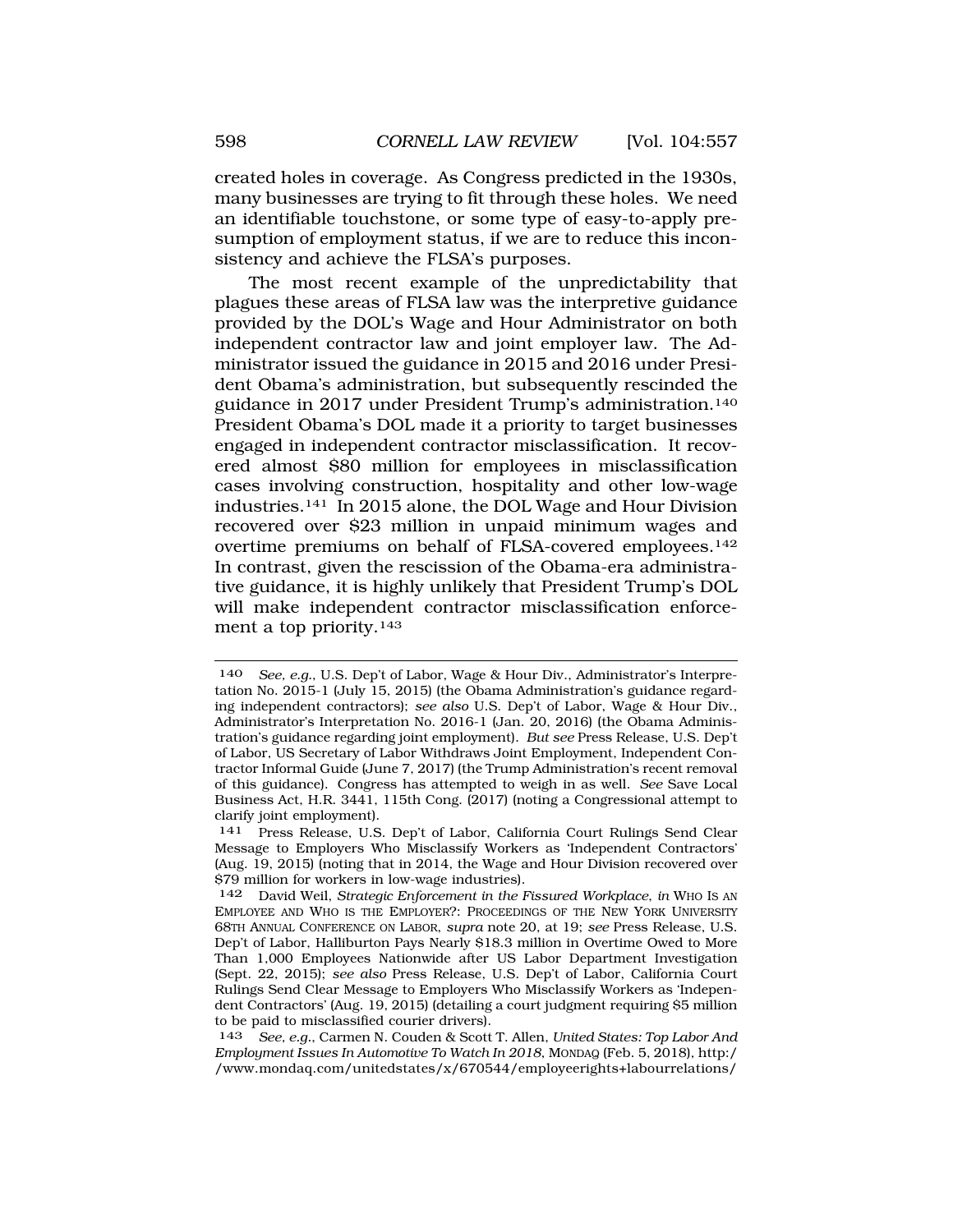Administrators and courts struggle to identify a touchstone in these cases that would lead to more consistency and predictability. Generally speaking, decision-makers often list a number of legal "factors," state that they are looking at the "totality of the circumstances," that no one factor is dispositive, and that the overarching inquiry is the "economic realities" of the situation, but the ultimate touchstone is difficult to parse. It is common for courts to translate the touchstone as an ultimate question of whether the worker is economically dependent on a business.<sup>144</sup> If the answer is yes, the worker is an "employee" of that business. But, what does "economic dependence" mean in the twenty-first century U.S. economy? Here, the Article begins to flesh out some answers, but it is beyond the scope of the Article to comprehensively synthesize all proposals.

In the independent contractor area, the *Restatement Third of Employment Law* provides a helpful framework for grounding multi-factored tests and making sense of the economic dependence touchstone.145 While it is intended to apply more broadly than the FLSA, once applied to the FLSA it could help to decipher true economic dependence in the FLSA context. Its framing cautions that the "independent contractor" distinction should apply only to an individual who is truly in business for himself or herself. It should apply narrowly. True independent contractors, unlike FLSA employees, have the freedom to make "important" labor and capital allocation decisions in their own interests. Professor Michael Harper, reporter and author of this section of the *Restatement Third*, refers to its touchstone as the "independent business person entrepreneurial control test."146 Harper acknowledges that the FLSA's definition of employment is uniquely broader than the definitions included in other employment and labor statutes.147 He notes, however, that despite this broad definition, courts often mistakenly de-

Top+Labor+And+Employment+Issues+In+Automotive+To+Watch+In+2018 [https: //perma.cc/6NKF-WS8F] (discussing labor issues under the Trump administration).

<sup>144</sup> Bartels v. Birmingham, 332 U.S. 126, 130 (1947) ("I]n the application of social legislation employees are those who as a matter of economic reality are dependent upon the business to which they render service.").

<sup>145</sup> RESTATEMENT (THIRD) OF EMPLOYMENT LAW § 1.01 (AM. LAW INST. 2015).

<sup>146</sup> *See* Harper, *supra* note 124, at 45–55.

<sup>147</sup> *Id.* at 49. The Court has often remarked that with the FLSA Congress used broad language to include relationships as "working relationships" that wouldn't have been found to be employer-employee relationships under common law rightto-control standards. *See* Rutherford Food Corp. v. McComb, 331 U.S. 722, 729 (1947).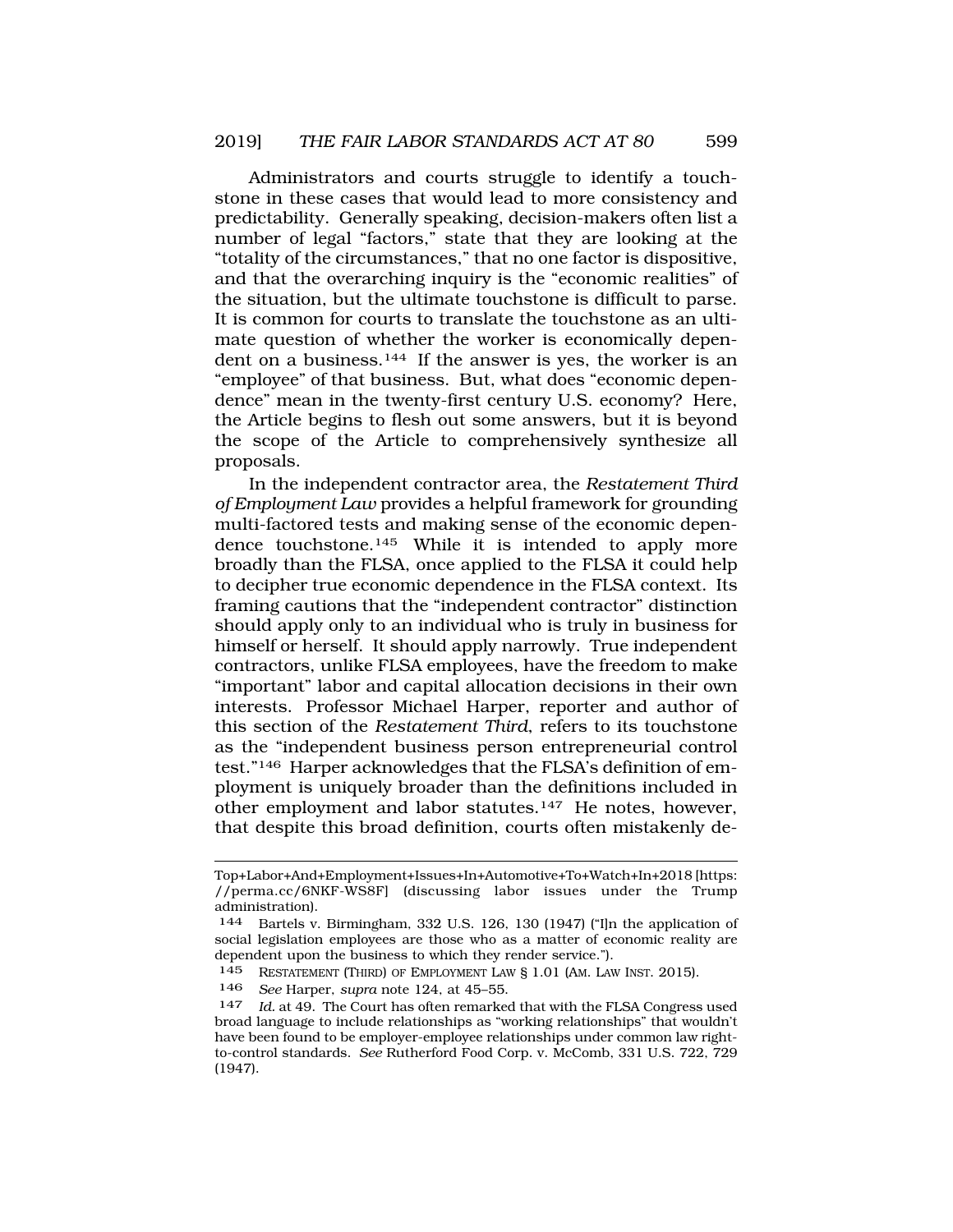fault into the narrower common law control criteria in cases involving the FLSA.148 The *Restatement Third* brings more clarity to the notion of economic dependence by implicitly defining economically dependent employees as people who do not make important labor and capital allocation decisions in their own interests.

Applying this touchstone to a recent FLSA case involving an alleged independent contractor brings additional perspective on this distinction. In that case, a federal district court did not follow the *Restatement Third's* guidance or the broad and adaptable definitions of employment that pervade the FLSA's language and legislative history.<sup>149</sup> Instead, the court signaled that low-wage plaintiff car washers, who worked for a single car-wash business, may indeed be independent contractors in business for themselves.150 In that case, the district court judge concluded that the car washers might not be entitled to the FLSA's minimum wage and overtime protections if they have some control over their schedules and have some opportunities to solicit their own clients.151 Based on the facts presented on the motion for summary judgment, if the car washer plaintiffs were efficient and finished their specified work for the day early, the car wash would allow them to solicit their own clients to make some extra money.152 Denying the motion for summary judgment on the question of the car washers' status as FLSA employees, the court found that this opportunity to gain their own profits could be a strong indicator of an independent business.153 In the court's words, if the car wash allowed this it would mean that the workers "had opportunities for judgment-driven performance and could realize gains from their greater efficiency."154

Given the FLSA legislative history analysis and the *Restatement Third's* formulation, however, courts should find eco-

154 *Id.* at \*16.

<sup>148</sup> Harper, *supra* note 124, at 47–49; *see also* Alberty-Velez v. Corporación de Puerto Rico Para La Difusión Pública, 361 F.3d 1, 10 (1st Cir. 2004) (television host was presumed to be an independent contractor); Speen v. Crown Clothing Corp., 102 F.3d 625, 638 (1st Cir. 1996) (burden on sales representative to prove that he was not an independent contractor).<br>149 RESTATEMENT (THIRD) OF EMPLOYMENT LA

RESTATEMENT (THIRD) OF EMPLOYMENT LAW § 1.01(3) (AM. LAW INST. 2015).

<sup>150</sup> Rounds v. Phil's Kar Kare, No. 16-13170, 2018 U.S. Dist. LEXIS 30170, at \*10–11 (E.D. Mi. Feb. 26, 2018); Lawrence E. Dube, *Car Washers May Be Independent Contractors, Court Decides*, DAILY LAB. REP. (Feb. 27, 2018), https:// bnanews.bna.com/daily-labor-report/car-washers-may-be-independent-contrac tors-court-decides [https://perma.cc/6F5W-LZR8].<br>151 Rounds 2018 U.S. Dist LEXIS 30170 at \*1

<sup>151</sup> *Rounds*, 2018 U.S. Dist. LEXIS 30170, at \*13–22.

<sup>152</sup> *Id.* at \*18-19.<br>153 *Id.* at \*15-16

*Id.* at \*15–16.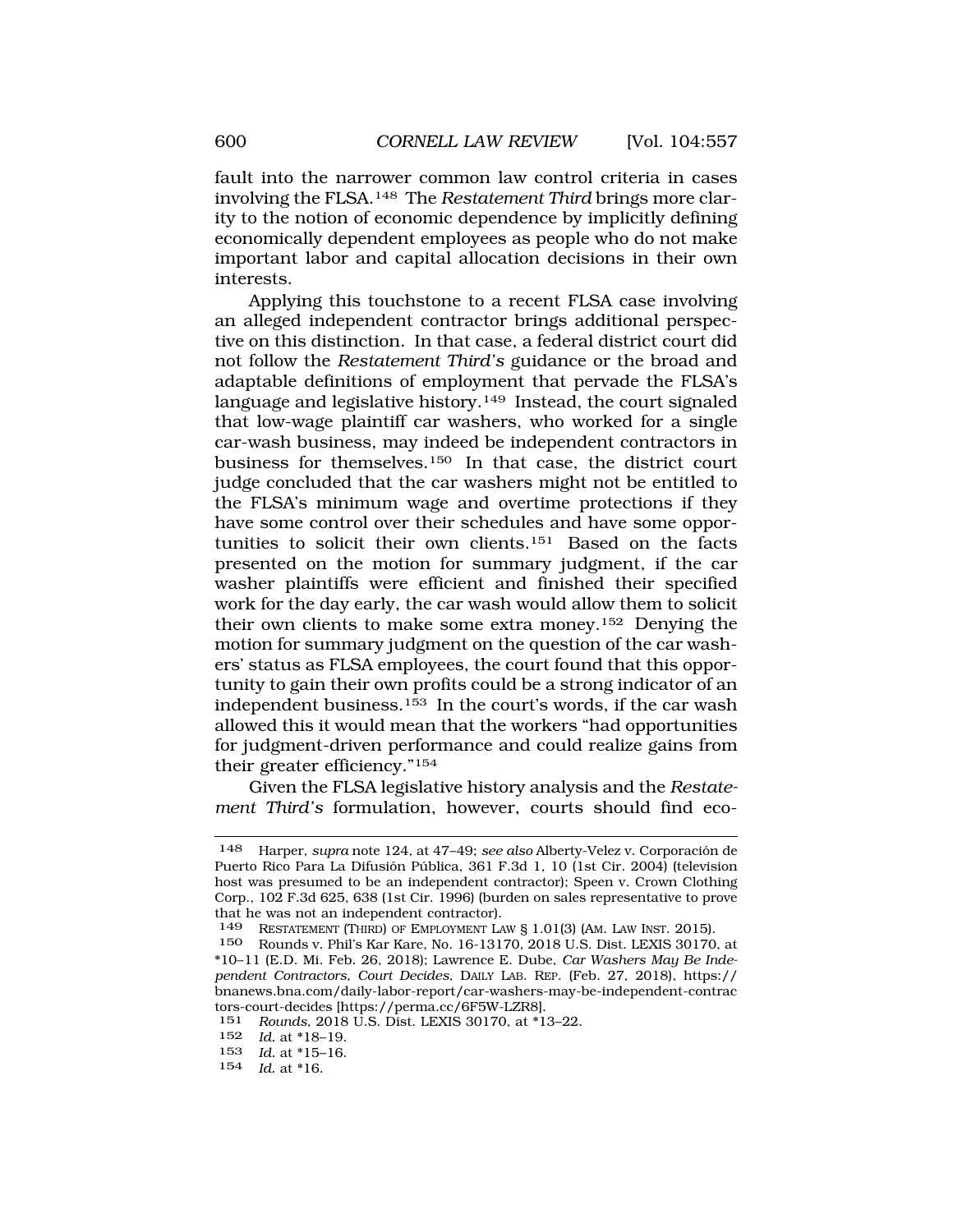nomic dependence and thus employee status based on these kinds of facts; cases involving low-wage workers who work primarily for one company and have little discretion over the majority of their work, or work under the direction of a business, should come out the other way.<sup>155</sup> The low-wage car washers used the car wash's tools, location, and materials for the solicitation of extra work, were only allowed to do this after they completed their primary work for the car wash, and did not have a separate business entity. Allowing workers to solicit their own business only after they finished their required work is simply not the mark of an individual who is truly in business for herself or himself. If the car washers could alter how the majority of work is done during the workday, or over how to invest capital in the car wash's future, that would be different. Soliciting business at the end of a shift if, and only if, they work fast does not constitute control over important capital allocation decisions.<sup>156</sup>

The legislative history analysis counsels that, in cases involving these kinds of undisputed economic-dependency related facts, federal courts should find that low-wage car wash workers are not independent contractors as a matter of law. Judge Easterbrook, in a concurring opinion, made an argument along these lines in a FLSA case involving a question of whether low-wage migrant farmworkers were "independent contractors" of a cucumber farmer. According to Easterbrook, "migrant farm hands" should be considered employees of the farmer as a rule of decision. He argued that this would be consistent with the FLSA's purposes and would provide the parties with more predictability. As he puts it, "Why keep cucumber farmers in the dark about the legal consequences of their deeds?"157 In Easterbrook's view, there are hard independent contractor cases, but "this is not one of them."158 To crystallize the point, he stated, "migrant workers are selling nothing but their labor. They have no physical capital and little human capital to vend."159 Simply put, if courts and the DOL

159 *Id.* 

<sup>155</sup> For a view along these lines, see Sec'y of Labor, U.S. Dep't of Labor v. Lauritzen, 835 F.2d 1529, 1544 (7th Cir. 1987) (Easterbrook, J., concurring) (calling for a presumption that farmworkers are not "independent contractors" and stating that "the statute was designed to protect worker without substantial human capital, who therefore earn the lowest wages. No one doubts that migrant farm workers are short on human capital").

<sup>156</sup> *See* RESTATEMENT (THIRD) OF EMPLOYMENT LAW § 1.01 cmt. d (AM. LAW INST. 2015).

<sup>157</sup> *Lauritzen*, 835 F.2d at 1539 (Easterbrook, J., concurring).

<sup>158</sup> *Id.* at 1545.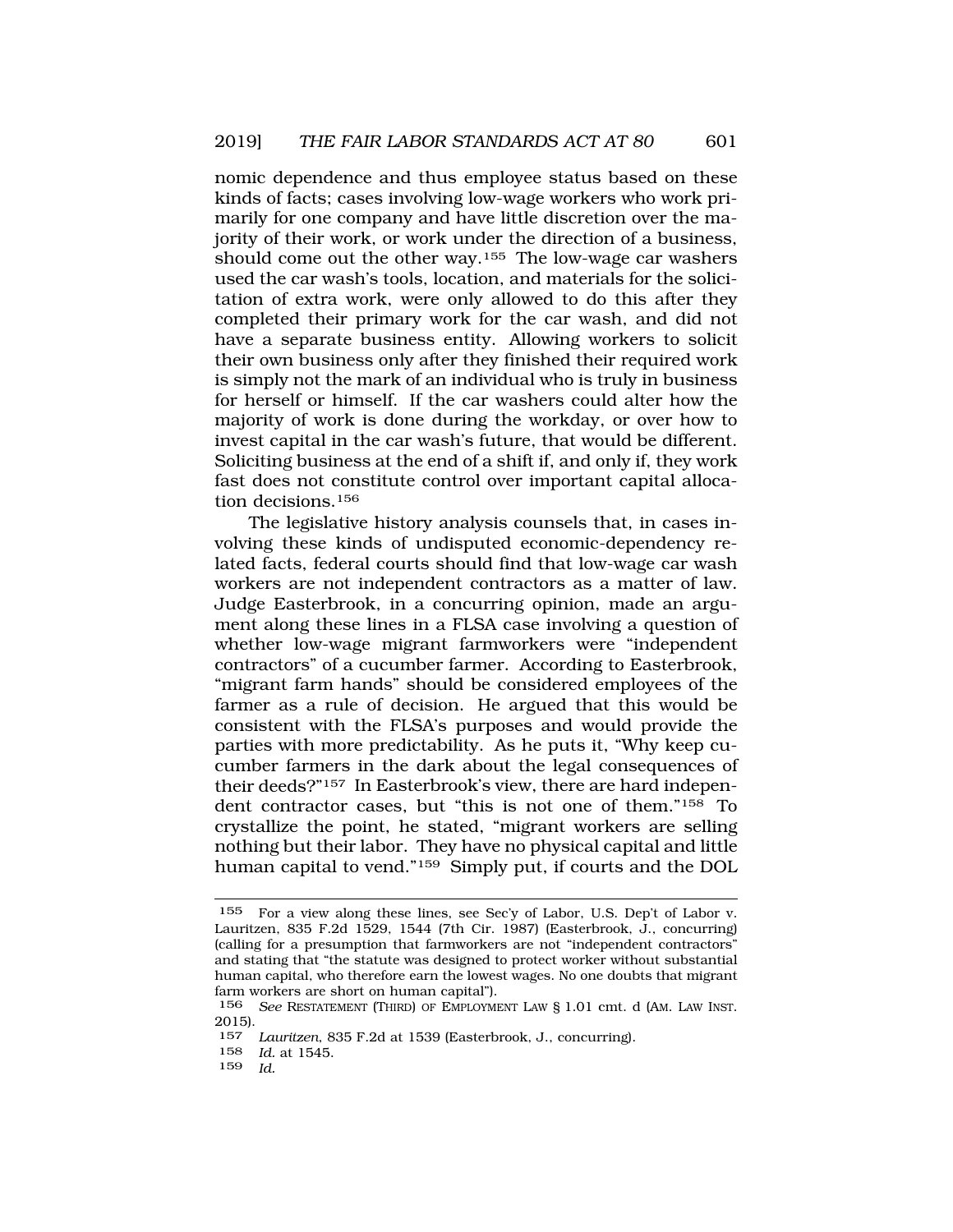embrace the historical legacies of the FLSA, and the concomitant *Restatement Third*'s touchstone, independent contractor law would be more consistent and predictable because the independent contractor exception would be used sparingly. It would, thus, move us closer to avoiding the pitfalls of "various unstructured, multifactored tests"160 and attaining blanketlike coverage for low-wage workers.

In subcontracting joint-employer cases, and cases involving multiple business entities, the economic dependence touchstone needs further specification as well. In cases where the worker is an "employee," and the question is "whom" is his or her "employer," the analysis no longer turns on whether the employee makes important labor and capital allocation decisions. The question is on whom (which business or businesses) is the employee economically dependent. Scholars and some courts<sup>161</sup> have called for deeper consideration of the early child labor cases, from which the broad "suffer or permit" language emerged. Drawing from a review of this extensive history, Goldstein et al. argue that economic dependence is met when a business knew or had reason to know that work was performed and the business was in a position to prevent the harm.162 This interpretation is consistent with the FLSA's broad language, remedial purposes, and legislative history presented here. As the Supreme Court has noted, the FLSA's definitions have "striking breadth" that "stretches" beyond "traditional agency law principles."163 Along similar lines, Pro-

<sup>160</sup> *See* Harper, *supra* note 124, at 45. FLSA independent contractor cases have varied results. *Compare* McFeeley v. Jackson St. Entm't, LLC, 825 F.3d 235, 240 (4th Cir. 2016) (exotic dancers were employees), *and* Castillo v. Givens, 704 F.2d 181, 195 (5th Cir. 1983) (farmworkers were employees), *and* McComb v. Homeworkers' Handicraft Coop., 176 F.2d 633, 635 (4th Cir. 1949) (piecework home workers were employees), *and* W. Union Tel. Co. v. McComb, 165 F.2d 65,73 (6th Cir. 1947) (agents were employees), *with* Saleem v. Corp. Transp. Grp., Ltd., 854 F.3d 131, 149 (2d Cir. 2017) (drivers were independent contractors), *and*  Speen v. Crown Clothing Corp. 102 F.3d 625, 634 (1st Cir. 1996) (sales representative was an independent contractor), *and* Lodge 1858, Am. Fed'n of Gov't Emps. v. Webb, 580 F.2d 496, 513 (D.C. Cir. 1978) (technical service workers at NASA were independent contractors).

<sup>161</sup> *See, e.g.*, Dynamex Operations W., Inc. v. Superior Court, 416 P.3d 1, 21 (Cal. 2018) ("Courts applying such statutes before 1916 had imposed liability, for example, on a manufacturer for industrial injuries suffered by a boy hired by his father to oil machinery, and on a mining company for injuries to a boy paid by coal miners to carry water.").<br> $162 \text{ See Goldstein et}$ 

<sup>162</sup> *See* Goldstein et al., *supra* note 46, at 1037, 1041, 1043, 1048. Some scholars go even further and argue for strict liability. *See* Glynn, *supra* note 12, at 227–28 (arguing that if a business buys, sells, or distributes goods or services it should be held strictly liable for any wage and hour abuses that occur related to those goods or services).

<sup>163</sup> Nationwide Mut. Ins. Co. v. Darden, 503 U.S. 318, 326–27 (1992).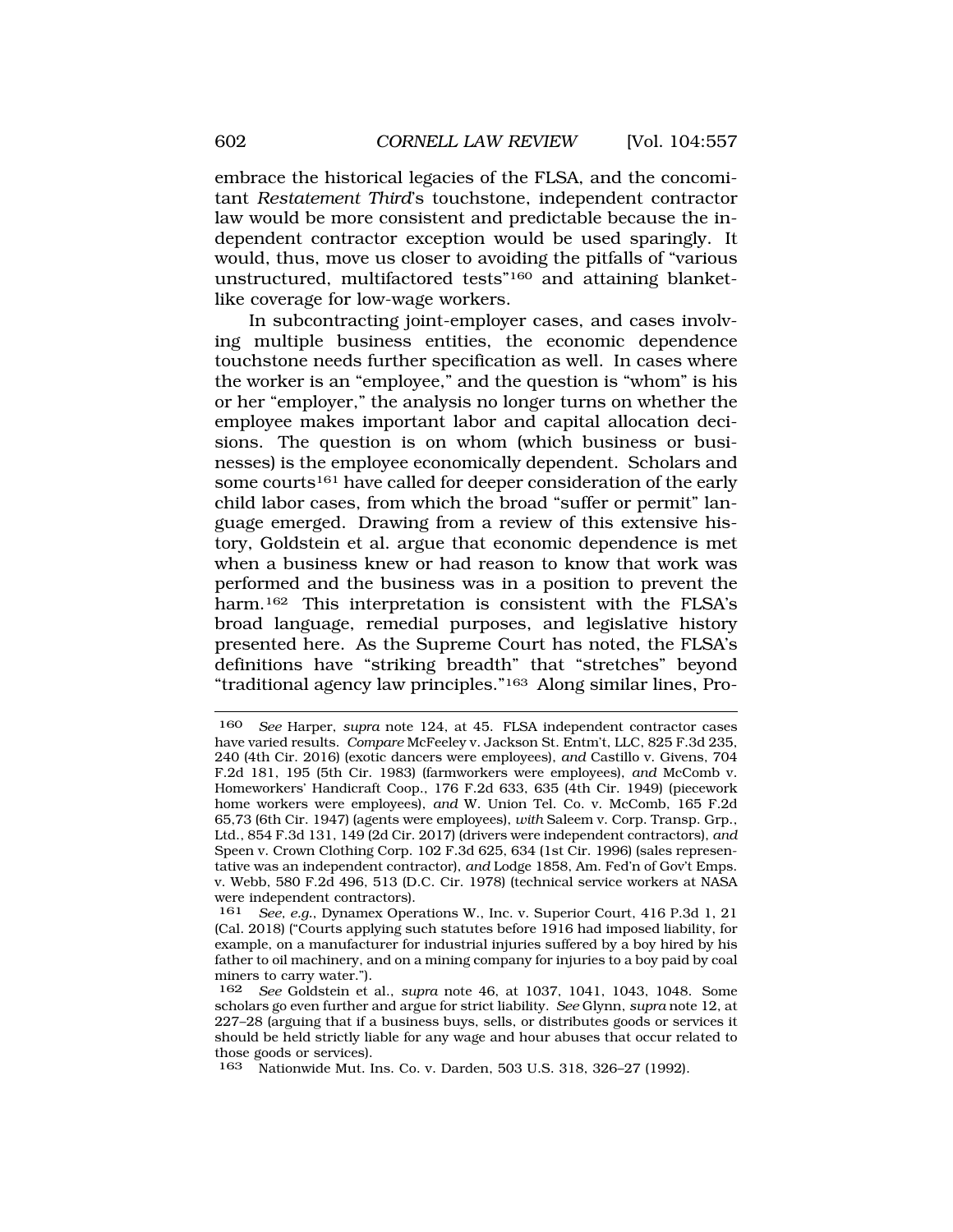fessor James Reif formulated a test that would hold lead companies liable when the work performed by front-line workers is "integral" to the company's mission, the company "knew or had reason to know" of the work performed, and the company had the ability to remedy the problem but did not.164 These broader, more blanketing theories of employment in the FLSA context could help courts and administrators to make more sense of the outer limits of the "economic dependence" touchstone. The legislative history communicates that if a business allows work to be performed, is the ultimate beneficiary of that work, and has the power to affect wages and hours, that entity is an employer.

#### **CONCLUSION**

In 1937, U.S. Labor Secretary Frances Perkins stressed to the legislators voting on the FLSA that overcoming challenges to effective enforcement would be key to the FLSA's success.165 U.S. Assistant Attorney General Jackson stressed the importance of focusing on "practices" of businesses, rather than business form. These observations still ring true today. The increased prevalence of many forms of contracting, subcontracting, and outsourcing, or what Weil and others call "fissuring" of the formerly vertically-integrated corporation, is often cited as a significant challenge to the eighty-year-old FLSA. As this Article has contended, however, these dynamics are not entirely unexpected.

The Act's framers intentionally structured it to provide leeway for courts and administrators to confront just such challenges, both old and new. Congress broadly and flexibly worded this legislation in 1938 with foresight about the need to target diverse and evolving business relationships over time.

<sup>164</sup> *See* Reif, *supra* note 22, at 409–10 (2014) (arguing that a company that outsources work should be liable under FLSA when "that work was an integral part of the company's process of production of goods or provision of services, the company knew or had reason to know that individuals hired by the contractor were performing its outsourced work but did not prevent that performance despite its ability to do so, and performance of that work did not require any specialized expertise or experience such that it could not be performed by individuals directly employed by the company."); *see also* Rubinstein, *supra* note 12, at 611 ("Quasiemployers are not employers in the traditional sense; however, the law considers them to be employers because they may significantly interfere with an employment relationship, may have been delegated a significant amount of responsibility with respect to terms and conditions of employment, may be joint or single employers, or otherwise have effective control over employees.").

<sup>165</sup> *FLSA, Hearing Part 1*, *supra* note 1, at 181 (statement of Hon. Frances Perkins, Secretary of Labor, Dept. of Labor) ("One of the greatest difficulties to be overcome, [if the FLSA] is to be successful is that of enforcement.").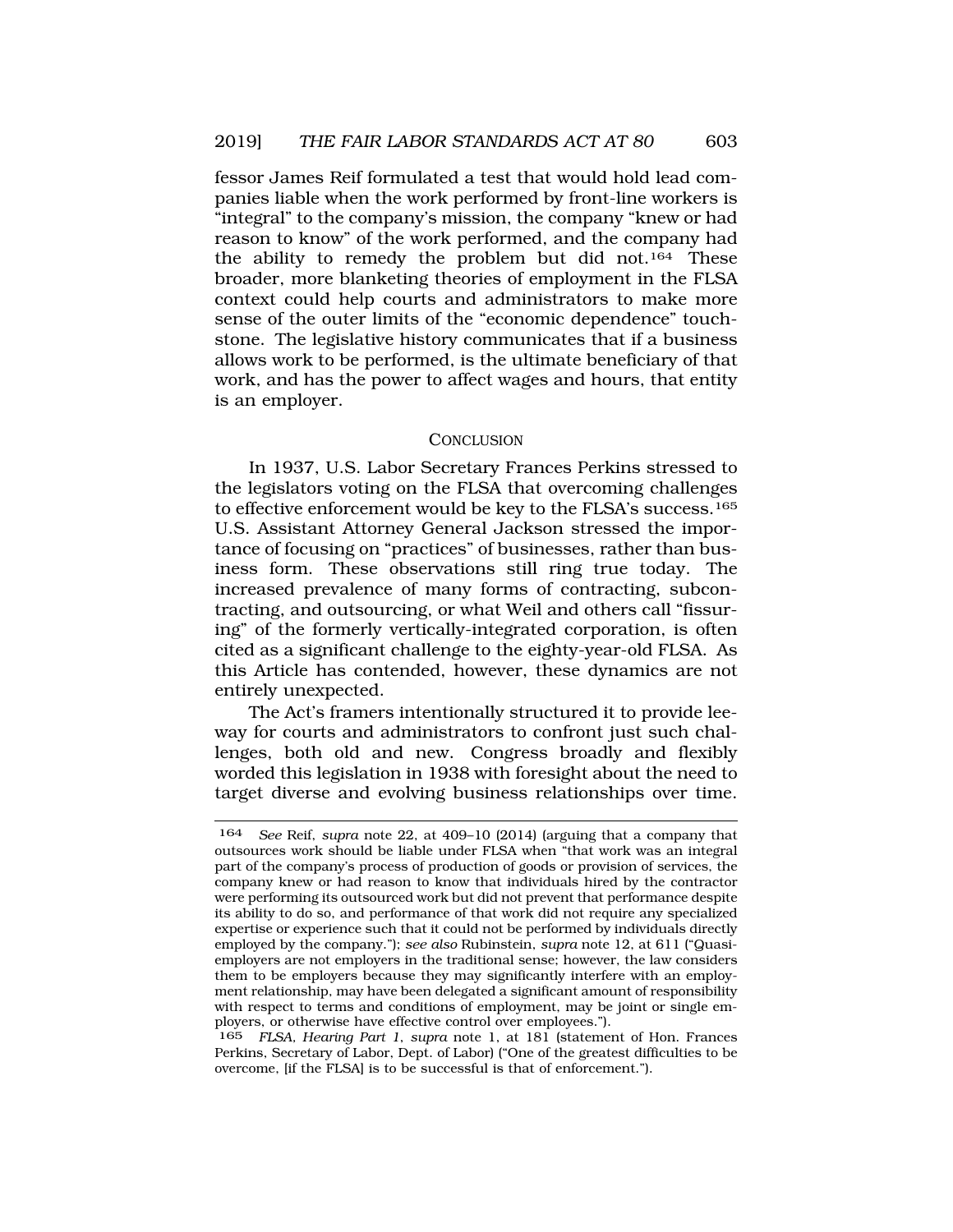Moreover, they foresaw and sought to reduce incentives to splinter off parts of the business, or to impose new business formalities that evade the FLSA's blanket reach.

On the FLSA's eightieth birthday, this Article proposes that the FLSA's broad and flexible language, while not without problems, should help courts and FLSA enforcers apply it to a continuously evolving business environment.166 In other words, Congress intended the FLSA to have an extensive reach and for it to be highly adaptable to shifting winds in business organizational patterns. While scholars and the three branches of government are the primary audiences for this Article, the FLSA's legislative history informs public discourse on this pressing subject as well. As new forms of business arrangements pop up through online platforms and other means, the public discourse too often starts with an assumption of exclusion from the FLSA's coverage. For instance, when referring to Uber drivers, many headlines somewhat incredulously read "Are Uber Drivers Really Employees?,"<sup>167</sup> as opposed to "Are Uber Drivers Really in Business for Themselves?"168 The New Deal spirit of the FLSA's legislative history strongly advises us that we should start with the latter presumption, rather than the former. The FLSA's straightforward statutory purpose is as weighty now as it was in the 1930s; entities that directly or indirectly engage low-wage workforces

<sup>166</sup> *See* Robert N. Willis, *The Evolution of the Fair Labor Standards Act*, 26 U. MIAMI L. REV. 607, 608 (1972) (praising the FLSA's ambiguous language as allowing it to be applied broadly and stating, "[i]t is under the guise of the broad commerce powers that the gradual, consistent extension of the coverage of the Fair Labor Standards Act has been and will continue to be accomplished.").

<sup>167</sup> *E.g.*, Omri Ben-Shahar, *Are Uber Drivers Employees? The Answer Will Shape the Sharing Economy*, FORBES (Nov. 15, 2017), https://www.forbes.com/ sites/omribenshahar/2017/11/15/are-uber-drivers-employees-the-answer-willshape-the-sharing-economy/#6da10dee5e55 [https://perma.cc/3GWF-LFW8]; Alison Griswold, *Are Uber Drivers Employees? The Trial That Could Devastate the "Sharing Economy"*, SLATE (Mar. 12, 2015), http://www.slate.com/blogs/ moneybox/2015/03/12/uber\_lyft\_employment\_cases\_juries\_could\_decide\_the\_ legal\_fate\_of\_the\_sharing.html [https://perma.cc/U9ES-SHXM]; Yuki Noguchi, *Gig Economy Renews Debate Over Whether Contractors Are Really Employees*, NPR (Mar. 7, 2018), https://www.npr.org/2018/03/07/589840595/gig-economy-renews-debate-over-whether-contractors-are-really-workers [https:// perma.cc/7HWR-8LTB]; Michelle Quinn, *Are Uber and Lyft drivers Employees?,*  SAN JOSE MERCURY NEWS (Jan. 28, 2015), https://advance.lexis.com/api/perma link/ce14074d-4cff-488a-86c0-6c74aca938b2/?context=1000516 [https://per ma.cc/6JQY-XZW7].

<sup>168</sup> A similar search for news article titles phrasing the question as whether Uber or ridesharing drivers are really in business for themselves, or are really independent contractors, turned up zero articles.